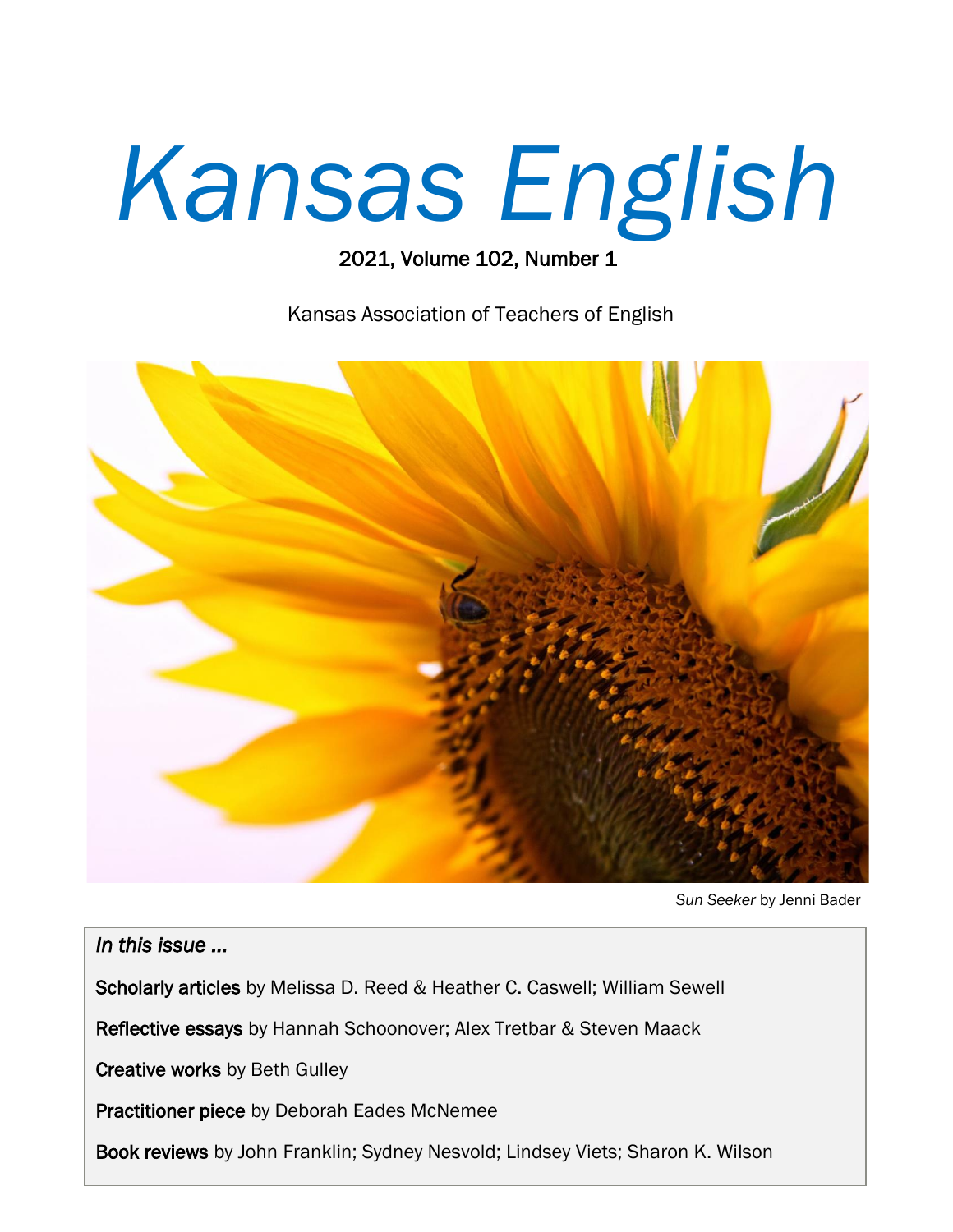## *Kansas English*

### The peer-reviewed journal of the Kansas Association of Teachers of English 2021, Volume 102, Number 1

### Member of the NCTE Information Exchange Agreement

### **Editor**

Katherine Mason Cramer, Wichita State University

### **YA Book Review Editor**

John Franklin, Pittsburg State University

### **Editorial Review Board**

Michelle Adler, Wichita State University Cathy Durano, Wichita State University LuAnn Fox, Olathe Northwest High School Rachel Griffis, Sterling College Beth Gulley, Johnson County Community College Heidi L. Hallman, University of Kansas Krystal Iseminger, Wichita State University Kevin Kienholz, Emporia State University Sally Kimball, Wichita State University Suzanne E. Myers, University of Kansas Kathryn O'Neil, Dodge City Community College Victoria Opalewski, Wichita State University April Pameticky, Wichita East High School Elizabeth Roberts, Wichita State University Judy Sansom, Fort Hays State University Vicki Seeger, Northwest Missouri State University Vicki Sherbert, Kansas State University Nancy Sturm, Wichita State University Keely Tolbert, Wichita Southeast High School Danny Wade, Washburn University Nathan Whitman, Burrton High School Brent Wolf, Derby Public Schools

### **Layout**

Katherine Mason Cramer, Wichita State University

### **Cover Art**

*Sun Seeker* by Jenni Bader, Winfield High School

*[Kansas English](https://sites.google.com/view/kansasenglish/home)* is published once a year by the Kansas Association of Teachers of English (KATE), a state affiliate of the National Council of Teachers of English. Annual memberships for KATE are \$30 (\$10 for students/retirees) and can be purchased at [www.kansasenglish.org.](http://www.kansasenglish.org/) Communication regarding *Kansas English*  can be directed to the editor at [Katie.Cramer@wichita.edu.](mailto:Katie.Cramer@wichita.edu)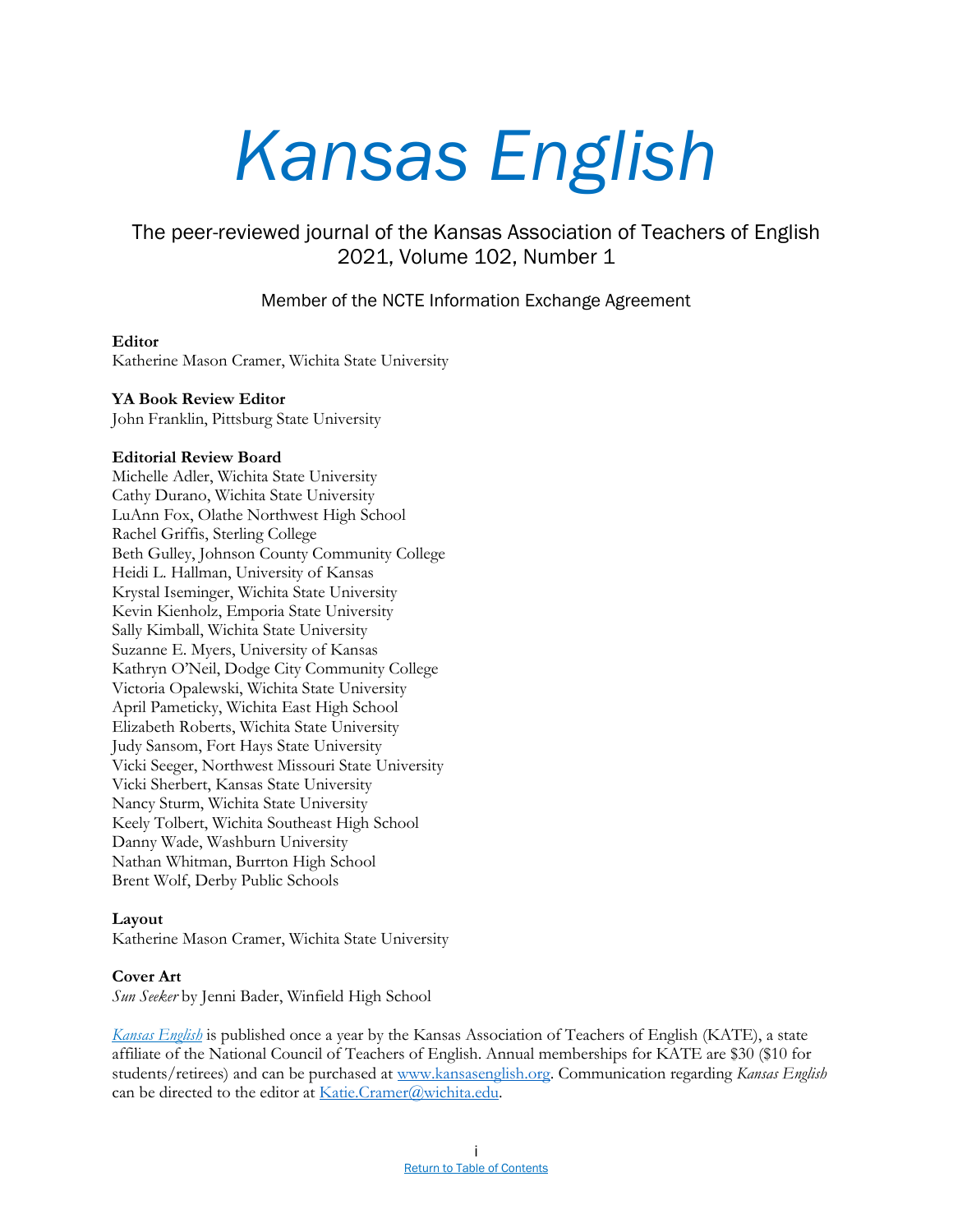### **Kansas English Author Guide**

**[Kansas English](https://sites.google.com/view/kansasenglish/home)** is the peer-reviewed journal of the Kansas Association of Teachers of English (KATE). It publishes articles and materials on subjects of interest to English teachers, including scholarly articles, reflective/practitioner essays, opinion pieces, interviews, book reviews, and creative works. *Kansas English* publishes about 80 percent of the manuscripts it receives each year. Specifically, consider submitting the following types of manuscripts:

- 1. **Practitioner Pieces** describing how you teach a particular text, skill, or concept in your English language arts classroom.
- 2. **Scholarly Articles**, including research studies and academic arguments supported by research in English education.
- 3. **Reflective Essays** about teaching English language arts.
- 4. **Creative Works** (e.g., poetry, vignettes) related to teaching English.
- 5. **Interviews** with authors (children's, YA, and adult) and experts in the field of English language arts.
- 6. **Book Reviews** of recently published young adult literature and English pedagogy texts (see submission guidelines for YA book reviews on the next page).
- 7. **Conversation Pieces** in response to previously published work in *Kansas English*.
- 8. **Kansas-Specific Articles** that would be of interest to Kansas English teachers.

### **DEADLINE for submissions for the 2022 issue of Kansas English: January 15, 2022**

### **MANUSCRIPT REQUIREMENTS**

- **Length:** Manuscripts should typically not exceed 15 pages, excluding references.
- **Format:** Manuscripts should be written in 12 pt. Times New Roman font and doublespaced throughout, including quotations and reference list, and composed using a recent version of Microsoft Word.
- **Style:** Manuscripts must adhere to the latest edition of [APA Style.](https://apastyle.apa.org/) Authors must ensure that all sources in the reference list are formatted according to APA Style and that all [in-text](https://apastyle.apa.org/style-grammar-guidelines/citations/quotations)  [citations for quoted material](https://apastyle.apa.org/style-grammar-guidelines/citations/quotations) from print text includes page numbers. Please note: a cover page is not necessary or desired.
- **Anonymization:** Manuscripts must be anonymized. Names of submitting authors should not appear anywhere in the manuscript. If authors cite their own published work, they must delete their names and other identifying information and place substitute words in brackets, for example [name deleted to maintain integrity of review process] or [Author 1], [Author 2]. This should occur both in the manuscript and the references list. Authors will add selfcitation information back into manuscript before submitting the final draft.
- **Abstract and Keywords:** All practitioner pieces, scholarly articles, reflective essays, interviews, conversation pieces, and Kansas-specific articles must include an abstract (no more than 200 words) and a list of keywords.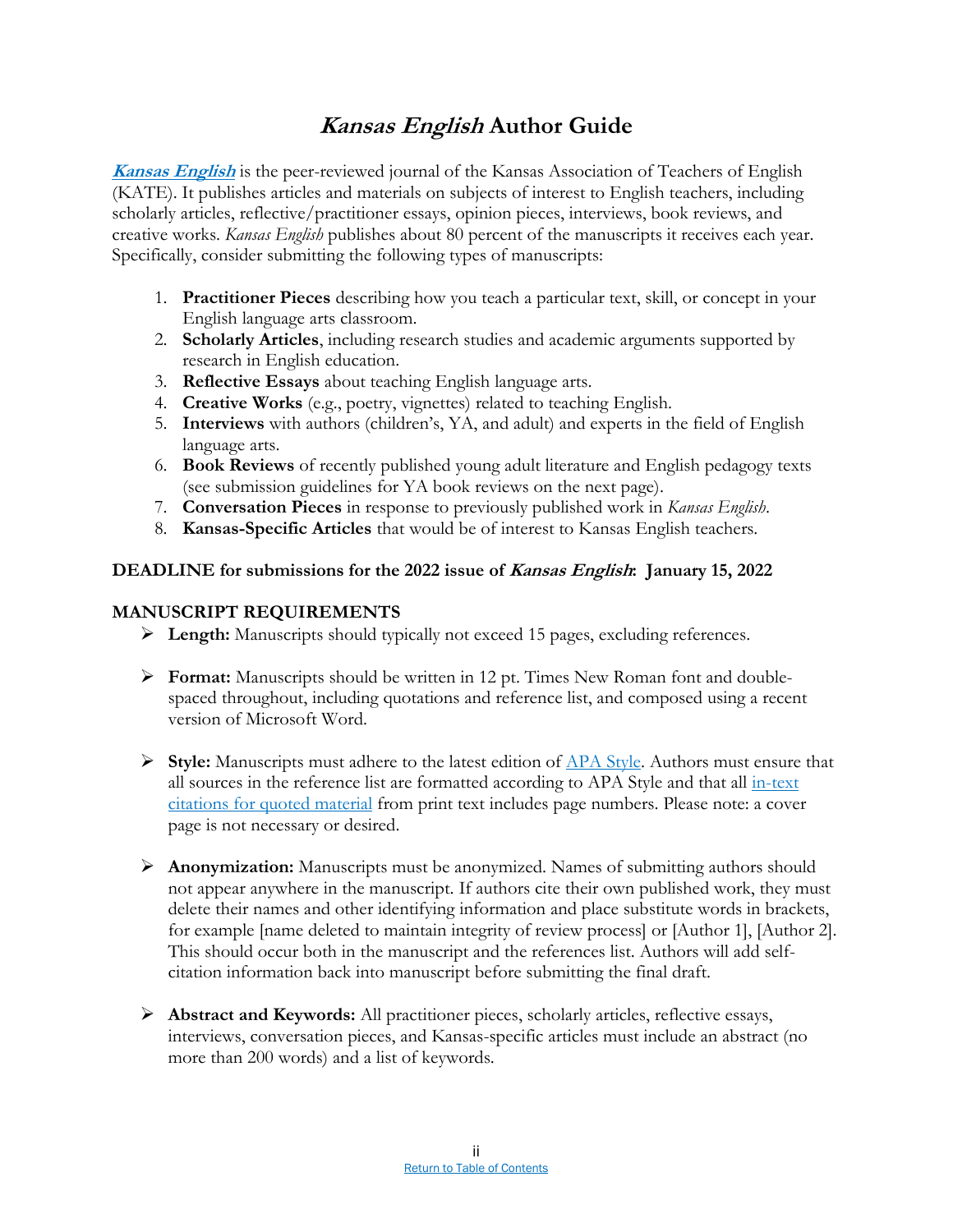### **Kansas English Author Guide (cont.)**

### **SUBMITTING THE MANUSCRIPT**

All manuscripts—except for reviews of young adult literature—should be submitted electronically as an attachment to the Editor of *Kansas English* at *[Katie.Cramer@wichita.edu.](mailto:Katie.Cramer@wichita.edu)* During the academic year, look for a confirmation email from the Editor within 2-3 business days. If you do not receive an email confirming receipt of your submission, please resubmit.

In **a single email**, authors should complete the following tasks:

- 1. In the **subject** line, write Kansas English Manuscript Submission.
- 2. In the **body** of the email, please include all of the following information:
	- a. Full names of authors. If there is more than one author, indicate author order (e.g., first author, second author).
	- b. Affiliation for all authors (e.g., school, university, organization)
	- c. Email addresses for all authors
	- d. Type of submission (e.g., practitioner piece, scholarly article, reflective essay); this informs the peer review process.
	- e. Statement that the article is original, has not been published previously in other journals and/or books, and is not a simultaneous submission.
- 3. **Attach** the manuscript as a single attachment, ensuring that all manuscript requirements (see previous page) are met.

### **REVIEW PROCESS**

Each manuscript receives an anonymous review by at least two members of the review board, unless the content or length makes it inappropriate for the journal. The review board typically makes a final decision regarding publication within three months of the posted submission deadline. Submitted manuscripts may be edited for clarity, accuracy, readability, and publication style.

### **SUBMITTING YA BOOK REVIEWS**

### **YA Book Review Requirements**

YA book reviews should feature books published within the past five years and be 300-500 words in length. Reviews should include (1) a relevant and catchy title, (2) the book's year of publication and author, (3) textual information (e.g., character, conflict, plot, setting, theme), (4) how/why the book will appeal to middle/high school readers, (5) how the book could be included in a course curriculum, (6) possible challenges that might arise from teaching the book, and (7) a description of what you like best about the book.

### **Submission Process for YA Book Reviews**

Email your review as a Microsoft Word document attachment to the *Kansas English* YA Book Review Editor John Franklin at [jfranklin@pittstate.edu.](mailto:jfranklin@pittstate.edu) In the subject line write: Kansas English Book Review submission. In a separate attachment, include: your name, your affiliation (school), a brief biography (no more than 150 words), and a statement that this review is original, unpublished and is not being submitted elsewhere. During the academic year, look for a confirmation email from the YA Book Review Editor within 2-3 business days. If you do not receive an email confirming receipt of your submission, please resubmit.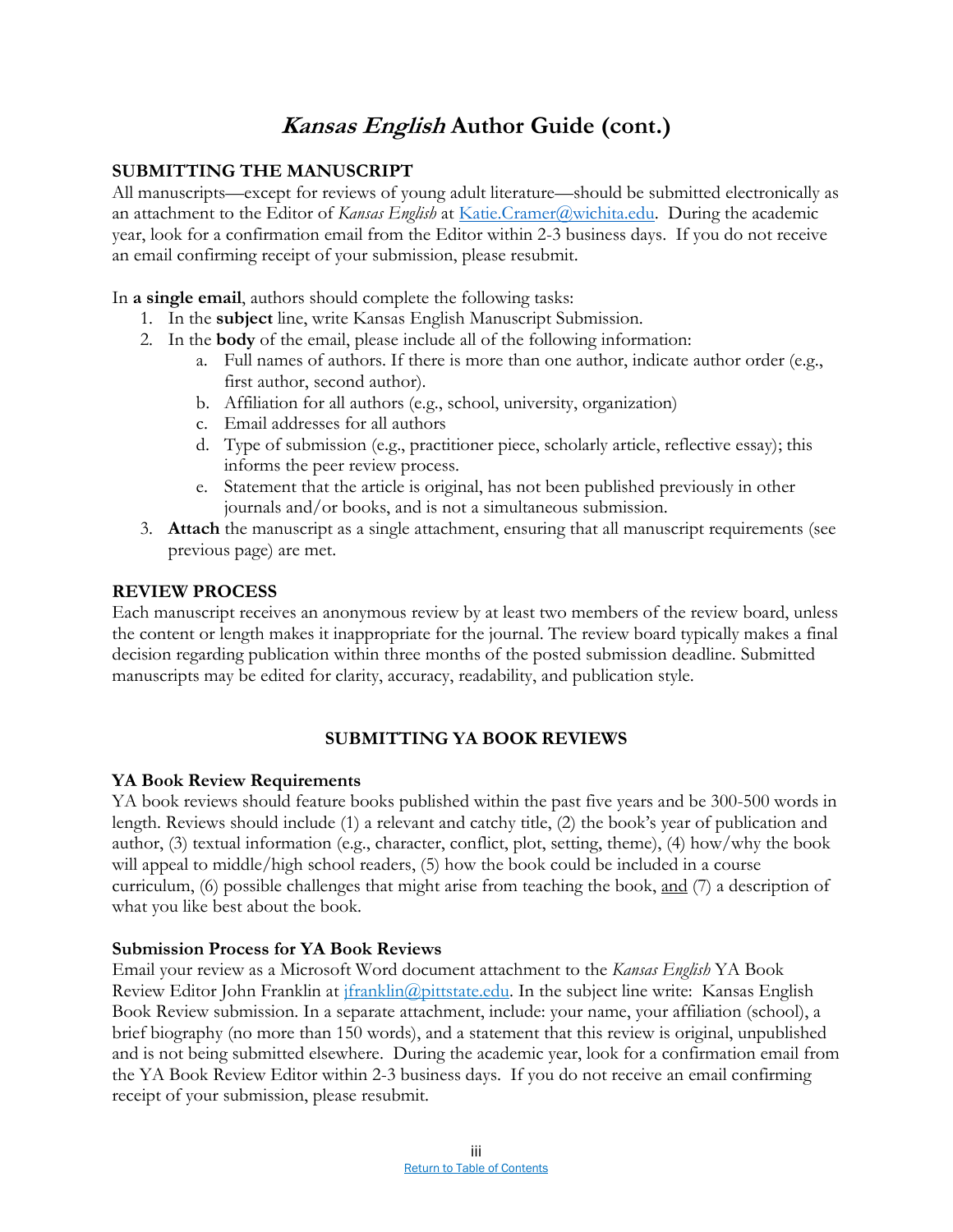### <span id="page-4-0"></span>*Kansas English* 2021, Volume 102, Number 1

| $\mathbf{1}$ | From the Editor: Reconnect, Recharge, and Reach Your Audience with<br><b>KATE</b><br>Katherine Mason Cramer                    |
|--------------|--------------------------------------------------------------------------------------------------------------------------------|
| 3            | <b>Disability Represented in Children's Literature</b><br>Hannah Schoonover                                                    |
| 9            | <b>Fixing the Blank Page Fear: Essay and Story Starter Practice</b><br>Deborah Eades McNemee                                   |
| 17           | <b>Art Overcomes a Dehumanizing Experience</b><br>Sharon K. Wilson                                                             |
| 19           | <b>Investing (or Betting on a Post 2020 World)</b><br><b>Beth Gulley</b>                                                       |
| 20           | <b>Learning to Prune</b><br><b>Beth Gulley</b>                                                                                 |
| 21           | <b>Trees</b><br><b>Beth Gulley</b>                                                                                             |
| 22           | From Tribal War to Color War: A Message of Survival and Belonging in<br><b>How Dare the Sun Rise</b><br><b>Lindsey Viets</b>   |
| 24           | "A Pair of Ragged Claws": Poetry and Pedagogy in Prison<br>Alex Tretbar and Steven Maack                                       |
| 33           | <b>Navigating Life's "Fun and Games": Pairing Downriver with Lord of the</b><br><b>Flies</b><br>William Sewell                 |
| 43           | The Ultimate Young Adult Christmas Romance: What Light by Jay Asher<br>Sydney Nesvold                                          |
| 45           | <b>Creating a Learning Space for Authenticity and Empathy: Book-by-Book</b><br>Melissa D. Reed and Heather C. Caswell          |
| 54           | <b>Girl on a Quest: Medieval Scottish Lass Deconstructs Gender Roles in The</b><br><b>Mad Wolf's Daughter</b><br>John Franklin |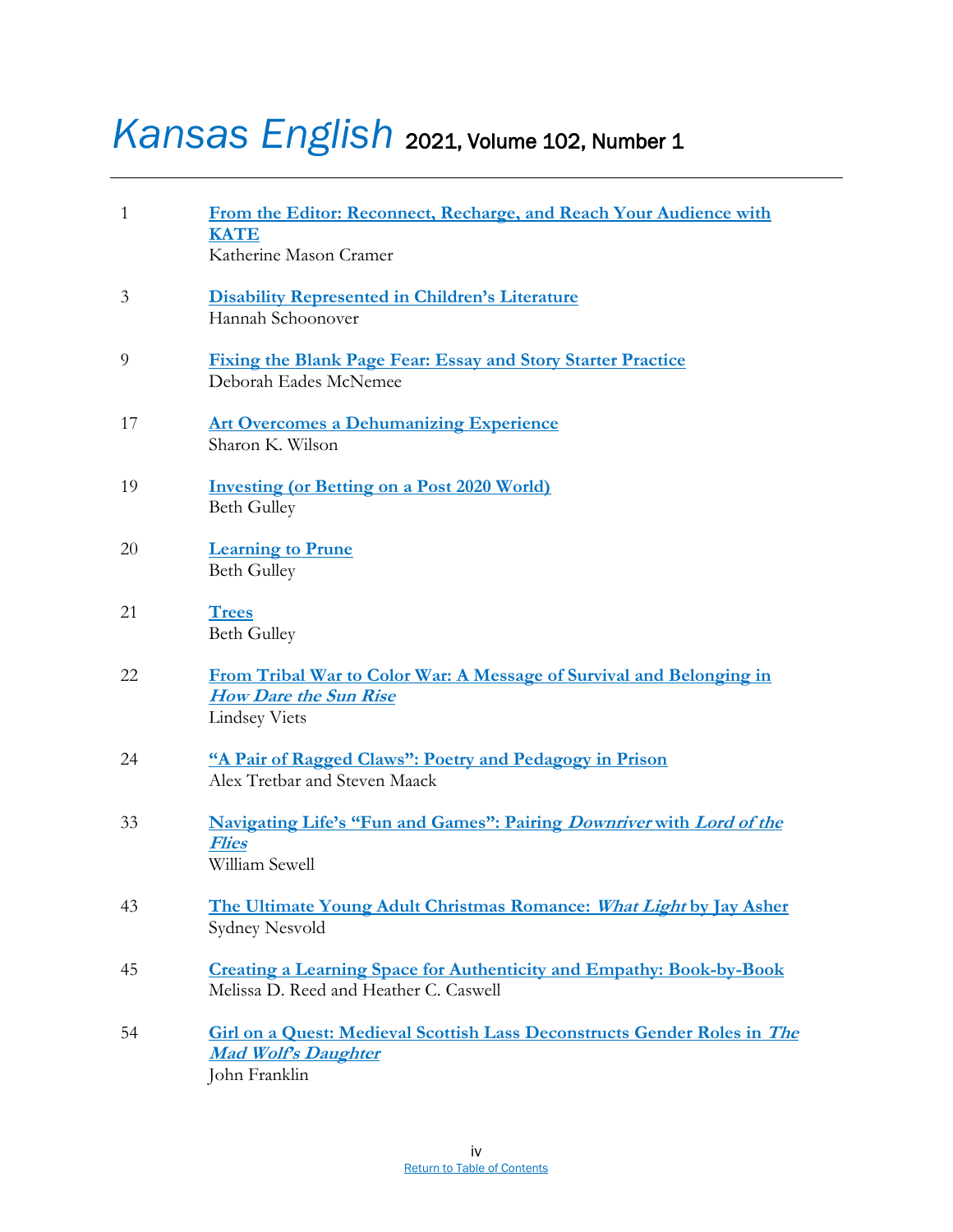### **From the Editor**

### <span id="page-5-0"></span>RECONNECT, RECHARGE, AND REACH YOUR AUDIENCE WITH KATE

July 2020

Dear Readers,

After the pandemic-related challenges of the 2020-2021 academic year, I hope you are enjoying a rejuvenating summer. The [Kansas Association of Teachers of English \(KATE\)](https://www.kansasenglish.org/) has opportunities to help you reconnect and recharge, including virtual book clubs and two beloved KATE events that are back in 2021:

### **July 20** – [KATE Camp 2021](https://www.kansasenglish.org/kate-summer-camp.html)

This half-day online event is FREE and features teacher-generated breakout sessions as well as a mindfulness workshop. Learn more and register today at [https://www.kansasenglish.org/kate-summer](https://www.kansasenglish.org/kate-summer-camp.html)[camp.html.](https://www.kansasenglish.org/kate-summer-camp.html)



### **November 5-6** – [KATE Fall Annual Conference](https://www.kansasenglish.org/fall-conference.html)

The in-person conference returns in 2021 and features incredible keynote speakers, including [bestselling YA author Samira Ahmed](https://samiraahmed.com/) and [award-winning storyteller Laura Packer.](https://laurapacker.com/) Consider submitting a proposal [for a breakout session](https://www.kansasenglish.org/fall-conference.html) by August 13. Learn more and register today at [https://www.kansasenglish.org/fall-conference.html.](https://www.kansasenglish.org/fall-conference.html)



Samira Ahmed Laura Packer

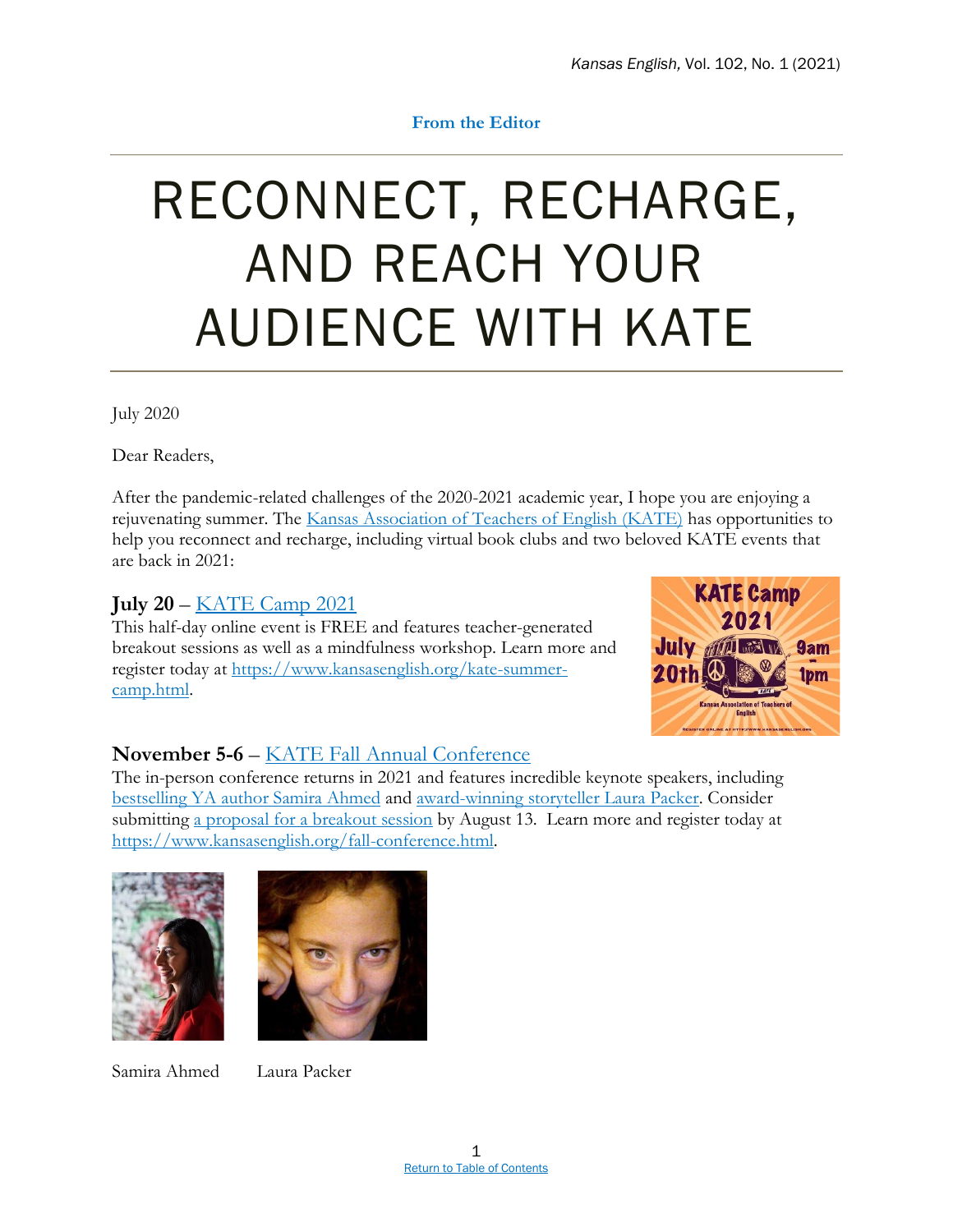### **Reach your audience: Publication opportunities for you and your students**

In addition to these energizing KATE events, consider these publication opportunities for you and your students. Check out *[Voices of Kansas](https://www.kansasenglish.org/voices-of-kansas.html)*, and encourage your students to submit their creative and scholarly work (deadline Jan. 31, 2022). This is a powerful opportunity for your students to write for an authentic audience and possibly get published. And **YOU** should consider submitting your work for publication on the [KATE Blog](https://www.kansasenglish.org/kate-blog) (featured on KATE's award-winning website) or in *[Kansas](https://sites.google.com/view/kansasenglish/home)  [English](https://sites.google.com/view/kansasenglish/home)*, which won a National Council of Teachers of English (NCTE) Affiliate Journal of Excellence Award in 2020.

### **In this issue …**

We have some exciting and enlightening contributions from teachers and scholars in the 2021 issue of *Kansas English*, and I am grateful for the gifts of their writing in the midst of the uncertainty and hardships caused by the global pandemic.

First, **Hannah Schoonover** discusses the importance of accurate and positive representations of disability in children's literature and highlights examples of five books that exemplify these qualities.

Next, **Deborah Eades McNemee** invites us into her writing classroom by describing her essay and story-starter practice strategies for helping students develop confidence and take risks in their composing.

Three poems by **Beth Gulley** grace this issue, encouraging us to pause, reflect on what we have learned (and taught) over the past year, and attend to the small wonders and joys that become more apparent the closer we look.

With his former English teacher **Steven Maack**, **Alex Tretbar** describes his experiences leading a poetry and fiction study group while incarcerated in Oregon, sharing teaching and learning experiences that are common across instructional settings.

Exploring timeless themes of collaboration, mob rule, and law and order, **William Sewell** advocates for the pairing of William Golding's *Lord of the Flies* with a classic YA book *Downriver* by Will Hobbs and describes a variety of instructional strategies that complement this pairing.

**Melissa D. Reed** and **Heather C. Caswell** argue that teaching empathy is the key to creating a learning environment that promotes authenticity, and they provide instructional strategies for doing so, alongside thematically-organized lists of children's and YA books that depict empathy.

And throughout this issue are young adult (YA) book reviews from **Sharon K. Wilson**, **Lindsey Viets**, **Sydney Nesvold**, and **John Franklin**. Each book has been published within the past five years and would be a worthwhile addition to your classroom library.

Please enjoy this issue of *Kansas English*, and consider participating in the professional conversation by [submitting your own work for the 2022 issue!](https://sites.google.com/view/kansasenglish/home)

Until next time, happy teaching and learning!

*Katherine Mason Cramer*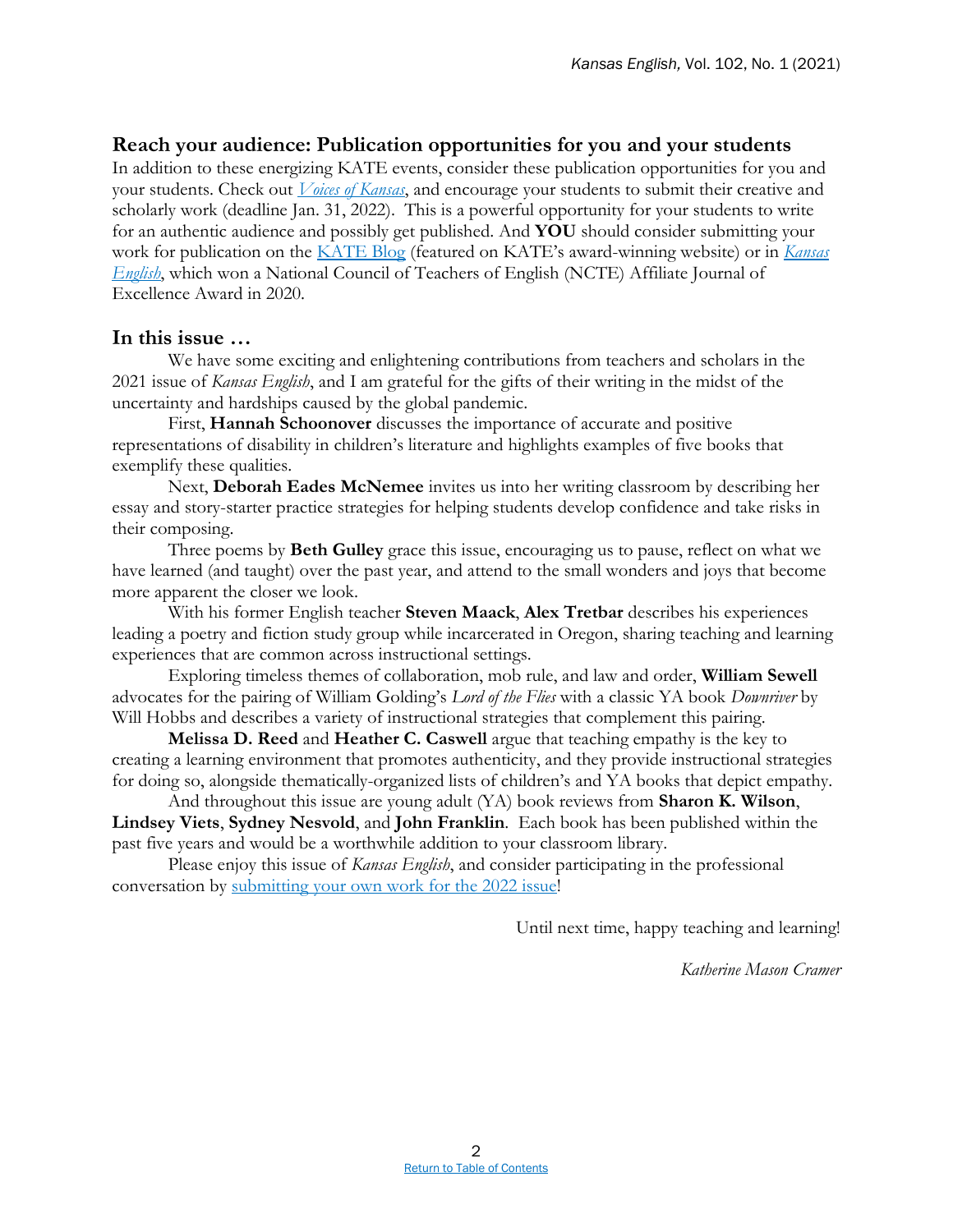### <span id="page-7-0"></span>DISABILITY REPRESENTED IN CHILDREN'S LITERATURE

### **Hannah Schoonover**

Kansas State University

### **Abstract**

Children search for representations of themselves in the literature they read. However, disabilities are not always portrayed accurately or positively in children's literature. Disabilities should be included in children's literature because children will be exposed to disabilities in their lifetime, whether personally, at home, or at school. Moreover, it is imperative that children read works where disabilities are positively portrayed. Therefore, this paper describes five children's books and explains how they positively portray disabilities and some of the authors' personal experiences with disabilities. These books include *Moses Goes to a Concert* by Isaac Millman, *Why Does Izzy Cover Her Ears? Dealing with Sensory Overload* by Jennifer Veenendall, *The Seeing Stick* by Jane Yolen, *Red: A Crayon's Story* by Michael Hill, and *We'll Paint the Octopus Red* by Stephanie Stuve-Bodeen. These books bring advocacy and awareness to disabilities in a positive, child-friendly way. They do not portray disabilities as something that needs to be fixed, but rather bring appreciation to the lives the characters live.

### **Keywords**

disability, awareness, advocacy, children's literature, representation, lifestyle

### **Introduction**

Children love being read stories, sometimes the same stories over and over again. Whether it is obvious or not, children also look for representation of themselves in those stories and enjoy the stories even more when they can relate to the characters (Leary, 2016). However, the way children and adults with disabilities are represented in literature is misleading, if they are even represented at all. Liz Crow, an activist specializing in disability in literature, says, "Over a lifetime, you can expect at least one in ten of the children in a school year to be disabled, so that's roughly three per class. And a much larger number of the remaining children will have close involvement with a disabled person through family, friends, partners, their own children, colleagues, and so on. Clearly, it makes no sense at all to continue misinforming children about disability" (Crow, 1990).

Too often, disabilities are portrayed as something about the person that should be fixed or that the person should be angry about (Golos & Moses, 2013). Disabilities are also commonly portrayed as being solely inspirational. Alayna Leary, who identifies as a disabled writer, expresses her frustration with the publishing industry: "Even when what the disabled person is doing is normal for non-disabled people—learning to drive, going to Prom, running a company, publishing a book—it's celebrated as inspirational because a disabled person did it" (Leary, 2016). How does it affect children with disabilities when they see themselves portrayed in this way? Rather than portraying people with disabilities as solely inspirational to abled readers or as something to be fixed, authors should use disabilities in books as a way to bring advocacy, awareness, and appreciation to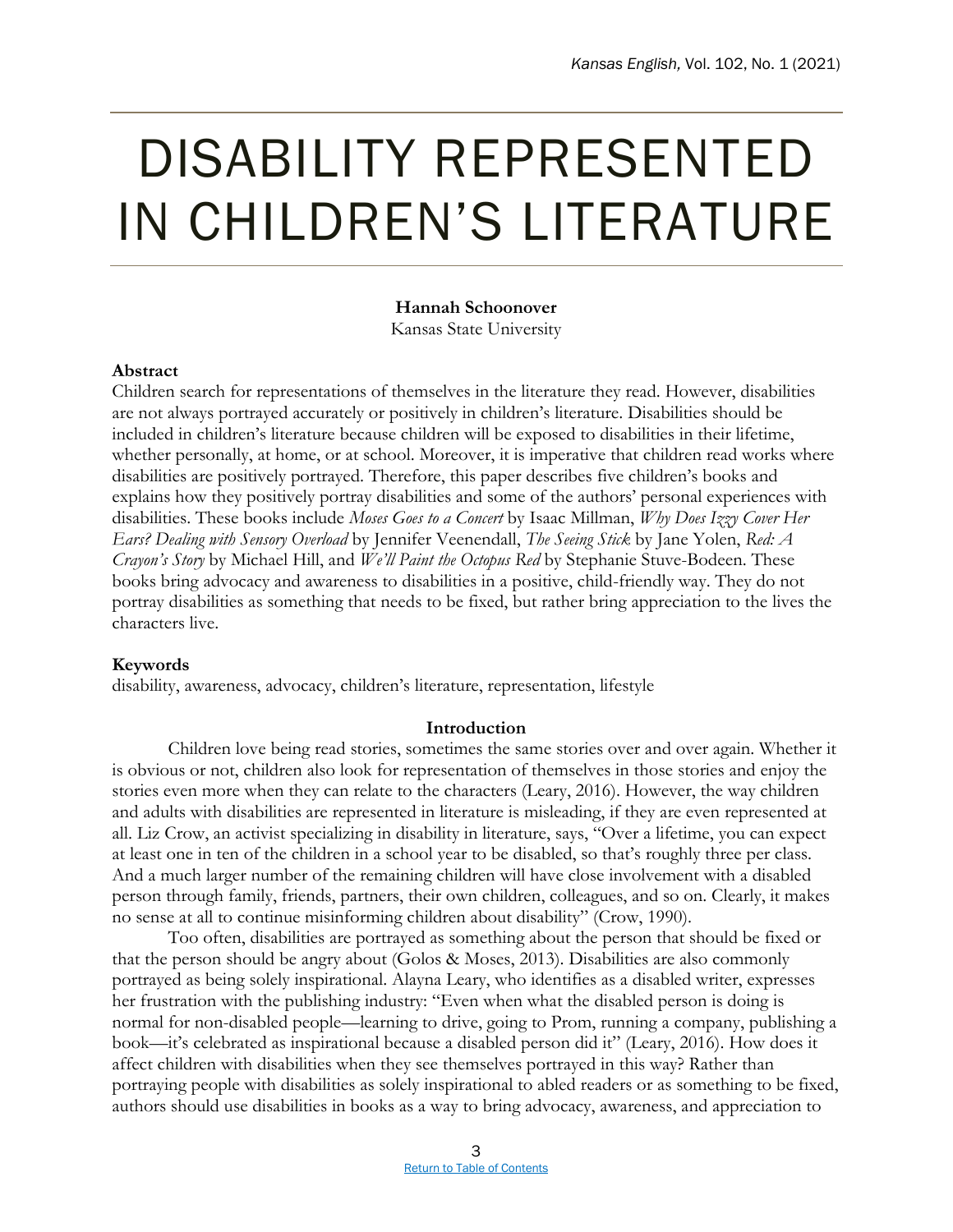the disability being portrayed (Crow, 1990). The following children's books do just that in fun, exciting, and colorful ways.

#### **Moses Goes to a Concert – Isaac Millman**

Moses and his classmates are excited to go on a field trip to a concert in town. Moses' teacher Mr. Samuels has two big surprises waiting for them when they reach the concert. First, he brings balloons for all his students so they can enjoy the concert! Because Moses, his classmates, and Mr. Samuels are deaf, the balloons help them to feel the music through vibrations. When the concert begins, the students notice two things about the percussionist. Her instruments are in front of the orchestra not behind as a percussionist normally would be. Plus, she is not wearing shoes! The reason is she is also deaf and feels the music through the vibrations in the floor, helping her to know when to play her instruments. The students' second surprise is getting to play all the percussionist's instruments after the concert. She tells them that they can become anything they want to be when they grow up! Moses realizes he can become a doctor, an actor, a lawyer, or a teacher. Moses decides he wants to become a percussionist.

*Moses Goes to a Concert* accurately portrays Moses, his classmates, and his teacher as members of the d/Deaf community. A hearing person may think it would be pointless for a deaf person to attend a concert, but *Moses Goes to a Concert* details how a deaf person can enjoy a concert. *Moses Goes to a Concert* gives specific examples of the tools Moses and his classmates use to enjoy music, such as using balloons to feel the vibrations of the orchestra and Moses going barefoot at home to feel his drum. These tools are used by real life members of the d/Deaf community and would be relatable to deaf children reading *Moses Goes to a Concert*. This book encourages the use of sign language throughout and includes accurate, colorful illustrations of how to sign the text. The book also exemplifies more subtle attributes of  $d/Deaf$  culture, such as the students waving to show their applause. The most admirable trait of *Moses Goes to a Concert* is the depiction of Moses and his friends as happy children who have typical lifestyles. The book does not focus on their disability as a problem to be fixed, as Mr. Samuels teaches them ways to thrive and enjoy activities in unique ways.

### **Why Does Izzy Cover Her Ears? Dealing with Sensory Overload – Jennifer Veenendall**

First grade has proven to be much different for Izzy than her kindergarten teacher said it would be. It is too loud, too bright, and too colorful. When her friend talks too loudly, it hurts her ears and sometimes she cries. When a friend brushes up against her, it pops her "space bubble" and she accidentally physically lashes out. The lights are too bright and hurt her eyes, and her teacher's colorful decorations make it too hard to focus on her schoolwork. She does not know what to do, but luckily her occupational therapist and her parents know exactly what to do. Now, Izzy has her own ear plugs to help when sounds get too loud. Her teacher takes down the colorful, distracting decorations, and puts away the unorganized school supplies into storage bins. Turning off the bright fluorescent lights and using the daylight instead helps all of Izzy's classmates focus better, too. Sometimes, if none of those interventions work, she gets to go into the sensory room where she can make herself into an "Izzy taco," play steamroller with her occupational therapist, or use other coping mechanisms to help herself calm down. With these helpful interventions, Izzy decides that first grade is not so bad after all.

*Why Does Izzy Cover Her Ears?* details how confusing school can feel for a child who has a sensory processing disorder. First, it focuses on the obstacles Izzy faces that other children do not face, such as sensory overload from bright lights and loud noises. The book describes the ways these obstacles affect Izzy, and how she reacts to them. It also explains the situation from Izzy's point of view, not her teacher's or a friend's. Additionally, *Why Does Izzy Cover Her Ears?* focuses on the interventions she is able to use and the coping skills she learns to help herself when she feels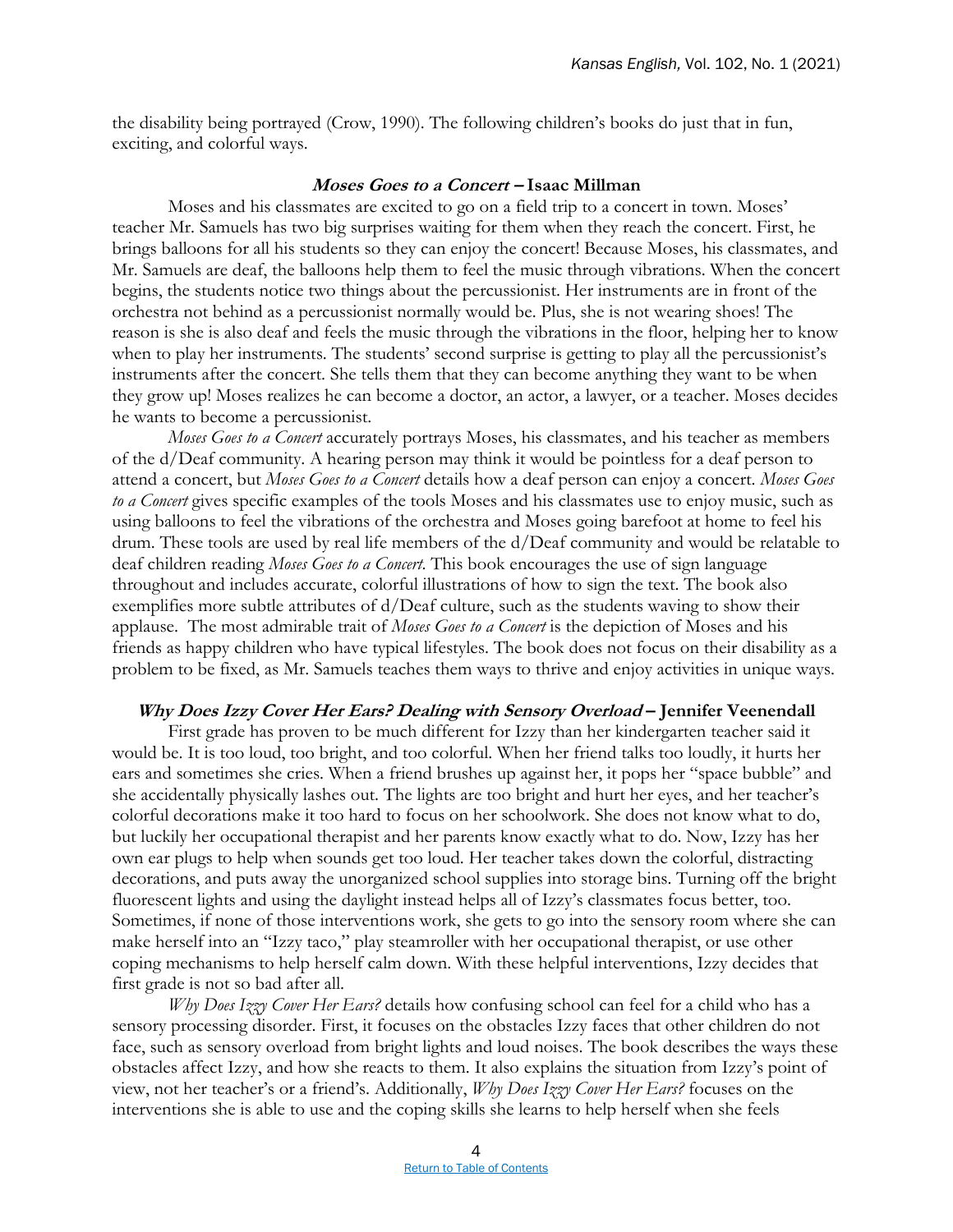overwhelmed. It expresses the relief Izzy feels when she learns she is not a "mean kid," but that her body reacts to things in different ways than other children. This book could be a helpful tool for teachers, parents, and other students to understand a sensory processing disorder, helping the adults working with children like Izzy recognize a sensory processing disorder and take steps to support those children. This book could also help a teacher or parents realize that frequent misbehaviors often have an underlying cause. Classmates of a child like Izzy could better understand his or her reactions and the appropriate interventions after reading this book. A child with a sensory processing disorder may find the book helpful with explaining how or what he or she is feeling in certain situations along with providing a character with whom he or she can relate. Through the work, children also see that it is okay to work with a therapist and use coping mechanisms to help them succeed in school. Most important, through a girl main character, the work brings attention to sensory processing disorders and autism that are often overlooked or dismissed as emotions or hormones in young girls (Ratto et al., 2018).

Jennifer Veenendall is an occupational therapist with a master's degree in human development who works with students like Izzy. She works with students of all learning abilities but has a specific passion for students with sensory processing disorders. *Why Does Izzy Cover Her Ears? Dealing with Sensory Overload* won the Foreword Book of the Year award in 2009 and was an International Book Award finalist in 2010 (AAPC Publishing, 2020).

### **The Seeing Stick – Jane Yolen**

Long ago in Peking, China, lived an emperor with only one daughter, Hwei Min. Hwei Min has everything she could wish for, but she is sad. Hwei Min cannot see, for she was born blind. Her father decides that he will do anything he can to help Hwei Min see. He offers a hefty reward to anyone who can complete this task. Many physicians and magicians try to help Hwei Min, but none of them succeed. Hwei Min starts to lose hope when an old man comes to the palace. He wants to show Hwei Min his "seeing stick," in which he has carved many beautiful pictures. As the old man describes the stick to Hwei Min, she becomes excited and exclaims she wished to see the beautiful carvings on the stick. The old man explains that she can see using the stick, but her father dismisses the old man with uncertainty. However, the old man takes Hwei Min's hand and shows her how to trace the carvings with her fingers. She becomes excited, and starts tracing the guards' faces, the old man's face, and her father's face. She realizes she can imagine the carvings as she traces them with her fingers. She does not need her eyes to see, but her fingers and her imagination. She teaches other blind children that it is possible to "see" without truly seeing. She is forever grateful to the blind, old man who helped her see.

*The Seeing Stick* begins with Hwei Min feeling sad that she cannot see and shows her father trying to help fix her disability. However, as the book progresses it describes Hwei Min's emotional transformation as she becomes comfortable "seeing" with her fingertips. *The Seeing Stick* sends the message that Hwei Min did not need to be "fixed." However, she just needed the correct help and tools to allow her to embrace her disability. She even helps other blind children learn to use their fingers to see with the information the old, blind man shared with her. The beautiful illustrations begin in black, white, and grey until the appearance of the unnamed old man and his seeing stick. As the old man tells stories and Hwei Min learns to see with her fingertips, the illustrations gradually gain color. Jane Yolen's *The Seeing Stick* was ardently accepted by the literary community. It won the Christopher Medal, was on the New York Public Library's list of 100 Best Books of the Year in 1977, and was the International Reading Association's Classroom Choice Book in 1978. It was first published in 1977 but was re-released in 2009 (Yolen, 2019).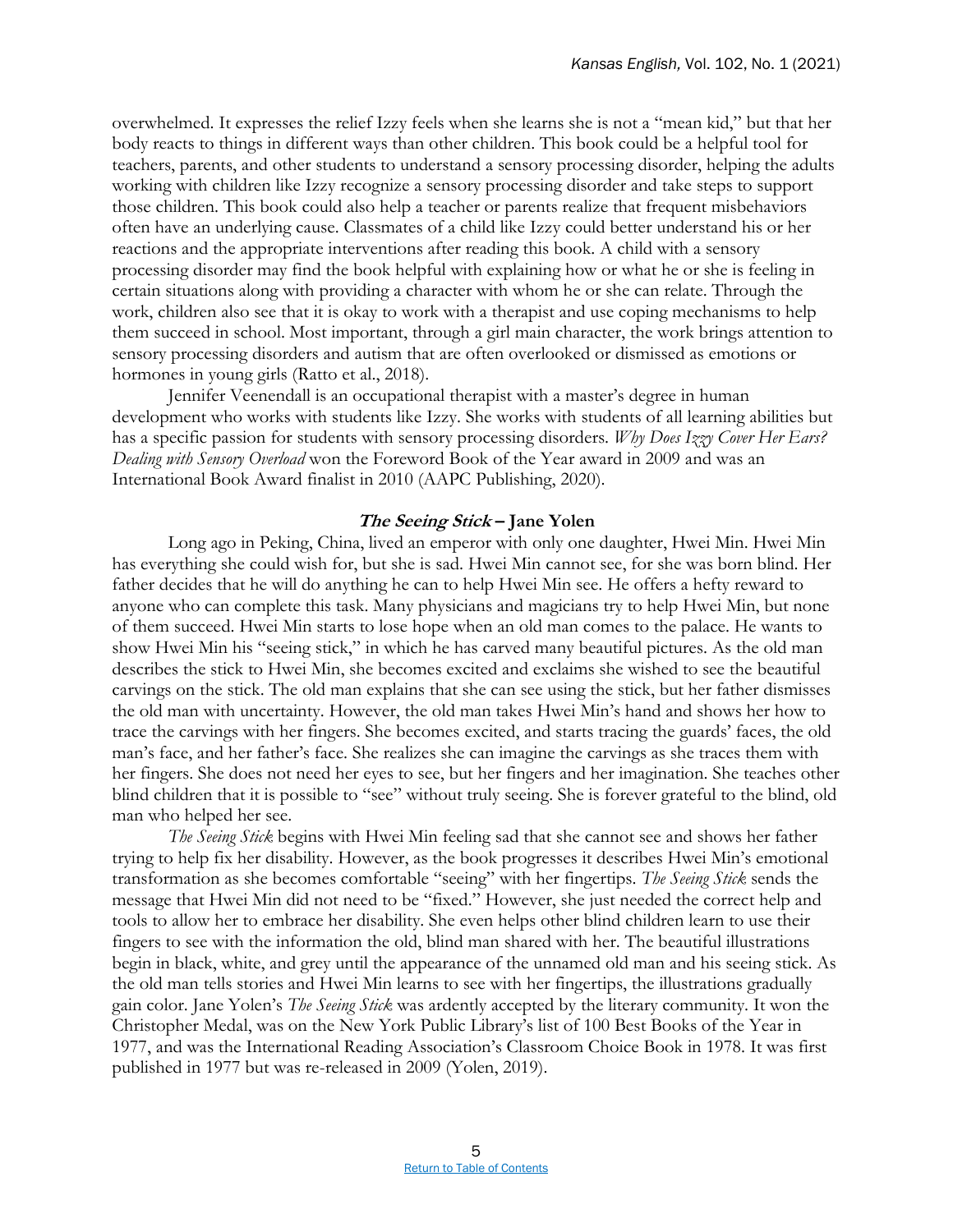### **Red: A Crayon's Story – Michael Hall**

Red tries very hard to fulfill the title on his label which is, well, red. His teachers ask him to draw a strawberry or join a group to draw a stoplight. They pair him with yellow to draw an orange. But no matter how hard Red tries, he always draws blue fruit and a blue light, and joins yellow to make a green orange. No matter how hard Red tries, he only colors blue. His teachers try to help him by sharpening him, loosening his label, and making him practice more. His family is disappointed that he cannot color red, but they try not to show it. Some teachers decide Red is just lazy, think he is not very bright, or say he will catch on eventually. One day, Berry approaches Red and asks if he will make a big, blue ocean for her boat. He realizes how easy it was, and he starts drawing all things blue! His teachers and his family realize he is great at drawing blue, and Red excels in school from then on.

*Red: A Crayon's Story* may seem like an odd choice for a book about a disability, as this book identifies the general concept of self-acceptance and does not seem to focus on a specific disability. However, while observing in a first-grade classroom, a fellow educator had a specific experience with *Red* being used to help the classmates of a child with a disability understand why that child might act or do things differently than they do. The teacher in this classroom read the book to the students while the student was in his SPED classes. She used the story of Red to explain to her young students that everyone has their strengths and talents despite the labels that may have been placed on them. The students took turns naming the strengths of their classmate, and my fellow educator describes this experience as "one of the most formative experiences to date I have had while in a classroom." This book is especially important for teachers, as it details the impact that a teacher's words can have on a student. Red just wanted to color red so he could make his teachers and family happy but became more discouraged by the labels his teachers and family placed on him like lazy, not bright, and broken. This book reminds us that affirmations should outweigh criticisms in the classroom, and that criticisms should be constructive.

Michael Hall began writing *Red: A Crayon's Story* by thinking of what puns could be related to a crayon whose label differed from his true color. The puns he came up with sounded familiar: "He's not sharp enough; He's not bright enough; He needs to press harder." Hall realized he had heard many of these things about himself when he was a child. Michael Hall is dyslexic, and he wrote *Red: A Crayon's Story* as a reflection of his own story. Adults who meant well often made things worse for Hall out of their determination to help him excel in school in the wrong ways. Hall says, "I believe that most of the damage we do to each other is the result of ignorance rather than cruelty." He also hopes "readers of all ages enjoy the antics of Red's well-meaning friends and family, who simply cannot see beyond his official label. I hope the book will provoke classroom discussions about issues like judging people based on outside appearances….and I hope Red will inspire reflection about the subtle ways children become mislabeled, judging children based on their successes rather than their failures, and the unmitigated joy of finding one's place in the world"  $(2015).$ 

### **We'll Paint the Octopus Red – Stephanie Stuve-Bodeen**

Emma's parents have exciting news. She is going to be a big sister! Emma is not sure what to think about the idea, but she and her father start brainstorming about all the fun things she can do with the baby once it is born. With her new sibling, Emma wants to feed her grandpa's cows, paint an octopus, fly on a plane to see Aunt Wendy, and go on an African safari! Once they are done brainstorming, she is overjoyed to have a baby brother or sister. One morning, her father wakes her up to tell her the news! She has a new baby brother. However, her brother, Isaac, is born with Down syndrome. Emma is worried that Isaac would not be able to do all the fun things she had been dreaming about. As she talks with her parents, Emma realizes that Isaac will be able to do anything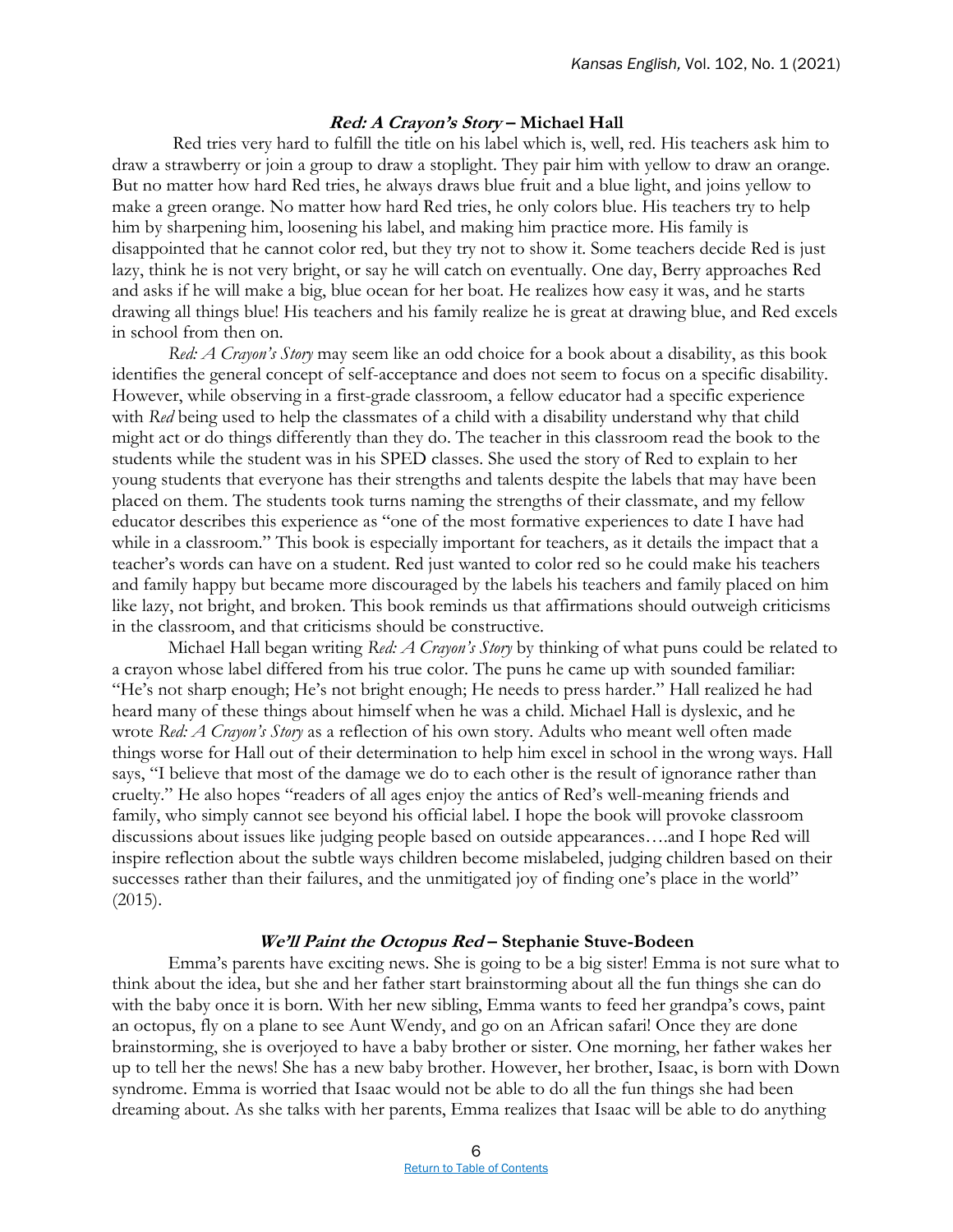Emma has dreamed about, just with some extra help and a lot of love. When she finally meets Isaac, she tells him about all the things she plans to do with him. She tells him that she will patiently help him learn to paint the octopus, and they will paint the octopus red.

*We'll Paint the Octopus Red* addresses several different emotions children can feel when they find out they are going to be a big brother or sister. First, *We'll Paint the Octopus Red* focuses on the mix of emotions Emma feels when she finds out she is going to have a baby sibling. She feels jealous at first because she does not want to share her parents with the new baby. Then she feels excited because of all the fun things she will get to do as the baby gets older! Next, the book focuses on the uncertainty Emma feels when her father tells her the baby has Down syndrome. She is worried that Isaac will be unable to do all the things she planned for them to do. Next, she feels relief when she finds out Isaac will be able to do all those things, but he might need some extra time or help. Finally, Emma feels love for her little brother when she finally gets to meet him. The message of this book is important, as it displays children with Down syndrome the same as other children. Through the book we understand that they might need extra help, but they are able to live life to the fullest, just as children without Down syndrome can.

#### **Conclusion**

These books describe accurately portrayed, specific disabilities while showing them from different perspectives. Most importantly, *Moses Goes to a Concert* and *Why Does Izzy Cover Her Ears?* are both told from the perspective of the children with the disabilities. *Red, The Seeing Stick*, and *We'll Paint the Octopus Red* are told from an outsider's perspective, but the perspective is not one of pity but of newfound understanding. These books describe the children with disabilities as real-life children who lead normal lifestyles and feel a variety of emotions about their situations, both of which can be relatable to the children reading these books. Children with disabilities must also see themselves represented in the books they read, just as it is important for children without disabilities to be exposed to those books and gain empathy and understanding (Leary, 2016). As these books illustrate, disabilities literature should inspire advocacy, awareness, and appreciation for the rich lifestyles the disabled characters live.

### **References**

- Crow, L. (1990). *Disability in children's literature*. [http://www.roaring-girl.com/work/disability-in](http://www.roaring-girl.com/work/disability-in-childrens-literature)[childrens-literature](http://www.roaring-girl.com/work/disability-in-childrens-literature) .
- Golos, D. B., & Moses, A. M. (2013, November 27). *Rethinking the portrayal of deaf characters in children's picture books*. Frontiers in psychology. [http://www.ncbi.nlm.nih.gov/pmc/articles/PMC3841716/.](http://www.ncbi.nlm.nih.gov/pmc/articles/PMC3841716/)
- Hall, M. (2015). *Red: A crayon's story*. Greenwillow Books. [http://www.michaelhallstudio.com/books/bk\\_red.html.](http://www.michaelhallstudio.com/books/bk_red.html)
- Leary, A. (2018, February 20). *Why The Publishing Industry Can't Get Disability Right*. Medium. [https://medium.com/the-establishment/why-the-publishing-industry-cant-get-disability](https://medium.com/the-establishment/why-the-publishing-industry-cant-get-disability-right-938de48adac3)[right-938de48adac3](https://medium.com/the-establishment/why-the-publishing-industry-cant-get-disability-right-938de48adac3) .
- Ratto, A. B., Kenworthy, L., Yerys, B. E., Bascom, J., Wieckowski, A. T., White, S. W, Wallace, G. L., Pugliese, C., Schultz, R. T., Ollendick, T. H., Scarpa, A., Seese, S., Register-Brown, K., Martin, A., & Anthony, L. G. (2018). What about the girls? Sex-based differences in autistic traits and adaptive skills. *Journal of Autism & Developmental Disorders*, 48(5), 1698-1711.
- Veenendall, J. (2020). *Why does Izzy cover her ears?* AAPC Publishing. [http://www.aapcautismbooks.com/products/why-does-izzy-cover-her](http://www.aapcautismbooks.com/products/why-does-izzy-cover-her-ears?variant=23029056143408)[ears?variant=23029056143408.](http://www.aapcautismbooks.com/products/why-does-izzy-cover-her-ears?variant=23029056143408)

Yolen, J. (2019, July 10). *The seeing stick*. Jane Yolen. [http://www.janeyolen.com/the-seeing-stick/.](http://www.janeyolen.com/the-seeing-stick/)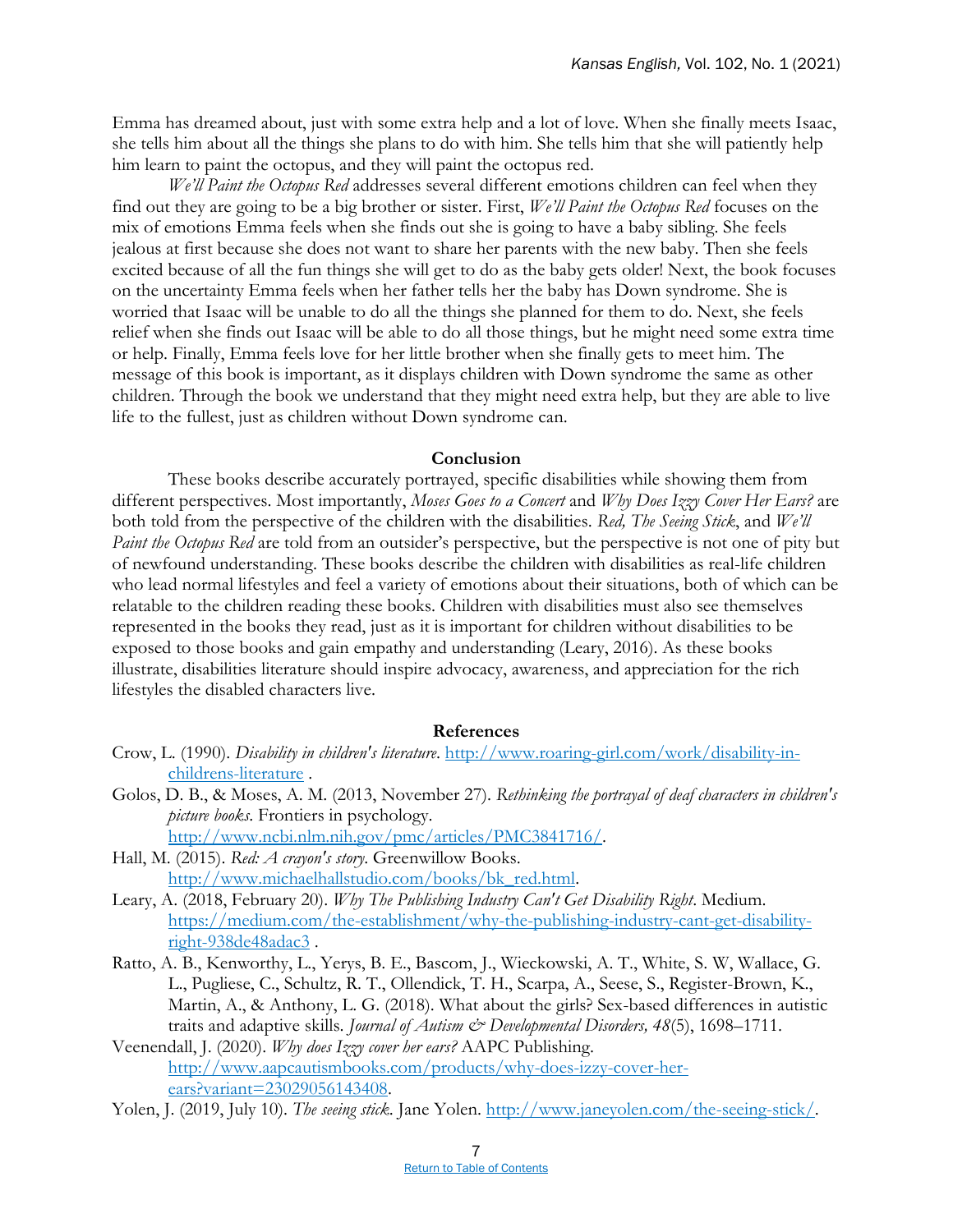### **Author Biography**

Hannah Schoonover is a junior at Kansas State University. She is studying Elementary Education with an emphasis in Special Education. She is also working towards an endorsement in ESL. Hannah is completing the Honors Program at K-State and is the vice president of the Iota Xi chapter of Kappa Delta Pi, an educational honors society. Over the past year, Hannah has gained valuable classroom experience working with remote students grades 1-6 at the Boys and Girls Club of Manhattan. Hannah can be contacted at [hschoonover@ksu.edu.](mailto:hschoonover@ksu.edu)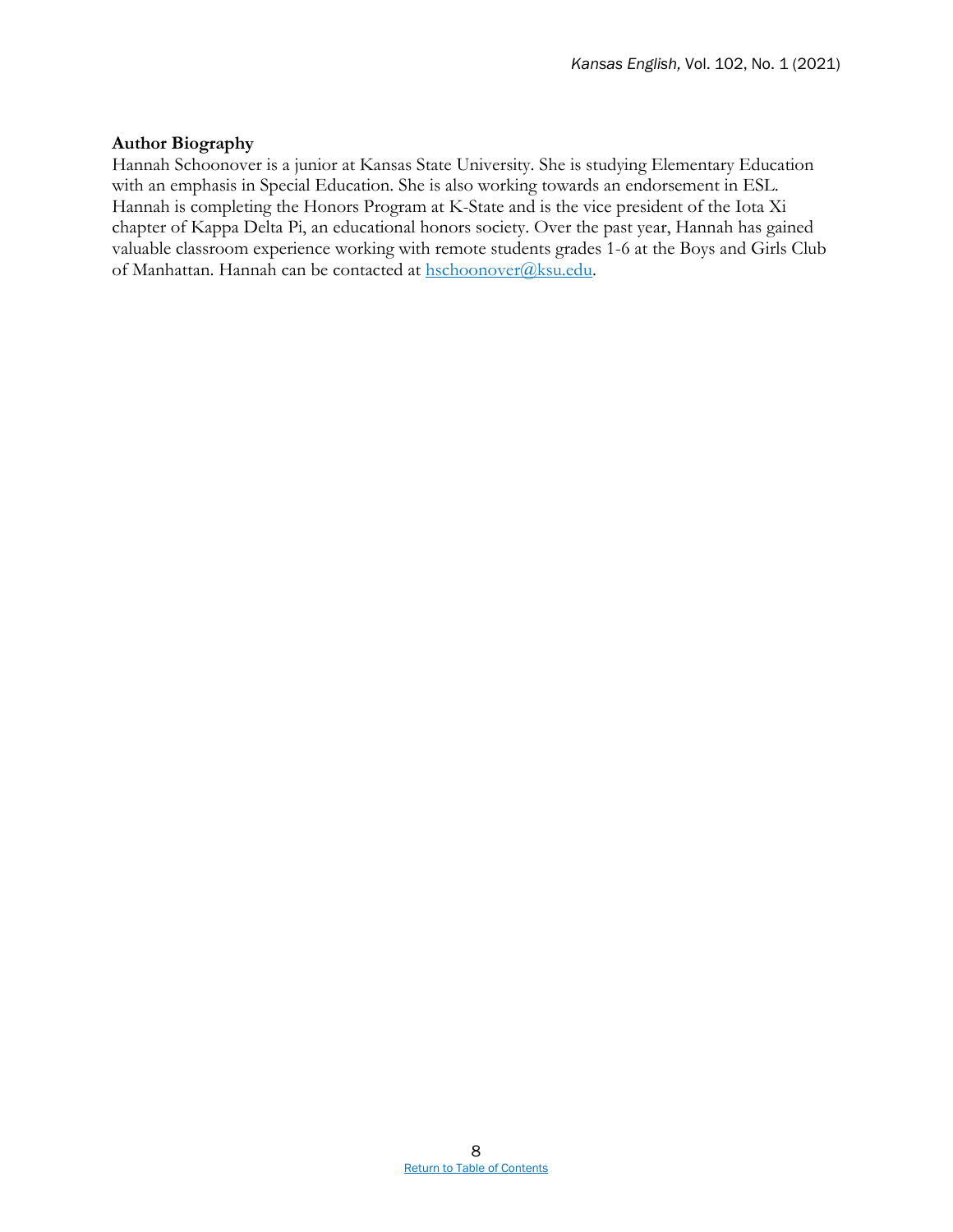### <span id="page-13-0"></span>FIXING THE BLANK PAGE FEAR: ESSAY AND STORY STARTER PRACTICE

**Deborah Eades McNemee** Andover Central High School

### **Abstract**

When her students frequently experienced fear of the blank page, this high school teacher created low-stakes practice tasks to facilitate the writing of first-draft introductions. This article details the process of the Essay and Story Starter Practice that allows students to experiment with various introduction strategies in order to move past writer's block. Additionally, the author discusses how to transition this activity to a virtual classroom setting.

### **Keywords:**

essay introductions, low stakes writing, writing practice, creative writing in the classroom, virtual classroom, writing activities

You can't edit a blank page. I think Hemingway said it. I have seen the quote attributed to so many writers; I am not sure who said it first, but I always give credit to Hemingway when nagging my students with it. I used to repeat the sentiment *ad nauseum* and expect my class of twenty-some fifteen-year-olds to spontaneously erupt in writerly creativity due solely to recitation of those inspirational words I had so cleverly borrowed from Hemingway. The problem with the mantra is that, in isolation, it lacks fruition. I have discovered, however, that combined with a solid writing exercise, it does become useful. The key is to remove the risk students associate with writing. Once you accomplish that, the blank page disappears.

In her 2020 *Kansas English* article, "Stepping Into the Margins: The Art of Teacherless Composing," Sarah J. Donavon explains the importance of including both low- and high-stakes writing opportunities for our students. Basically, she purports that it's good to encourage students to write for writing's sake before requiring graded, high-stakes assignments. Low-stakes writing includes practice that will never be assessed for mastery, that might not make it into the final product, and that includes fun experimentation. There is no obligation to the reader, only to the experimentation of craft. High stakes come with responsibility to the reader as well as the assignment requirements. That responsibility comes with risk. When low-stakes writing doesn't exist, students understandably struggle with getting words on paper. Their brains are paralyzed. They stare at blank screens, and fear sets in that they won't do it right, that they can't. Their grade depends on hooking the reader. If they cannot hook the reader, how can they possibly write the rest of the essay? If they cannot write the essay, how will they pass the class? High stakes, indeed.

My Essay and Story Starter Practice activity allows students to jump into low-stakes writing as a way to prepare for the high-stakes writing. Creating a low-stakes atmosphere is key to the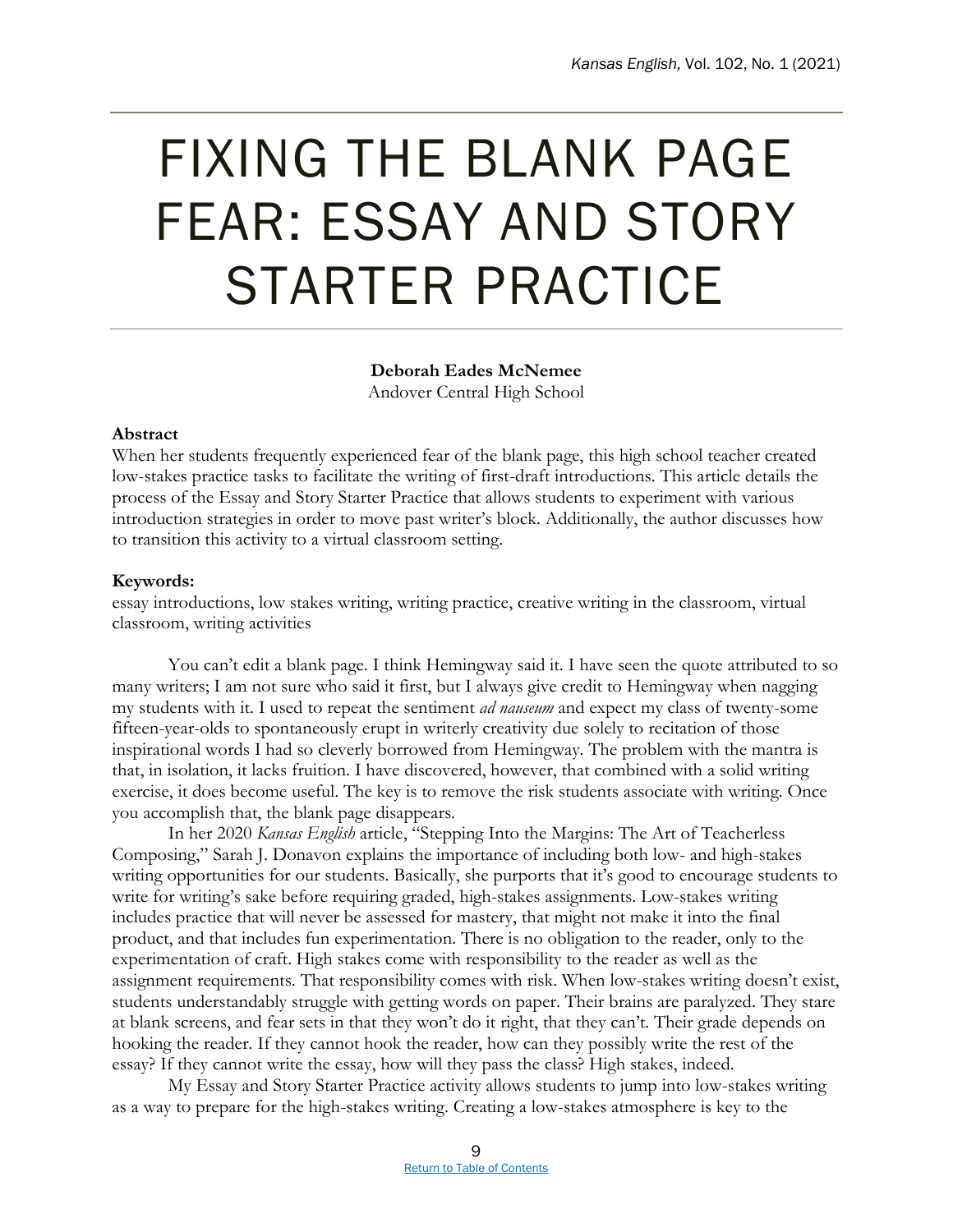success of this activity and, consequently, the success of the student. Practice opportunities build rapport and confidence, two elements conducive to learning. The authors of *Leaders of Their Own*  Learning: Transforming Schools Through Student-Engaged Assessment address this idea, concluding that "having the opportunity to practice will help [students] see how the techniques affect their teacher's instruction and ultimately their understanding of the material" (Berger, 2014, p. 63). They go on to say that "a deeper level of student understanding, including the ability to apply knowledge to a new problem ... will only be evident by engaging students in a task" (p. 64). Rather than simply explaining that students need to hook the reader with their introductions, why not engage them in the task in a low-stakes, cooperative way?

The beauty of the Essay and Story Starter practice is that it can be a stand-alone activity or it can be part of the process that eventually results in a final draft. Students can simply practice expositions periodically so that by the time they need to compose a story or essay as an assignment, they are comfortable enough to take off on their own. Another option is to have students practice various introduction techniques in order to choose one that will best fit a specific assignment. Also, as the name suggests, with a few tweaks, this banishing of the blank page can be used as effectively for creative writing as it can for analytical writing.

To create a team-based atmosphere for learning which in turn builds classroom trust, I approach the practice as a request for assistance. I explain that many students struggle at the beginning of the writing process. Then I share that even professional writers experience those same fears. Some of them have developed tricks to get their writer brains going again. I wonder if they, the students, would help me discern which one of these tricks is most effective. It will require all students to try each approach and then simply tell me what they think. Students don't feel the pressure of performance. Instead, they want to experiment as a way of helping me find the answer. We are figuring it out together.

The Essay and Story Starter Practice exercise is a pretty simple process spread over three days. (If using it as stand-alone practice, spread it out over weeks, if you want.) Each day, students are introduced to an explanation of a writer's trick, a sample, and an opportunity to emulate it. Students share their practice and discuss metacognitive elements. What were they thinking while they were writing? How did they go about deciding on word choice, sentence structure, or content? As we wrap up the activity, I ask them what they liked and did not like about this method. The discussion creates enthusiasm for the next day's experiment.

Following is the basic script I use when we are ready to begin composing the rough draft of an essay. At this point, research and thesis statements are already complete.

### **The Process Script**

### **Step 1: Introduce the Writer Trick**

In his bestselling book, *The Boys in the Boat* (2013), author Daniel James Brown begins each chapter with a powerful quote. The quotes prepare the reader for either an exciting element of the story or for an underlying message. For example, chapter ten starts with this quote from George Yeoman Pocock, the man who crafted the best rowing shells in the world, including the one used by America's 1936 gold-medal Olympic rowing team: "A boat is a sensitive thing, an eight-oared shell, and if it isn't let go free, it doesn't work for you" (p. 173). The chapter goes on to explore the physical and emotional harmony necessary for a rowing team to achieve success.

(Here, we read excerpts from the chapter connected to the quote.)

### **Step 2: Invite Students to Practice**

Let's try this one. Choose a quote from your dialectical journal that supports your thesis statement and write it at the top of your paper. Next, explain the meaning of that quote and how it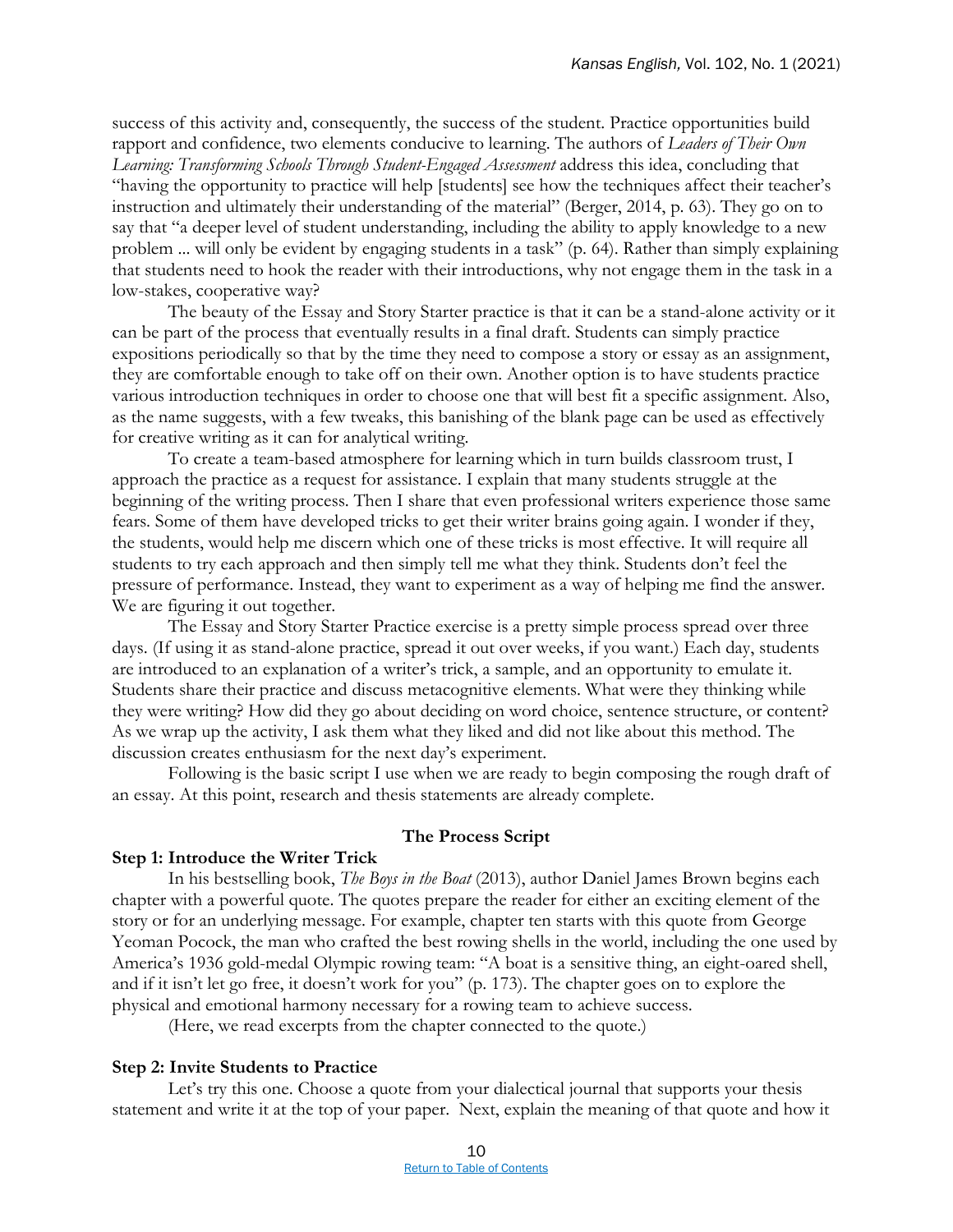relates to the position you take in your essay. Here's the cool thing about this kind of introduction. When you reach the conclusion of your essay, you can revisit that quote again, maybe with a new perspective. You can also try a conclusion that includes a different quote and explain/analyze it in relation to your position. Wouldn't that be cool to have your conclusion planned before you even start?

(If your students do not have dialectical journals, help them find a meaningful quote in another way.)

### **Step 3: Encourage Peer Sharing**

With a shoulder partner, share your practice. Be sure to do the following:

- Thank each other for sharing.
- Recognize at least one element in your partner's writing that works well.
- Discuss how you chose which quote to use.
- Talk through your thoughts during the writing process.
- Evaluate the effectiveness of this technique.
- One partner will share out to the class at least one take-away from your discussion.

### **Comments on the Process**

That is it. That is the process. When we finish, I ask students to hold on to their practice because we will try a new one the next day. At the end of the three days, each student reflects on which one he/she likes best and why. At this point, most students have a rough draft of an introductory paragraph they plan to use in their essays, and they are usually surprised by the lack of tumult involved in the process.

Practicing in a low-stakes situation emboldens students to continue taking risks and helps them understand the value in practice, even if some of it never makes it into the final essay. Additionally, the prompts prod students to consider the conclusion of their essays. My experience has been that when students practice the introduction with the ending in mind, they become excited about writing the entire essay, if for no other reason than that they will get to try out the conclusion they came up with during the low-stakes practice.

This same approach can easily be used for creative writing. In fact, I have found that once we practice the short story version of this activity, students begin paying much closer attention to exposition techniques in all the stories we study. The following tables present the samples and explanations for low-stakes introduction practice for both essays and creative fiction assignments.

| Anecdote:                                             | From "The Singer solution to world poverty" by                 |
|-------------------------------------------------------|----------------------------------------------------------------|
| Use a brief story that illustrates your position.     | Peter Singer                                                   |
| Consider relating only enough of the story to         |                                                                |
| intrigue the reader.                                  | In the Brazilian film, Central Station, Dora is a retired      |
|                                                       | schoolteacher who makes ends meet by sitting at the station    |
| Reveal the rest in the conclusion. Another            | writing letters for illiterate people. Suddenly, she has an    |
| possibility is to relate the story with one ending in | opportunity to pocket \$1,000. All she has to do is persuade a |
| the intro but change the story to have a better       | homeless 9-year-old boy to follow her to an address she has    |
| ending in the conclusion. The story can be            | been given. (She is told he will be adopted by wealthy         |
| hypothetical or real. Consider which one will help    | foreigners.) She delivers the boy, gets the money, spends some |
| introduce and sum up your main points.                | of it on a television set and settles down to enjoy her new    |
|                                                       | acquisition. Her neighbor spoils the fun, however, by telling  |
|                                                       | her that the boy was too old to be adopted-he will be killed   |
|                                                       |                                                                |

### **Table 1. Essay Introduction Strategies**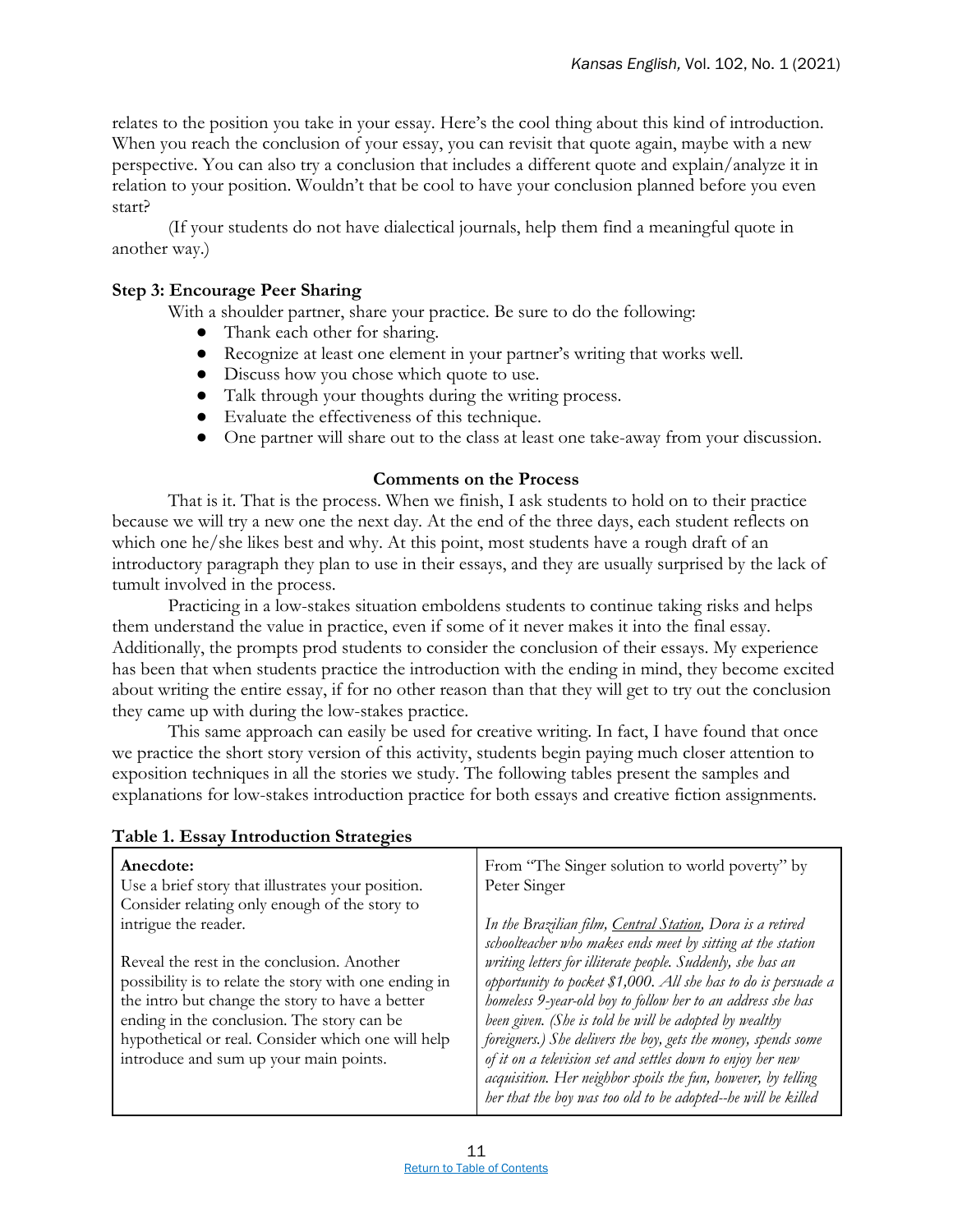|                                                                                                                                                                                                                                                                                                                                                                                                                                                                                                                                                         | and his organs sold for transplantation.                                                                                                                                                                                                                                                                                                                                                                                                                                                                                                                                                                                                                                                                                                    |  |
|---------------------------------------------------------------------------------------------------------------------------------------------------------------------------------------------------------------------------------------------------------------------------------------------------------------------------------------------------------------------------------------------------------------------------------------------------------------------------------------------------------------------------------------------------------|---------------------------------------------------------------------------------------------------------------------------------------------------------------------------------------------------------------------------------------------------------------------------------------------------------------------------------------------------------------------------------------------------------------------------------------------------------------------------------------------------------------------------------------------------------------------------------------------------------------------------------------------------------------------------------------------------------------------------------------------|--|
| <b>Bold Quote:</b><br>Use a bold quote from the text or any other relevant<br>source. Explain the meaning of that quote and how<br>it relates to the position you take in your essay. In<br>your conclusion, revisit that quote again, maybe<br>with a new perspective. You can also try including a<br>different quote and explaining/analyzing it in<br>relation to your position.                                                                                                                                                                    | From chapter ten of The Boys in the Boat:<br>"A boat is a sensitive thing, an eight-oared shell, and if it<br>isn't let go free, it doesn't work for you." --George Yeoman<br>Pocock                                                                                                                                                                                                                                                                                                                                                                                                                                                                                                                                                        |  |
| <b>Rhetorical Question:</b><br>Yes, you can use this method. Make sure you don't<br>use first or second person in the question. In the<br>conclusion, revisit the question, and provide the<br>answer.                                                                                                                                                                                                                                                                                                                                                  | From "Why Women Have to Work" by Amelia<br>Warren Tyagi<br>Why are today's mothers working so hard, putting in long<br>hours at home and at the office? For the money.                                                                                                                                                                                                                                                                                                                                                                                                                                                                                                                                                                      |  |
| Definition:<br>Try this strategy if there is a controversial word or<br>one with multi-layered meanings central to your<br>position. Yes, you can use Webster's dictionary, but<br>it would be more impressive to provide your own<br>definition or understanding of the word. Then<br>explain how this word relates to your position. In<br>the conclusion, revisit the definition. You can<br>summarize how the word relates to your position.<br>Another option is to finetune your working<br>definition in light of any evidence you've presented. | From "The Loser Edit" by Colson Whitehead<br>If you have ever watched a reality $TV$ show and said, $He's$<br>going home tonight,' you know what the 'loser edit' is. I<br>imagine it started as a matter of practicality. If you have 20<br>contestants, they can't all receive equal airtime. When an<br>obscure character gets the heave-ho, the producers have to<br>cobble together a coherent story line. Intersperse the snippets<br>across the hour, and we can identify sins and recognizable<br>human frailty that need to be punished The loser edit is<br>not just the narrative arch of a contestant about to be<br>chopped, or voted off the island, whatever the catchphrase is. It<br>is the plausible argument of failure. |  |

### **Table 2. Story Starter Strategies for creative writing assignments**

| Begin with the twist.<br>One of the best first lines in literature is from Franz<br>Kafka's The Metamorphosis. His character has<br>awakened and found that he has somehow been<br>turned into a bug. Try starting your story by<br>introducing the twist or the conflict. After the initial<br>sentence, write 2 - 3 more to explain what happened<br>to lead up to the twist/conflict or what happens<br>after the twist/conflict. | From The Metamorphosis by Franz Kafka<br>As Gregor Samsa was waking up from anxious dreams, he<br>discovered that in bed he had been changed into a monstrous,<br>verminous bug. |
|--------------------------------------------------------------------------------------------------------------------------------------------------------------------------------------------------------------------------------------------------------------------------------------------------------------------------------------------------------------------------------------------------------------------------------------|----------------------------------------------------------------------------------------------------------------------------------------------------------------------------------|
| Describe an item.                                                                                                                                                                                                                                                                                                                                                                                                                    | From "Ylla" by Ray Bradbury                                                                                                                                                      |
| Ray Bradbury used this strategy to ward off writer's                                                                                                                                                                                                                                                                                                                                                                                 | They had a house of crystal pillars on the planet Mars by the                                                                                                                    |
| block. He would choose an item and describe it in                                                                                                                                                                                                                                                                                                                                                                                    | edge of an empty sea, and every morning you could see Mrs. K                                                                                                                     |
| no more than 100 words, then have someone or                                                                                                                                                                                                                                                                                                                                                                                         | eating the golden fruits that grew from the crystal walls, or                                                                                                                    |
| something interact with that item to begin the                                                                                                                                                                                                                                                                                                                                                                                       | cleaning the house with a handful of magnetic dust which,                                                                                                                        |
| action.                                                                                                                                                                                                                                                                                                                                                                                                                              | taking all dirt with it, blew away on the hot wind.                                                                                                                              |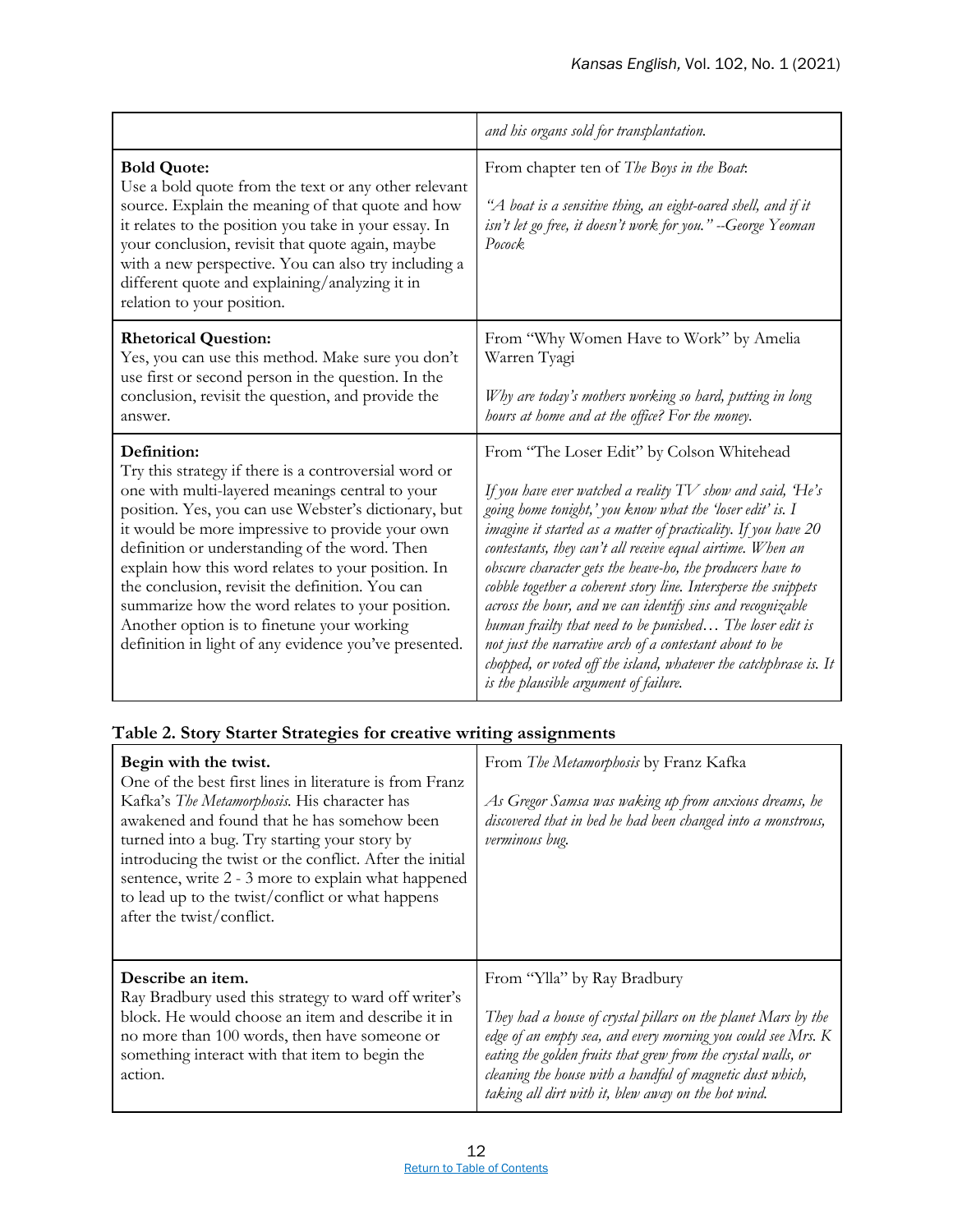| Drop into dialogue.<br>Many authors use this one, but Hemingway has<br>perfected it.                                                                                                                                                                                                                                                                                                   | From "Snows of Kilimanjaro" by Ernest<br>Hemingway                                                                                                                                                  |
|----------------------------------------------------------------------------------------------------------------------------------------------------------------------------------------------------------------------------------------------------------------------------------------------------------------------------------------------------------------------------------------|-----------------------------------------------------------------------------------------------------------------------------------------------------------------------------------------------------|
| Pretend you are overhearing a conversation. One of<br>the speakers just said something so intriguing that<br>you simply can't stop listening. You must find out<br>what in the world they are talking about. Try starting<br>your story in the middle of a salacious conversation.<br>Go back and forth a total of 4 times before<br>explaining the setting, characters, or situation. | The marvelous thing is that it's painless," he said. "That's<br>how you know when it starts."<br>"Is it really?"<br>"Absolutely. I'm awfully sorry about the odor though. That<br>must bother you." |
|                                                                                                                                                                                                                                                                                                                                                                                        | "Don't! Please don't."                                                                                                                                                                              |
|                                                                                                                                                                                                                                                                                                                                                                                        | "Look at them," he said. "Now is it sight or is it scent that<br>brings them like that?"                                                                                                            |

### **Virtual Learning Transition**

Switching successful in-person lessons to a virtual classroom model can be tricky. Not every activity transitions well. Luckily, the transition of The Essay and Story Starter Practice comes with inherent benefits. Here's how I made the switch.

Using Google Slides, I create the same activity. The slide show consists of 3 instruction slides and enough blank slides for each student to claim one. Slide One introduces an explanation of the strategy. Slide Two provides an example. Slide Three instructs students to grab an empty slide, write his/her name at the top, and practice the technique.

### **Figure 1. Illustration of essay and Story Starter Slide One**

### **Explanation of Story Starter: Begin with the twist.**

Franz Kafka begins his classic story, The Metamorphosis, like this:

"As Gregor Samsa awoke one morning from uneasy dreams he found himself transformed in his bed into a monstrous vermin."

Notice how Kafka starts with the twist. His character has awakened and found that he has somehow been turned into a bug. Key words like uneasy dreams and monstrous vermin help set the tone. Important details like "one morning" and "transformed in his bed" add to the reader's understanding of time and place. Kafk includes just enough information to communicate to the reader that the setting is normal, but the twist is anything but.

Try starting your story by introducing the twist or the conflict. You can use one of the following sentence stems of something similar. After the initial sentence, write 2 - 3 more that explain what happened to lead up to the twist/conflict or what happens after the twist/conflict. Use the template below to emulate Kafka's story starter.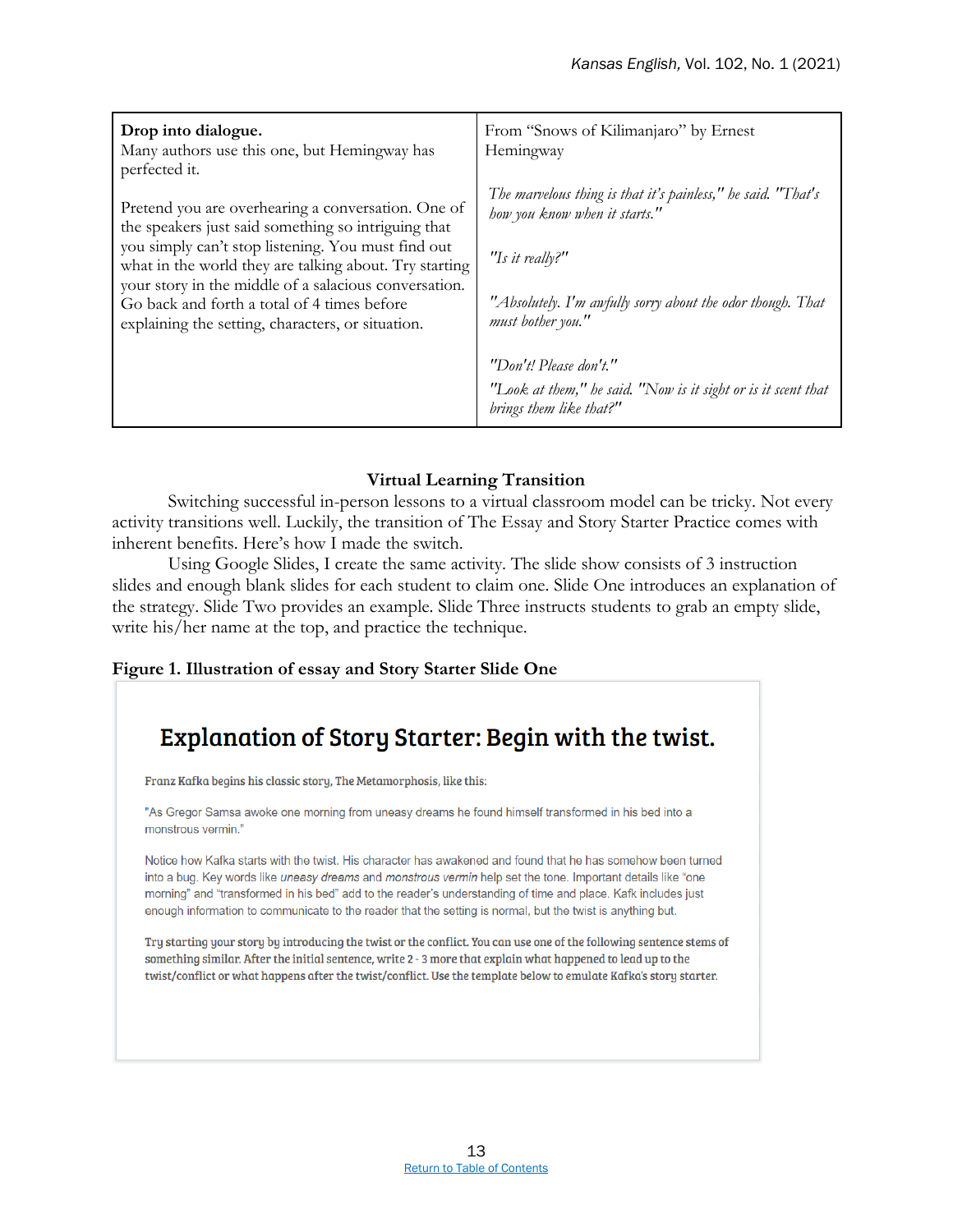**Figure 2. Illustration of Essay and Story Starter Slide Two**

### Sample of Story Starter: Begin with the twist.

Creating a template from Kafka's opening line helps with the emulation.

Template: As (your main character) (action verb) (prepositional phrase) he/she found (explanation of the twist).

Example from template: As Joe stepped into the elevator and pushed the 10 button, he found he hadn't selected a foor, but rather a time, ten years in the future.

If Kafka's template doesn't inspire you, try experimenting with one of the following sentence stems, or you can make up your own.

For three nights (explain a situation), but without warning, (Insert twist).

It was when Belinda discovered that the trouble started

Normally, I would never consider\_\_\_\_ \_\_\_\_; however when

**Figure 3. Illustration of Essay and Story Starter Slide Three**

### Instruction for Practice: Begin with the twist.

- Choose an empty slide
- Write your name on the slide.
- Practice this story starter technique.
- When you are done, read the other slides.
- Feel free to comment in the chat regarding practice slides that seem particularly effective.
- Also in the chat, tell me on a scale from 1 3 how likely you are to use this strategy and why. What did you like about it? What did you struggle with?
- Thank you for your engagement and feedback.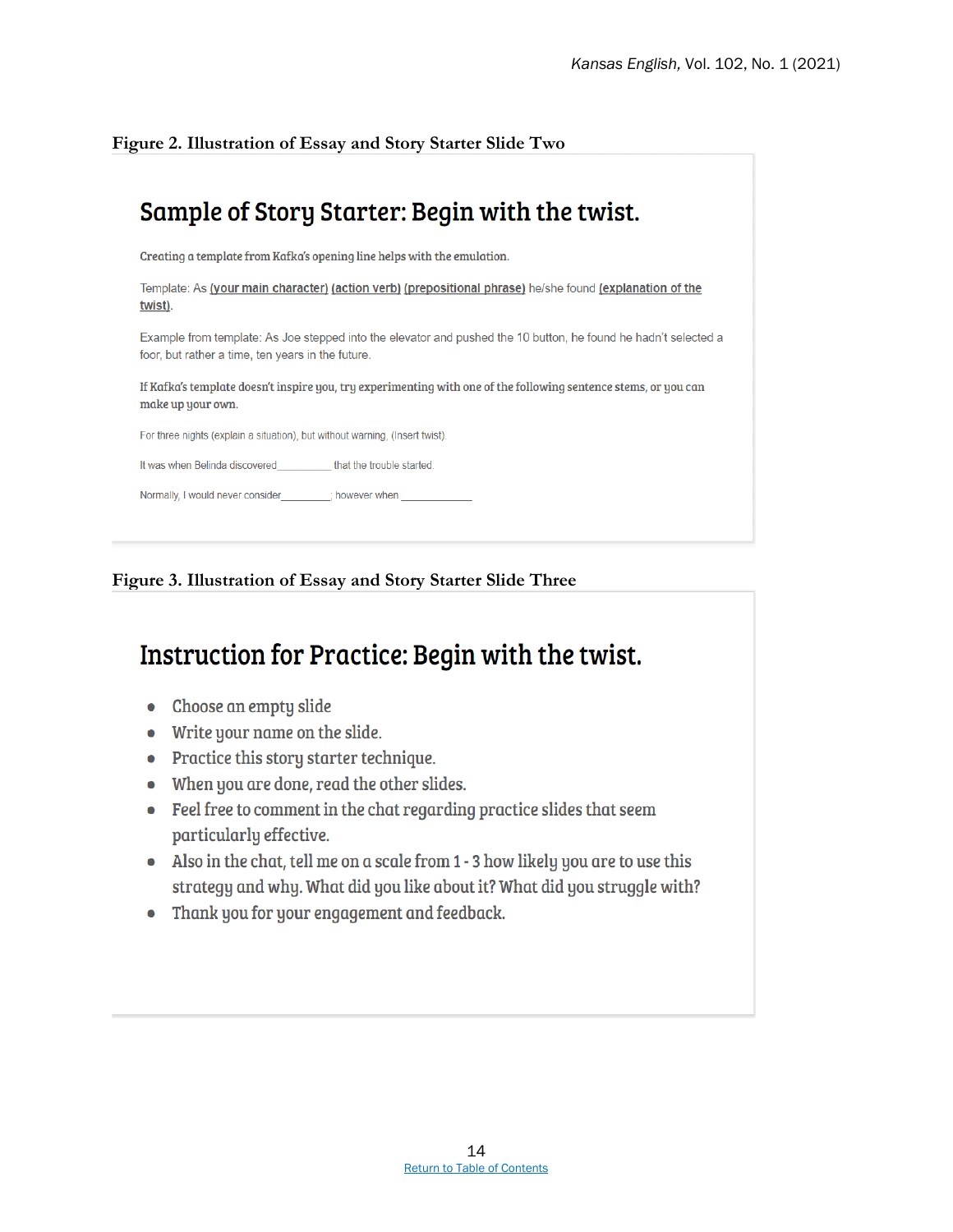### **Figure 4. Illustration of Essay and Story Starter Student Sample**

### **Student Name**

Normally, I would never consider being friends with a ghost; however when I met this one I knew we would be friends. I woke up on a early Tuesday morning like normal. When my alarm clock rang at 6:15 am. I got up and grabbed my coffee and put my laptop away in my bag. I looked at the clock and saw it was 7:10. I had to hurry to work so I ran up the stairs because I forgot my keys. When I got upstairs I saw this friendly looking woman with my keys. I thought I was imagining it so I rubbed my eyes and looked again. The lady did not move and was holding my keys now. She handed me the keys and said did you forget anything else. What I didn't know was she was going to be my friend for the next 3 days. She helped me with anything I needed. When she disappeared I couldn't figure out if it was just my mind playing tricks.

While students practice on the slides, I watch their progress in Google Classroom. Seeing their writing process in real time benefits me in that I can assess where students become stuck. I comment as they write, helping them remember they cannot edit a blank page. This is just practice. We are all in this task together. I can also compliment and encourage their efforts.

Immediate feedback is only one of the virtual transition benefits. Additionally, the slide show method allows students to quickly read several peers' practice rather than sharing with only one other student. Even though the activity is for practice only, many students will go back and edit their own introductions after seeing particularly effective peer samples. The chat feature of the virtual classroom allows for public praise and sharing of metacognitive observations. Posting the Google Slides assignment on Google Classroom also means that students who are absent on the day we practice can still participate almost fully. The flexibility of this activity for paper/pencil, Google Slides, or Zoom classroom makes it a great one to use for nearly every learning environment. Each type of classroom offers its own set of benefits.

### **Conclusion**

You can't edit a blank page is one of my favorite teacher mantras. There are others. I've been known to repeat from Stephen King's *On Writing,* "Description is what makes the reader a sensory participant in the story" (2000, p. 173). I also like the one stating that writing is easy. All you have to do is sit down at a typewriter and bleed. That is another quote attributed to Hemingway with no real proof that he ever said it. A less macabre idea is Anne Lamott's "Almost all good writing begins with a terrible first effort" (1995, p. 25). None of these matter, however, without the original idea that you can't edit a blank page. This Essay and Story Starter Practice has helped my students time and again face the fear, banish the blank page, and prepare for the next step: the dreaded edit.

I'm sure Hemingway had something to say about that, too.

#### **References**

Bradbury, R. (1990). Ylla. In *The vintage Bradbury* (pp. 62-75). Random House. Brown, D. J. (2013). *The boys in the boat: Nine Americans and their epic quest for gold at the 1936 Berlin Olympics.* Penguin Books.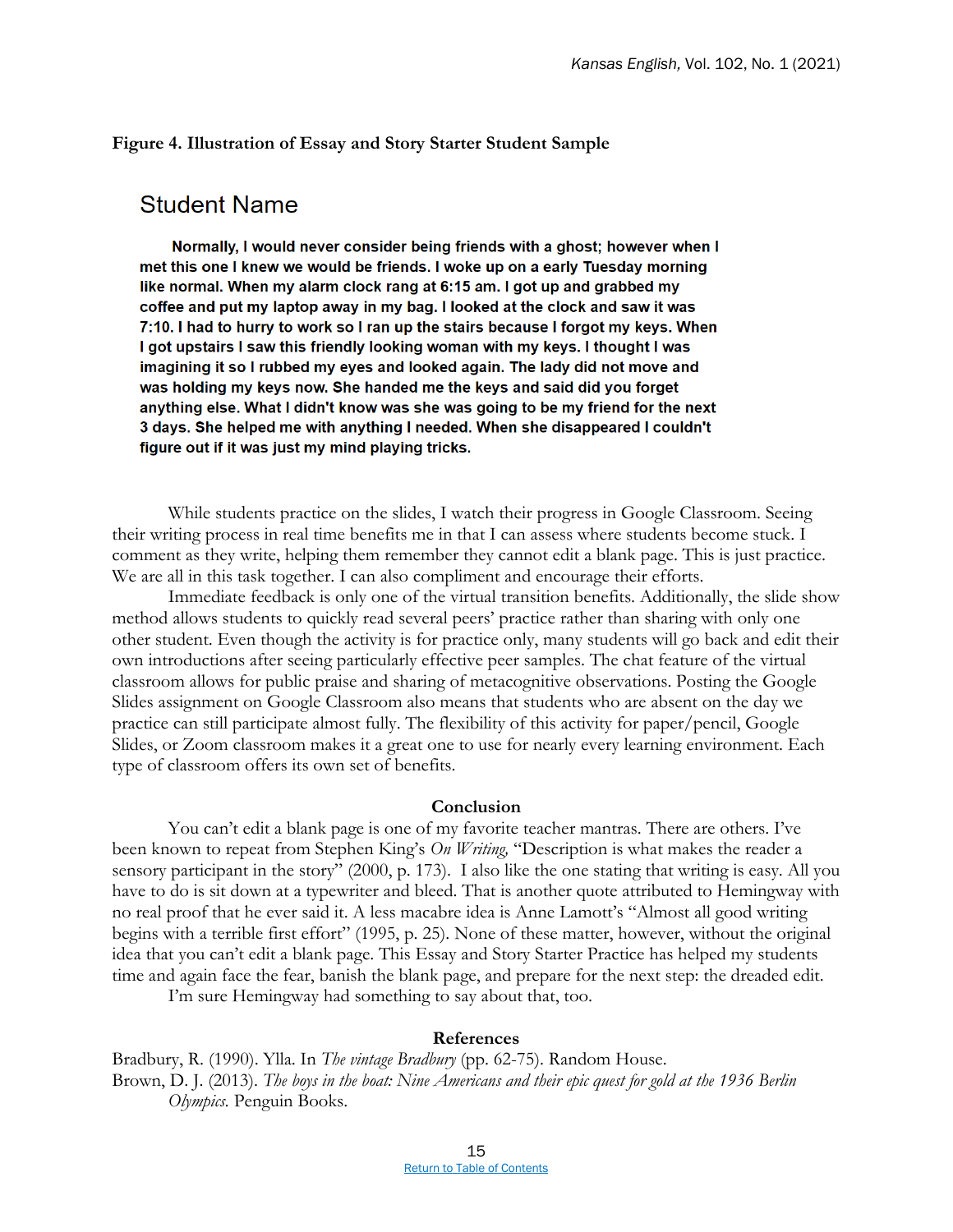- Cohen, S. (2017). The loser edit. In S. Cohen (Ed.), 50 essays (5<sup>th</sup> ed., pp. 412-416). Bedford, Freeman & Worth.
- Donovan, Sara J. (2020). Stepping into the margins: The art of teacher(less) composing. *Kansas English, 101*(1), 4-11.<https://journals.wichita.edu/index.php/ke/article/view/299/306>
- Hemingway, E. (1995). The snows of Kilimanjaro. In *Ernest Hemingway: The short stories.* (pp. 52-77). Scribner.
- Kafka, F. (2010) *The metamorphosis*. (I. Johnston, Trans.). Tribeca Books. (Original work published 1925)
- King, S. (2000). *On Writing: A memoir of the craft.* Pocket Books.
- Lamott, A. (1995). *Bird by bird: Some instructions on writing and life*. Anchor Books.
- Tyagi. A. W. (2008). Why women have to work. In R.H. Shea, L. Scanlon, & R.D. Aufses (Eds.), *The language of composition: Reading, writing, rhetoric* (pp. 238-240). Bedford/St. Martins.

#### **Author Biography**

Deborah Eades McNemee graduated from Friends University with a degree in Secondary English Education and from Wichita State University with a Master's in English. She currently teaches both on-level and Advanced Placement language arts courses at Andover Central High School. She writes about keeping classic literature relevant for teen readers at her blog Keeping Classics, and has contributed to the Twain for Teachers page of the Center for Mark Twain Studies website. Her favorite part of teaching is seeing students who profess to hate English class learn to love reading and writing. She can be reached at mcnemeed $@u$ sd $385.org$  or at [KeepingClassics.com.](https://keepingclassics.com/)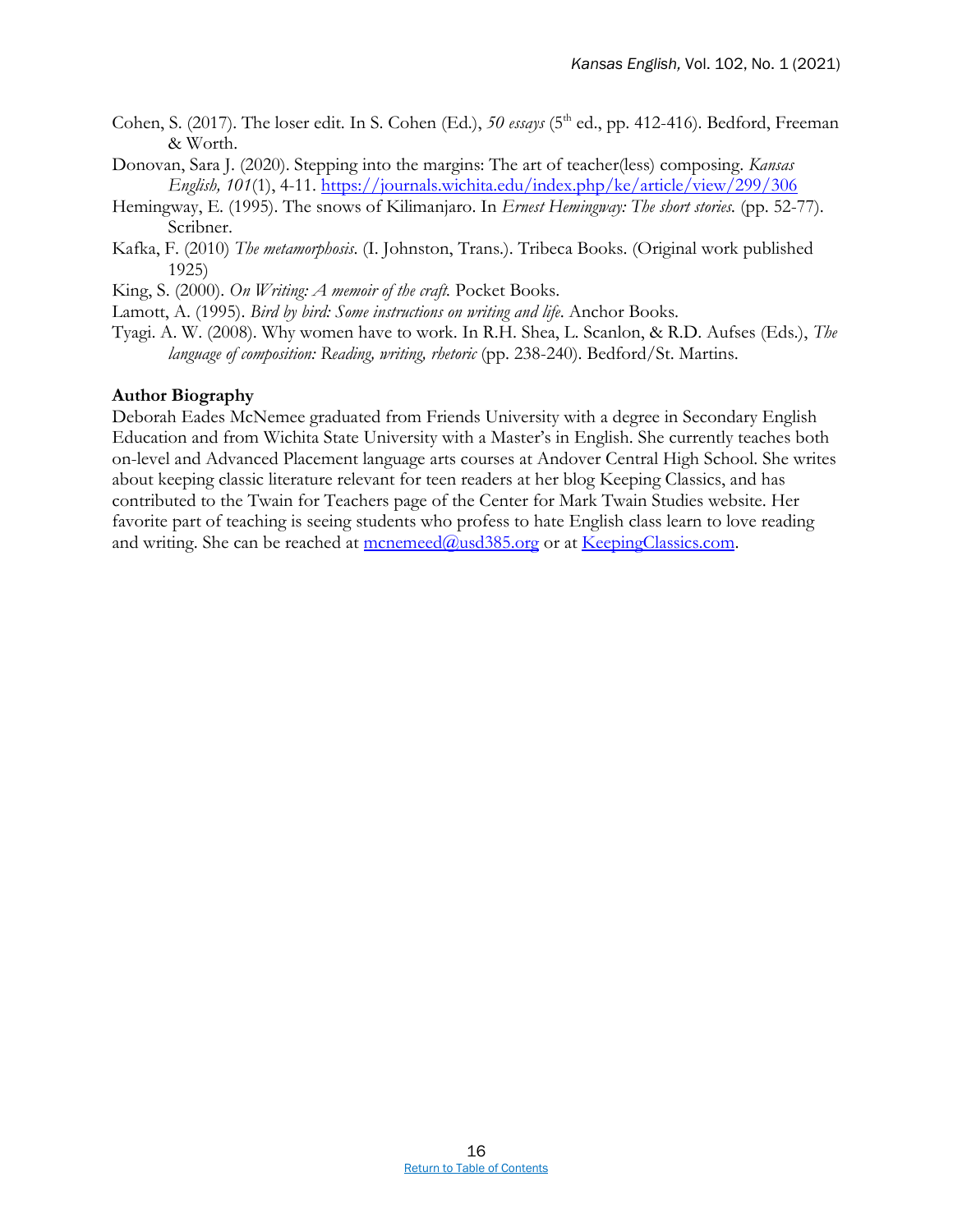### **YA Book Review**

### <span id="page-21-0"></span>ART OVERCOMES A DEHUMANIZING EXPERIENCE

#### **Sharon K. Wilson**

Fort Hays State University

*Punching the Air* (2020) by Ibi Zoboi and Yusef Salaam is an apt metaphor for 16-year-old Amal Shahid's struggle to find his voice and survive the gentrification and racial injustice in his neighborhood, a school system that does not address his creativity, and a corrupt, racially-biased criminal justice system. In these environments he is judged by assumptions because of his race.

Amal, a gifted poet and artist, attends a prestigious fine arts school, where he can develop his talents. However, instead of finding an outlet and support for his creativity, he is victimized by preconceived ideas of what a good artist should be. He becomes frustrated and angry at not being seen, "she won't see me/She's never seen me . . . as if me and what I create/are two different worlds" (p. 10). Later, he reflects, "I failed the class/She failed me" (p. 133).

His anger and feelings of powerlessness overwhelm him one night when he becomes the victim of being in the wrong place at the wrong time when a fight breaks out. This event changes the trajectory of his life. Amal is victimized again by a racially biased criminal justice system. His lawyer is inept and his sentencing is unjust. He is convicted of assaulting a white boy, who is in a coma and can't substantiate Amal's innocence, so he is sent to a juvenile detention center, even though the victim's DNA was not on his skateboard.

In prison, he is subjected to dehumanizing conditions, victimization, violence from guards and other inmates, and systemic racism, which exacerbate his feelings of powerlessness. His ability to survive these conditions tests his humanity, his belief in himself, and his creativity. However, these feelings are ameliorated by his Muslim faith, the love and support of his family, especially his mother, encouraging letters from a friend, and support and protection from some other inmates who help him rediscover his talents.

The novel provides high school teachers with an opportunity for sustained inquiries into issues that affect teenagers: frustration with an educational system that does not address their needs and individuality; systemic racism; the injustice and dehumanization of the criminal justice system, and maintaining mental health in the face of overwhelming odds. The novel could be challenged on some of these issues because the violence and injustice Amal experiences from the court system, the guards, and fellow inmates is portrayed vividly and realistically.

Stylistically, the first-person, verse novel and the black and white illustrations convey the immediacy and intensity of Amal's conflicts, the themes of hope, the love of family, and the resilience of the human spirit. Ibi Zoboi, award-wining author of *American Street,* and Yusef Salaam,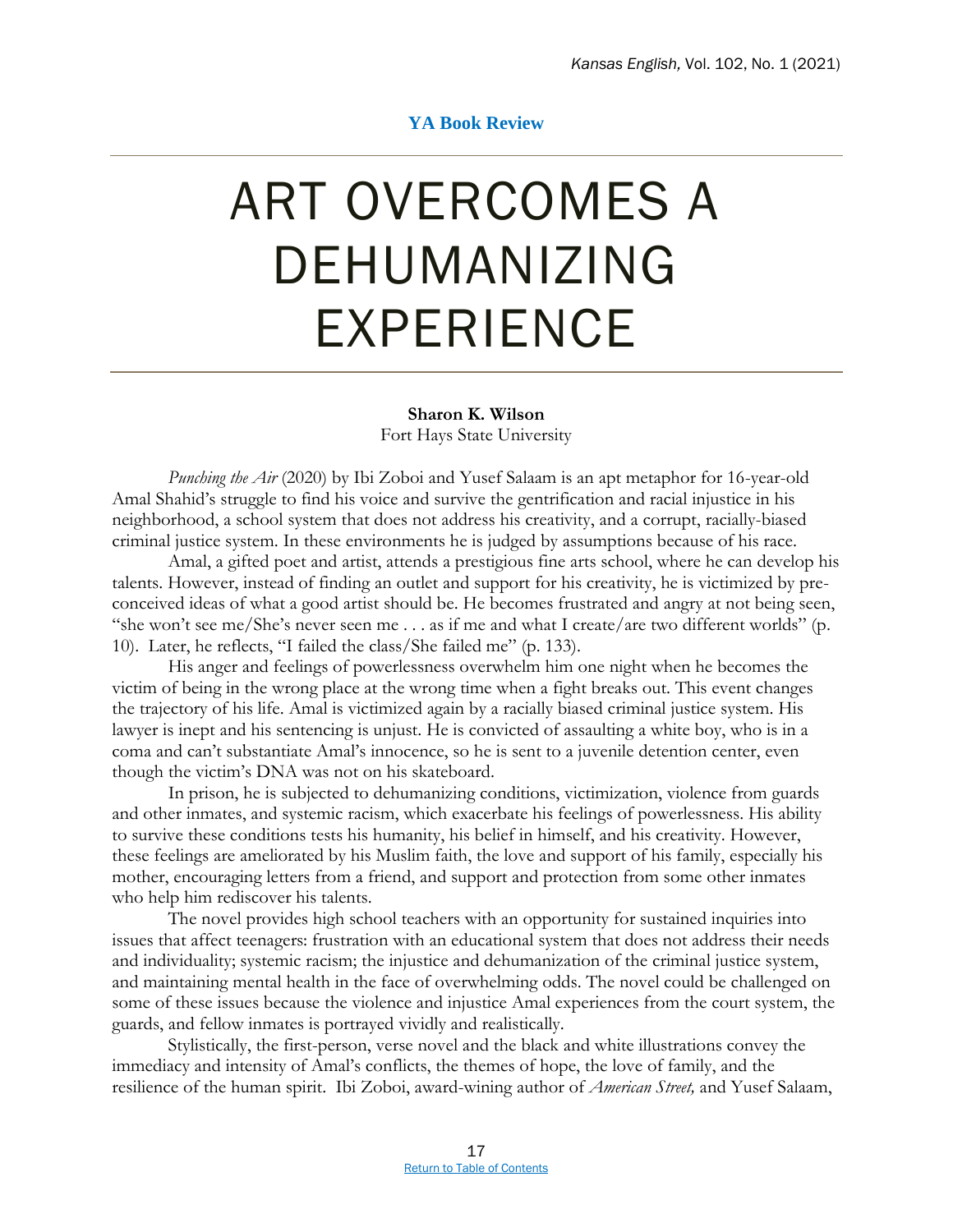reformer and member of the Exonerated Five, lyrically and poetically expose Amal's interior world and his ability to find and reaffirm his voice through poetry and art.

If teachers want to explore the journeys that portray realistic, flawed, yet resilient protagonists and their struggle to survive racial or cultural injustice, overcome the effects of a corrupt judicial system, while also expressing sensitivity to the issue of challenges from the community or elsewhere, then they could pair this novel with one or more of the following:

Elizabeth Acevedo*, The Poet X*; Sherman Alexie, *The Absolutely True Diary of a Part-Time Indian*; Melanie Crowder, *An Uninterrupted View of the Sky*; Tiffany Jackson, *Monday's Not Coming* or *Let Me Hear a Rhyme*; Jason Reynolds, *Long Way Down*; Jason Reynolds and Branden Kiely, *All American Boys*; Nic Stone, *Dear Martin* or *Dear Justyce*; Angie Thomas*, On the Come Up* or *The Hate U Give*; Renee Watson, *Piecing Me Together*; Ibi Zoboi, *American Street*.

### **Author Biography**

Sharon K. Wilson has been an Instructor in Fort Hays State University's English Department since 1981 and has also been Director of English Education. She has published several articles on YAL, inclusion, and diversity in journals that include *The Ethnic Studies Review: The Journal of the National Association for Ethnic Studies*, *Kansas English*, and *Salem Press*. In addition, she has presented several papers and conducted many panel presentations at national, state, and local conferences, such as The Big Read Program, sponsored by the National Endowment for the Arts, the 49th Annual Conference on Composition and Literature, the National Association of Ethnic Studies, KATE's Annual Conference, and The Fall English Workshop at FHSU. She also co-wrote and received a grant to design, implement, and organize a YAL summer reading program for the Hays Public Library, 1989-1995. She can be reached at [skwilson@fhsu.edu.](mailto:skwilson@fhsu.edu)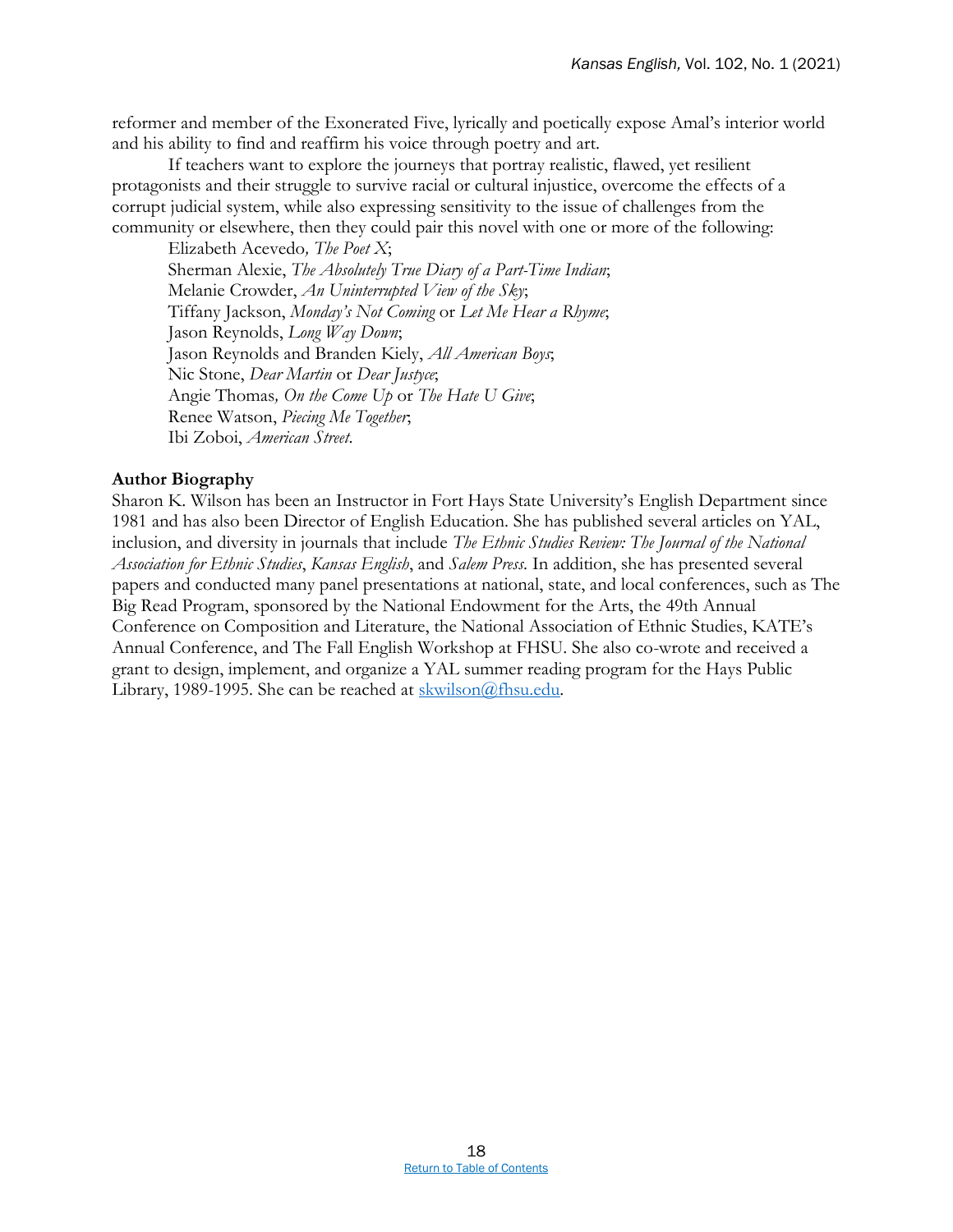### <span id="page-23-0"></span>INVESTING (OR BETTING ON A POST 2020 WORLD)

**Beth Gulley** Johnson County Community College

I am a consumer. I buy coffee from Tyler on my morning walk. After my run, I buy snacks from Crystal at the gas station.

I am an impulse buyer. I keep the online bookstores and thrift stores hopping, and I buy stamps from the US Postal Service.

I am a task master. I make writing students list fifty things to do before they die, then write down the steps to make one of these hopes come true. I won't let them off the hook.

I am building something. With the power of my dollar and the force of my will, I am making little investments in the future I hope to have.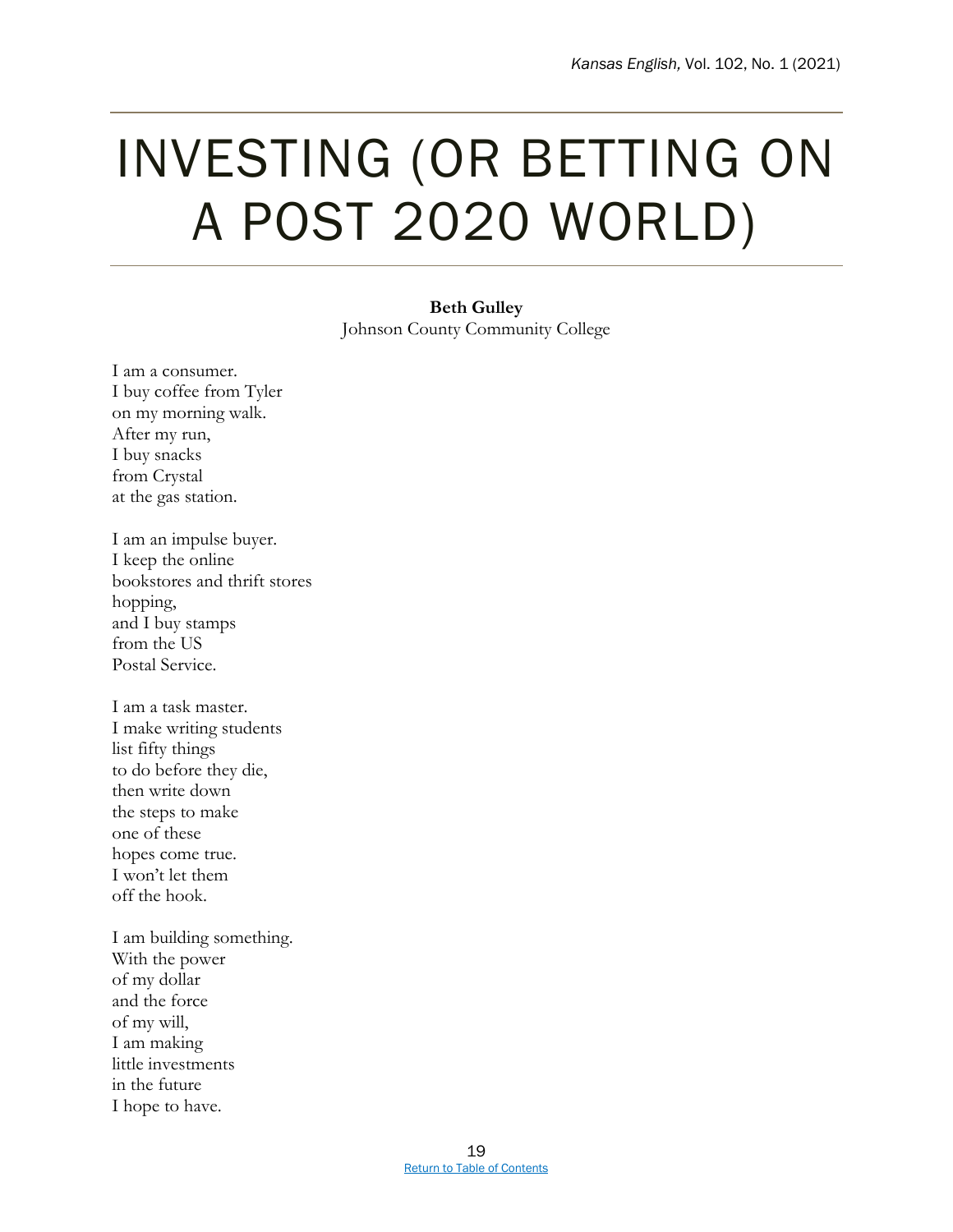### <span id="page-24-0"></span>LEARNING TO PRUNE

### **Beth Gulley**

Johnson County Community College

As pen and journal distracted me most of June, grass overwhelms my garden plot.

I did not patiently weed and rake it. My plants grow well enough. They are beautiful to me.

I wonder, though, if my garden neighbors secretly judge me, as their corn grows in weedless rows and their squash flowers in well-spaced mounds.

Just like I secretly judge a poem that clanks with cuttable words.

I should learn from my garden we are all learning to prune our own plot.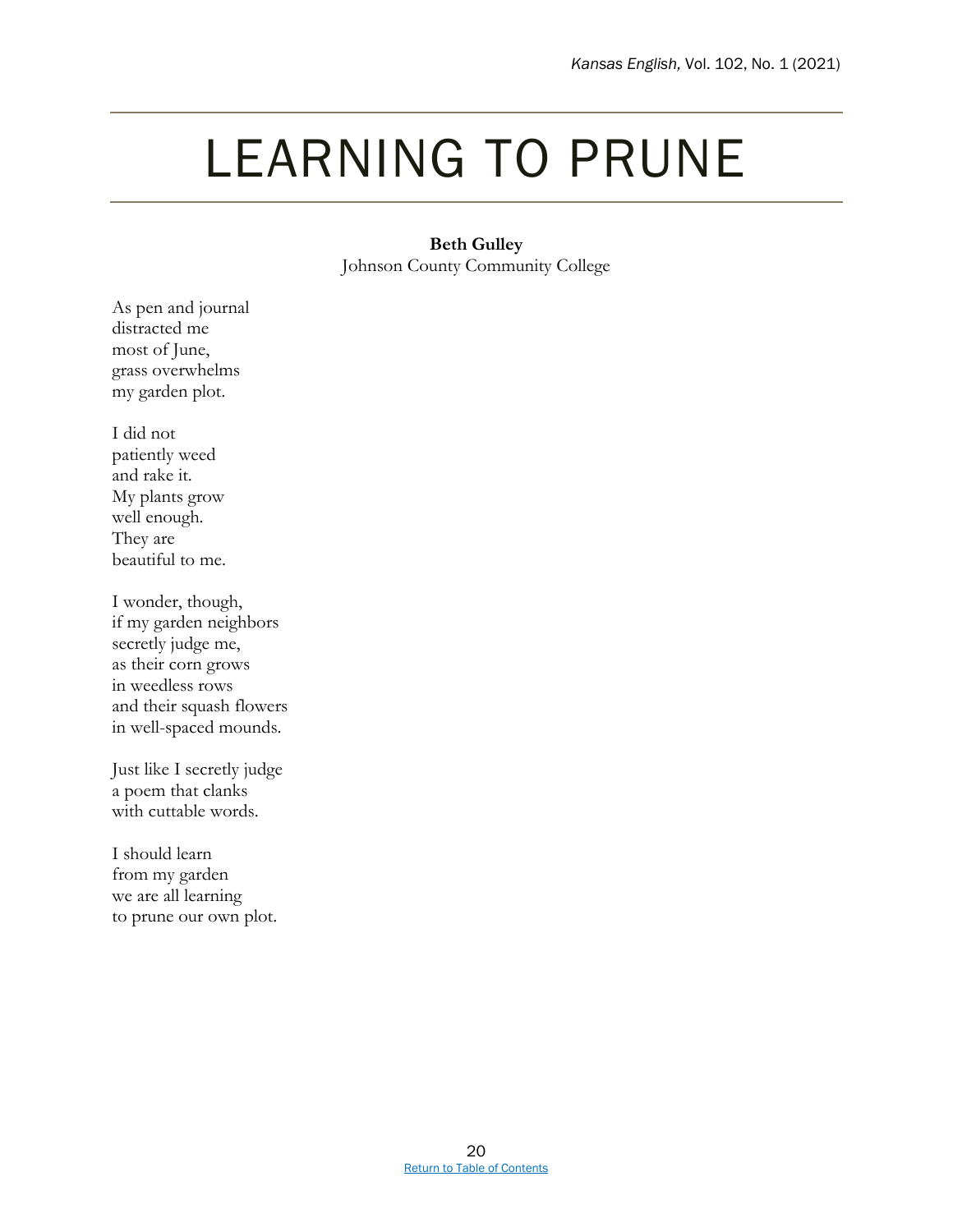### TREES

### **Beth Gulley** Johnson County Community College

<span id="page-25-0"></span>Back in sixth grade I learned *Trees are the Kindest Thing I Know* for Friday afternoon recitation at Aunt Hazel's tiny Christian school where twenty students sat in what should have been a living room.

Little did I know what I was saying. It just rolled like a chocolate drop on my tongue.

Now after all the climate science and well-being research, I learn trees can capture carbon, prevent erosion, cool the planet, lower our heart rates, reduce stress hormone production, and improve creativity all without lifting a finger.

I realize trees really are the kindest things I know.

### **Author Biography**

Beth Gulley is a Kansas City based poet who teaches writing at Johnson County Community College in Overland Park, Kansas. She has a M.A. from the University of Missouri at Kansas City and a Ph.D. from the University of Kansas. She is a regular contributor to the Facebook Group 365 Poems in 365 Days. She has recently published in 105 Meadowlark Reader, Kansas Letters to a Young Poet, and The Thorny Locust. She likes to travel, trail run, and hang out with her cat, Milla. Beth Gulley (she/her) can be reached at  $\frac{b \cdot g}{d}$  (ccc.edu. She occasionally blogs at <https://timeeasesallthings.wordpress.com/> and [https://introteacher.wordpress.com/.](https://introteacher.wordpress.com/)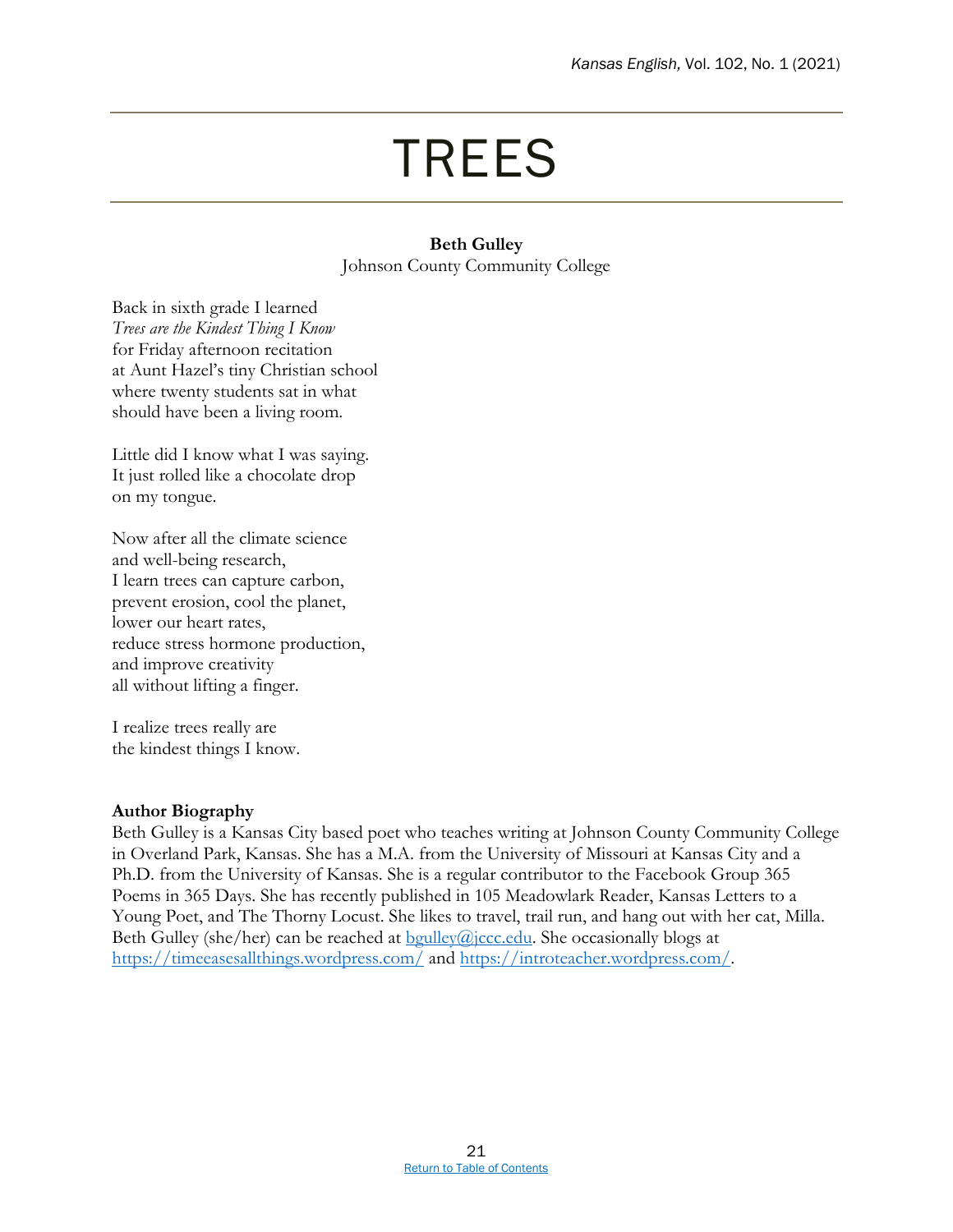### **YA Book Review**

### <span id="page-26-0"></span>FROM TRIBAL WAR TO COLOR WAR: A MESSAGE OF SURVIVAL AND BELONGING IN *HOW DARE THE SUN RISE*

**Lindsey Viets** Webb City High School, Webb City, Missouri

Studying a memoir provides middle and secondary school English students the opportunity for reflection on reality and analysis of literary elements in the same way a novel does. The genre, then, should be accessible to students. Selected for the New York Public Library's "Top Ten Books of 2017 for Teens" and the Junior Library Guild, *How Dare the Sun Rise: Memoirs of a War Child* (2017) by Sandra Uwiringiyimana (with Abigail Pesta) is more than a memoir; it's a story about race in America from the perspective of an African immigrant who fled the 2004 Gatumba massacre in Burundi. In just one night, over 150 Congolese refugees from the Banyamulenge tribe were killed by the National Forces of Liberation of Burundi, while another 106 were left wounded. These men, women, and children were killed solely based on their ethnicity and have yet to receive the justice that they and their surviving family members deserve.

After being displaced from tribal wars in the Democratic Republic of the Congo, young Sandra survives this massacre. Her younger sister Deborah does not. After spending two months in a United Nations refugee camp, Sandra's family immigrates to New York. While martial conflict is averted, she realizes that she has been dropped in the middle of a different type of war: a color war. Sandra's disillusionment with the "land of opportunity" grows as she experiences the social and cultural minefield that is an American middle school. She wants to belong, but her social currency has a different currency than in Africa. Navigating microaggressions founded upon historic racial oppression, Sandra ultimately embraces her reinvented identity as an African woman of color in America.

From survivors to celebrities, Uwiringiyimana's cast of characters will appeal to students. Sandra experiences an unforeseen meteoric rise from unknown refugee to celebrity youth activist. What starts as an art exhibit in Rochester dedicated to survivor stories of the Gatumba massacre leads to domestic and international speaking engagements with high-profile activists such as Angelina Jolie and Michelle Obama. Much like her Congolese refugee community, students will likely view Sandra as an emerging celebrity or social media influencer. However, Uwiringiyimana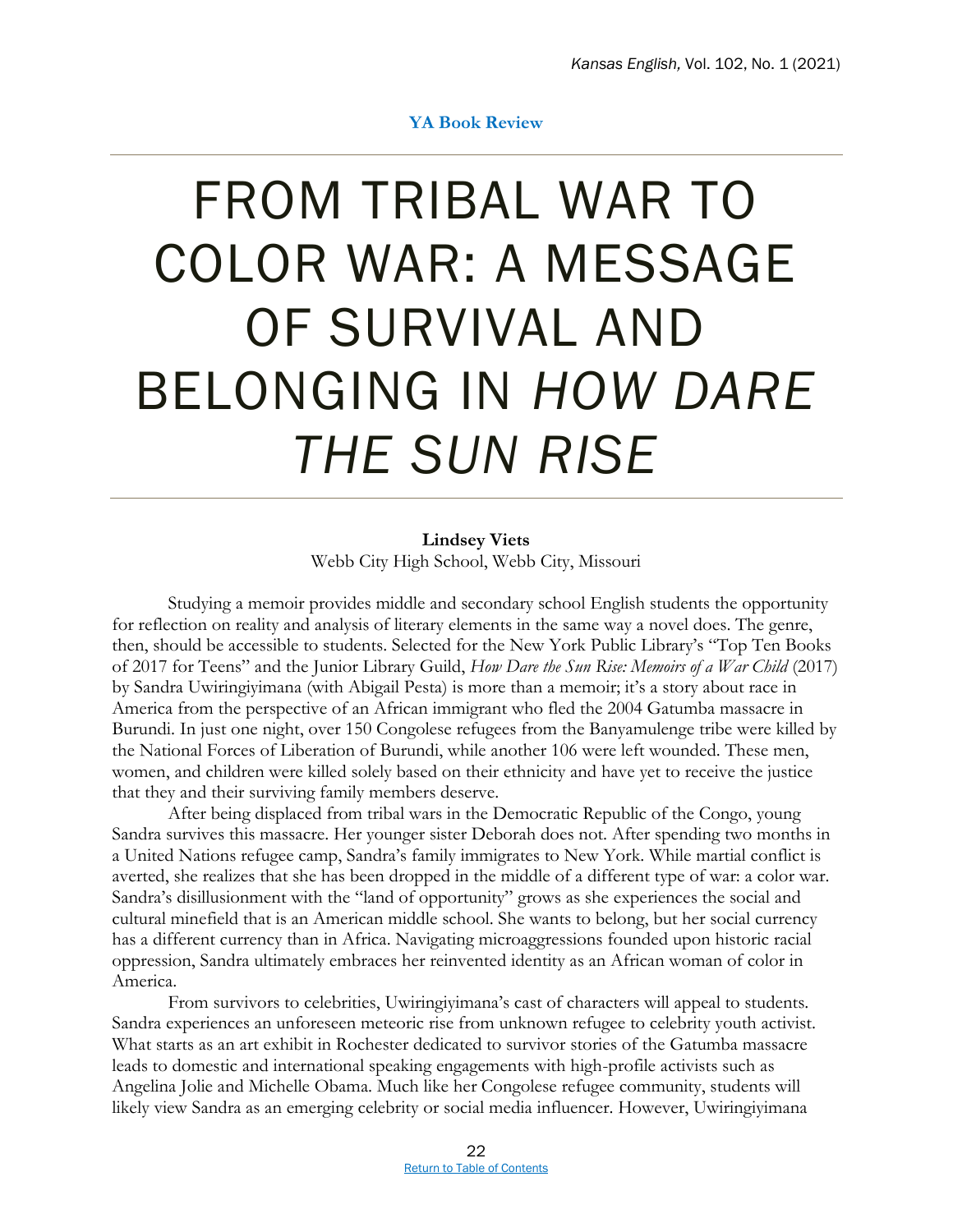does not exploit this part of her journey and primarily weaves her transatlantic experiences together with details about her family. Rather than touting her accomplishments as an activist, the memoir serves as therapy for Uwiringiyimana to grieve the loss of her beloved sister Deborah, whose murder takes a massive toll on Sandra's mental health.

Flashbacks from the Gatumba massacre begin haunting Sandra in college as she struggles to find her place in a racially homogenous campus. She thought America would be a place to recover from the loss of Deborah in Gatumba; instead, she is forced to deal with her PTSD from the massacre without a strong support system. Sandra explains her frustrations in communicating with her family because Congolese culture does not promote open discussions of mental health. Sandra must develop her resilience independently throughout a period of time away from her family and friends while relying upon her Italian boyfriend and his family for emotional support. Eventually, her sister Adele's wedding provides a reconciliation with Sandra's parents with whom she once again grows close. Once they finally talk about their shared experience as survivors, Sandra and her mother form a special bond, creating space for Sandra to return to her roots while still maintaining her distinct personality.

The inevitable violence of the Gatumba massacre recounted in Uwiringiyimana's memoir must be acknowledged when introducing the book to students. In the secondary classroom, the need for a refugee story like this becomes evident when Uwiringiyimana uncovers the apathy her peers felt toward students of other nations, tongues, and skin tones. As a high-interest-low-level book, *How Dare the Sun Rise* appeals not only to non-native English speakers or reluctant readers, but also to teachers wishing to incorporate an engaging text in a thematic unit over social justice, activism, or race relations. Writing the memoir was a way for Uwiringiyimana to process her grief from all she had lost: shelter, clothing, security, family, belonging, self-esteem, and status. Thus, the book may also work well in the context of mental health, grief, or personal growth.

If using the book in a regular English core or ELA elective class is not an option, teachers may also consider using this book in an extracurricular setting such as a book discussion or book club, which is the method I currently use to share the book with students. The memoir exhibits a young woman's well-articulated perspective of race relations in America, a topic that is certainly relevant today and will remain relevant to students for years to come.

### **Author Biography**

Lindsey Viets teaches sophomore English and reading at Webb City High School in Webb City, Missouri, and serves as the WCHS Book Club sponsor. She earned her Bachelor of Science in Education from Pittsburg State University in 2017, where she was a Presidential Honor Scholar and student abroad with the PSU Honors College. Currently, she resides in Pittsburg, Kansas, with her husband and two dogs and will continue her education with a Master of Arts in English at Pittsburg State University beginning in the Fall of 2021. She can be reached at  $\frac{iv\text{lets@wcr7.}$  org.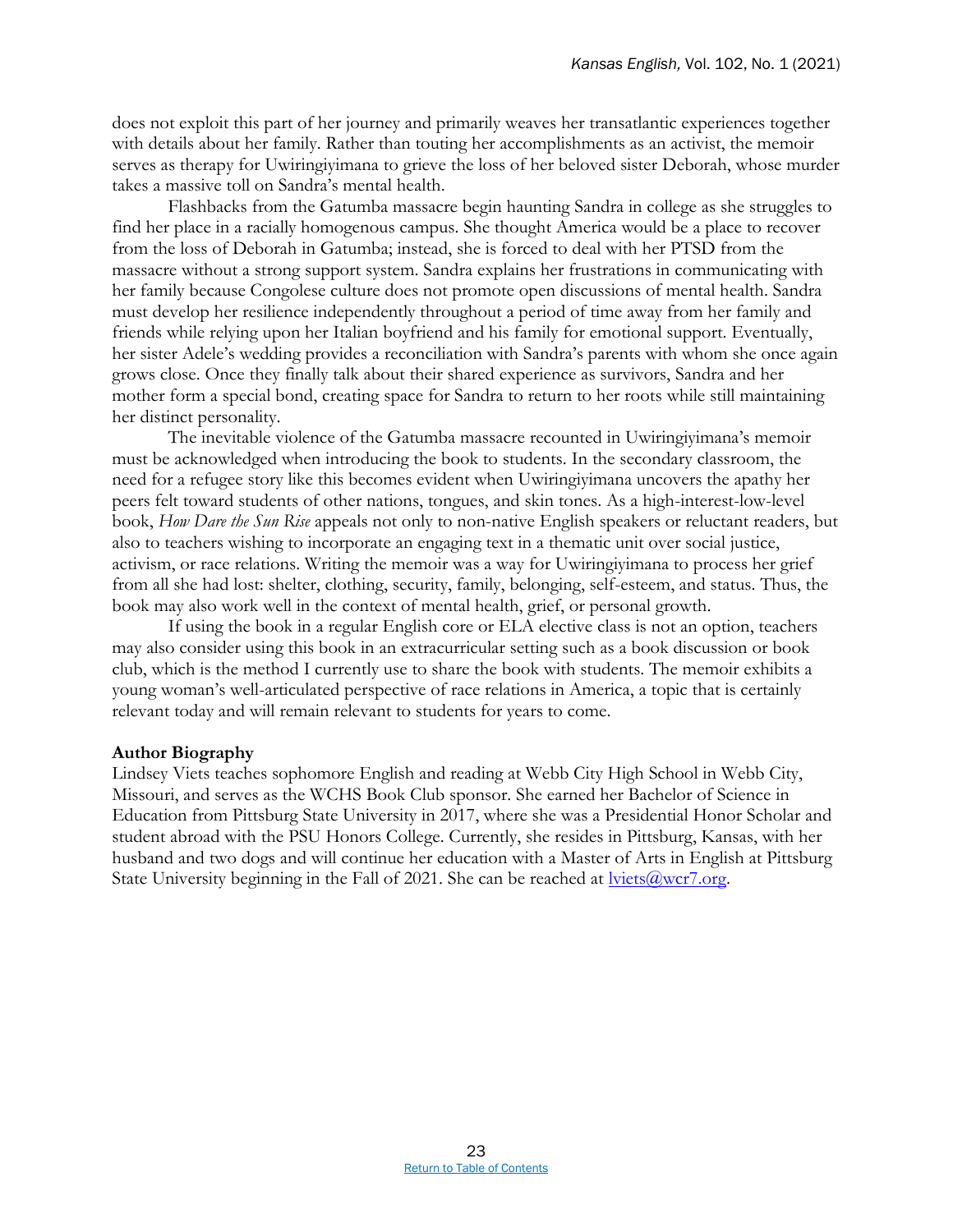### <span id="page-28-0"></span>"A PAIR OF RAGGED CLAWS": POETRY AND PEDAGOGY IN PRISON

**Alex Tretbar** Deer Ridge Correctional Institution

> **Steven Maack** Wichita High School East

### **Abstract**

Alex Tretbar, a Wichitan and graduate of the University of Kansas, reflects on his incarceration in Oregon and the role of literature in helping him and others who live in prison make sense of their experience. During his imprisonment, Tretbar acquired a job as a GED tutor and eventually took on a role as leader of a poetry and fiction study group. He shares experiences common to teachers of poetry both in and out of prison and demonstrates the power of poetry to help people learn about language, connect with each other, and appreciate how poetry can teach us about ourselves. Moreover, poetry and pedagogy have their own unique relevance in prison. Tretbar forms several important connections with other imprisoned men through their poetry group and explores how the power of poetry can help teachers and students confront the personal, political, and artistic issues we all face. Eventually, Tretbar's poetry group is shut down by a prison-wide COVID-19 lockdown just as its members were receiving instruction from visiting poets and educators. Steven Maack, one of Tretbar's high school English teachers, introduces Tretbar's reflection and provides an update in an afterword.

### **Keywords**

poetry in prison, poetry study group; literary pedagogy; former student; Kansas-Oregon connection

### **Introduction**

Most spring semesters for the last ten years, as my graduating seniors prepare to commence their new lives after high school, I (Steven) write a poem in their honor. I usually share it with them on social media so even those seniors I don't have in class can see it, and I read it to my own students on their last day of class. But the COVID-19 pandemic curtailed all the traditional rites of passage for high school seniors in the spring of 2020. As schools were closed and my students and I were ostensibly in lockdown, I looked out through the window of my house and wrote a poem that I never got to read to my seniors in person, a sonnet I called "Sunny Windows":

The rising sun behind a naked window Burns a pane's shape inside your vision. Closed eyelids reveal a faint gold glow,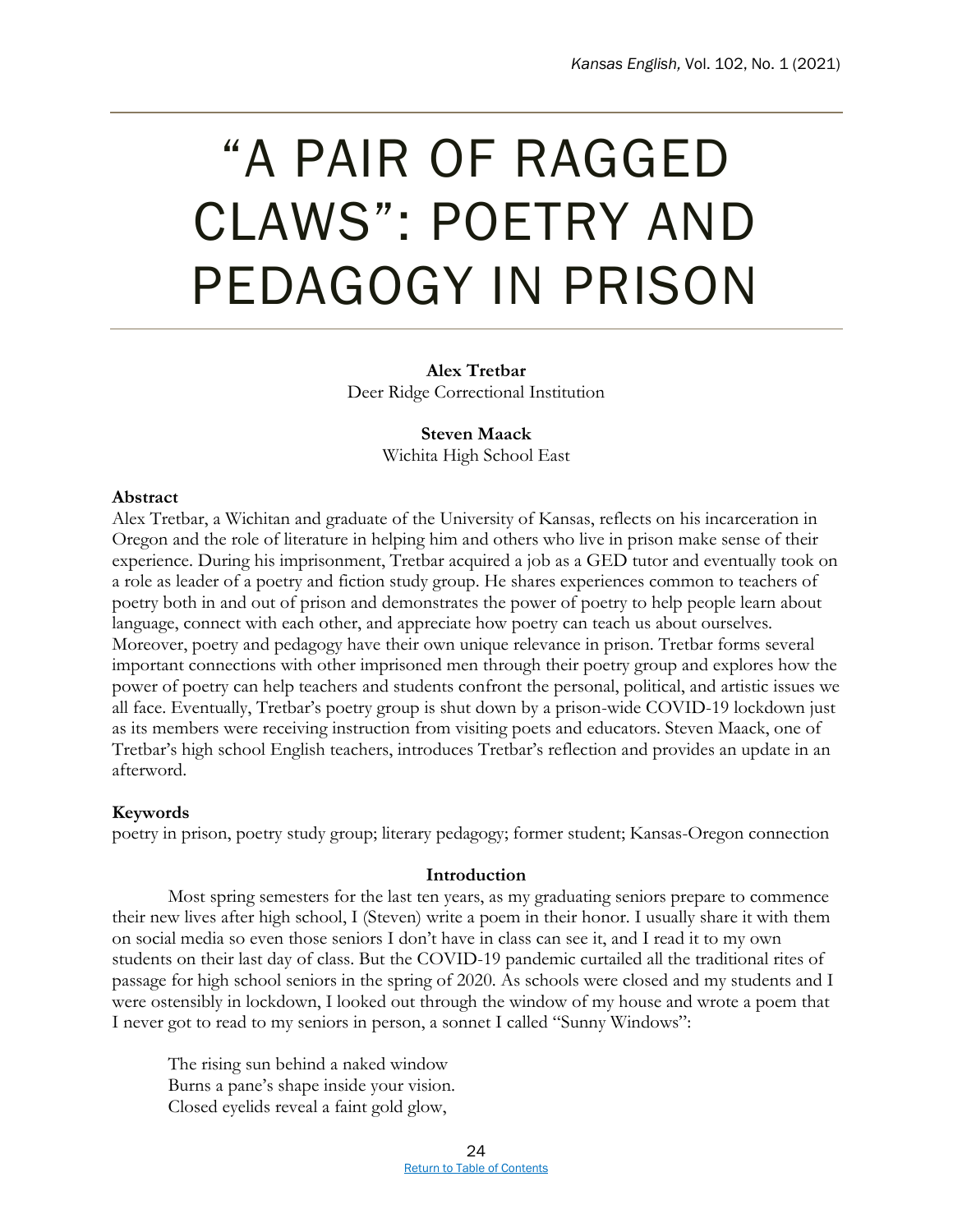A remnant of inevitable collision Between dreams outside, beyond the glass, You know you want but can't quite access-And an idle urge to watch the world pass While newformed regrets fester without redress. A world merely watched neither stops nor slows, Nor waits for late passengers to jump on board. Stay alert! Don't stare through sunny windows. When the time is right, find territory unexplored, Join others outside who help you keep pace, Move out beyond windows and leave your trace.

In June 2020, a friend and fellow educator contacted me to tell me that she had shared my poem with her son, a student in my senior world literature class and graduate of 2008. She also shared with me that he is incarcerated in Oregon and would appreciate a letter from me. Thus, Alex Tretbar and I started our correspondence by mail and became reacquainted.

I'm now chagrined that my poem implies that one can easily overcome the figurative imprisonment of a pandemic lockdown by stepping out to explore the world when the lockdown is over. I cringe at how this might sound to a genuinely incarcerated person experiencing his own pandemic lockdown from within a prison cell. But I remain in awe of Alex's candor, and even sense of humor, regarding his incarceration. Alex noted the stilted tone of my first letter and informed me, outright, that there was no need to "beat around any bushes" over the fact of his living in prison: "Just know that I am far beyond (I really just bypassed it altogether) self-pity and embarrassment over my predicament… I like to think that I'm immune to the truth now." This directness reminded me of what I had appreciated about Alex in high school: his dry (or even wry) humor, his insights into language, particularly poetry, and his humble but consistent engagement in my world literature class. He was not often eager to discuss poems in class, but when he had something to say, he could show a perception that surpassed his most insightful classmates.

After we exchanged several letters and I learned that Alex was teaching and studying poetry with fellow imprisoned men, I knew Alex had a story to share. I suggested he write an account of work as an educator and student of literature in prison. He captures the experience of all educators who try to help students connect with the abstractions and beauty of poetry, but in prison, so much more is at stake than in most of our classrooms. The prison setting amplifies the importance of the human connection poetry provides and reminds us of how much is lost when we are cut off from teaching and learning poetry.

### **"A Pair of Ragged Claws": Poetry and Pedagogy in Prison**

Instead of asking when you were arrested, people who live in prison sometimes say, "When did you fall?"

*I fell in 2017. I fell in 2002. I fell in the early '80s.*

There is poetry in these answers, all of which transmute the exile of imprisonment into the simple, physical act of falling down, as in a child's complaint to their mother: *I fell during recess and it hurt a lot.*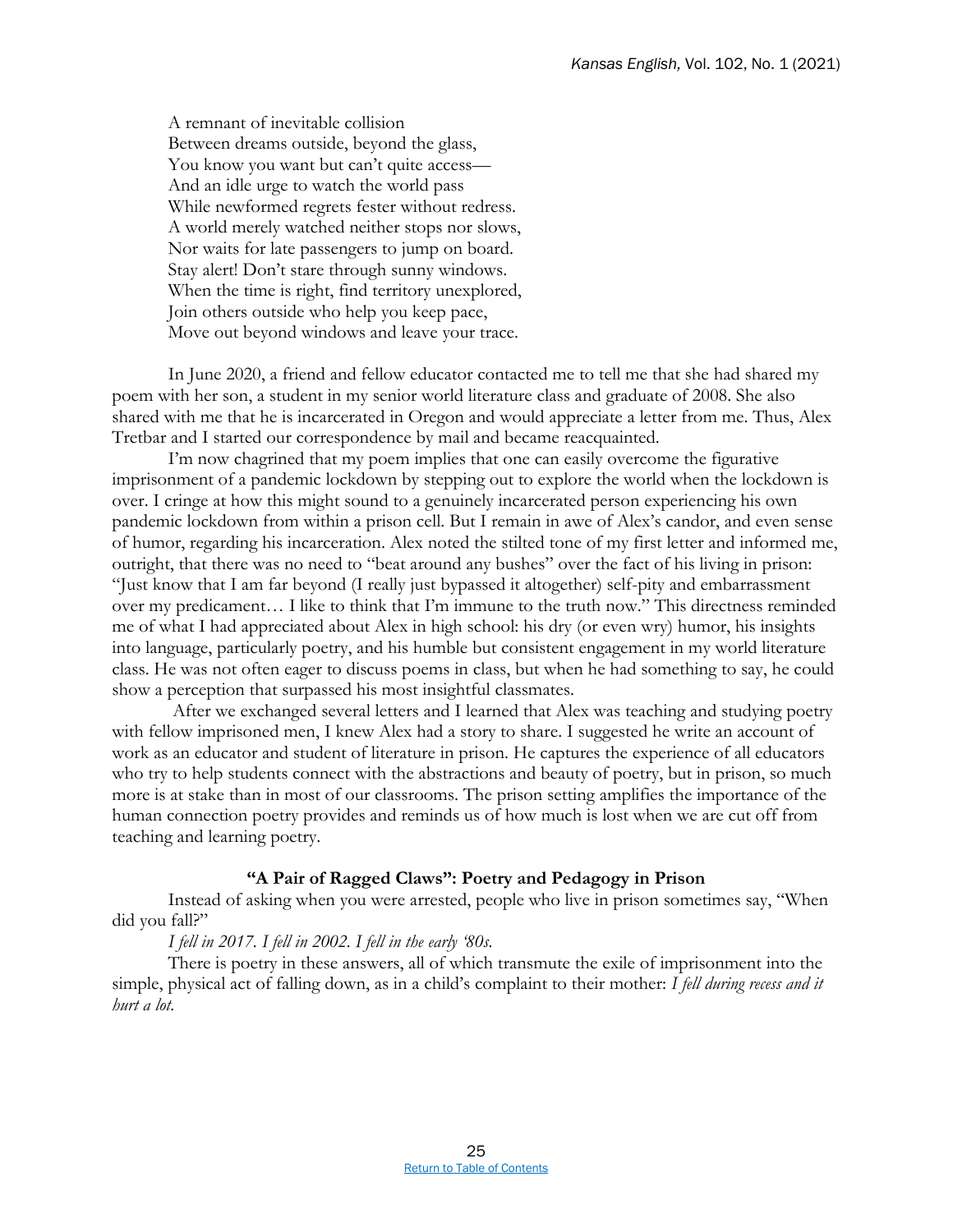I (Alex) have always been moved by this gentle hedging—a sacrifice of specific detail for euphemism and sympathy—and I often use it to illustrate for my students<sup>1</sup> the ubiquity of poetry in plainspoken English. Metaphor is more than a device for bolstering works of art. It is a survival tactic unique to humans, one that allows us to dampen our terror, amplify beauty, or mine humor from sorrow. The person who lives in prison<sup>2</sup> readily understands this, for their language is already steeped in slang, misdirection, hyperbole, and understatement. This was the basis of my first attempt to teach poetry in prison.

I "fell" in early 2017 and pinballed through various jails and prisons before arriving at Deer Ridge Correctional Institution in September 2018. It's a minimum-security prison just outside Madras, Oregon, a tiny remote town couched in the austere beauty of central Oregon's steppe lands. Juniper, sagebrush, and ponderosa pine dot the nearby crags, and the formidable Mt. Jefferson sits crowned with snow to the west.

My first move upon arrival at Deer Ridge was to apply for a GED tutor position, if only to selfishly avoid conscription into the kitchen or scullery (also harrowingly known as "the dish pit"). I was nervous about the prospect of tutoring adults; it had been six years since graduating from the University of Kansas with a BS in journalism and a BA in English literature, and ten years since high school in Wichita. But the job was among the highest-paying in the state's prison system—\$77.90 per month—and I would be around books and calculators instead of bleach, onions, and endless pots and pans.

The education department hired me, and I began working one-on-one with students immediately; the only training I received was from other imprisoned men. The state of Oregon mandates that "adults in custody" (AICs) without verifiable high school diplomas attend adult basic education (ABE) or GED courses while they are incarcerated, until they parole or earn their diplomas or degrees. Student skill levels vary dramatically. There are math savants who struggle with basic reading comprehension, readers of Dostoyevsky who cannot add or subtract, and men who dropped out of school as early as second grade and must start from scratch.

While there is no universal structure for prison education programs in Oregon, the model is essentially the same across the state: imprisoned tutors (the majority of whom are themselves graduates from prison GED programs) work with imprisoned students, and each prison's program is facilitated by contracted instructors from a nearby community college (Central Oregon Community College, in the case of Deer Ridge). When a student and/or their tutor feel that they are ready to take on one of the official GED tests—there are four: math, social studies, science, and "reasoning through language arts" (RLA)—a facilitator schedules the test, the cost of which is covered by the state.

As with any school or college, classroom size and teacher-to-student ratio are the primary factors that determine the quality of education. At some prisons, one tutor will hold forth with up to thirty students, all of whom are at different points in the curriculum. We are fortunate enough at Deer Ridge to enjoy a 1:1 or 1:2 ratio, a luxury which makes possible granular attention to each student's particular needs and idiosyncrasies.

 $\overline{a}$ 

<sup>1</sup> I am reluctant to call myself a "teacher" or to refer to peers as my "students" as I have no formal training in pedagogy, but I will adopt this terminology for this essay as those terms represent the clearest explanation of our relationship.

<sup>2</sup> I defer here to Ashley E. Lucas, associate professor of theatre and drama at the University of Michigan who uses "the terms imprisoned person, the incarcerated, and people who live in prisons… to remind readers both of the humanity of those who live in confinement and of the ever-present and domineering force of the institution itself on the lives of those inside it" (Lucas, 2020, p. 16).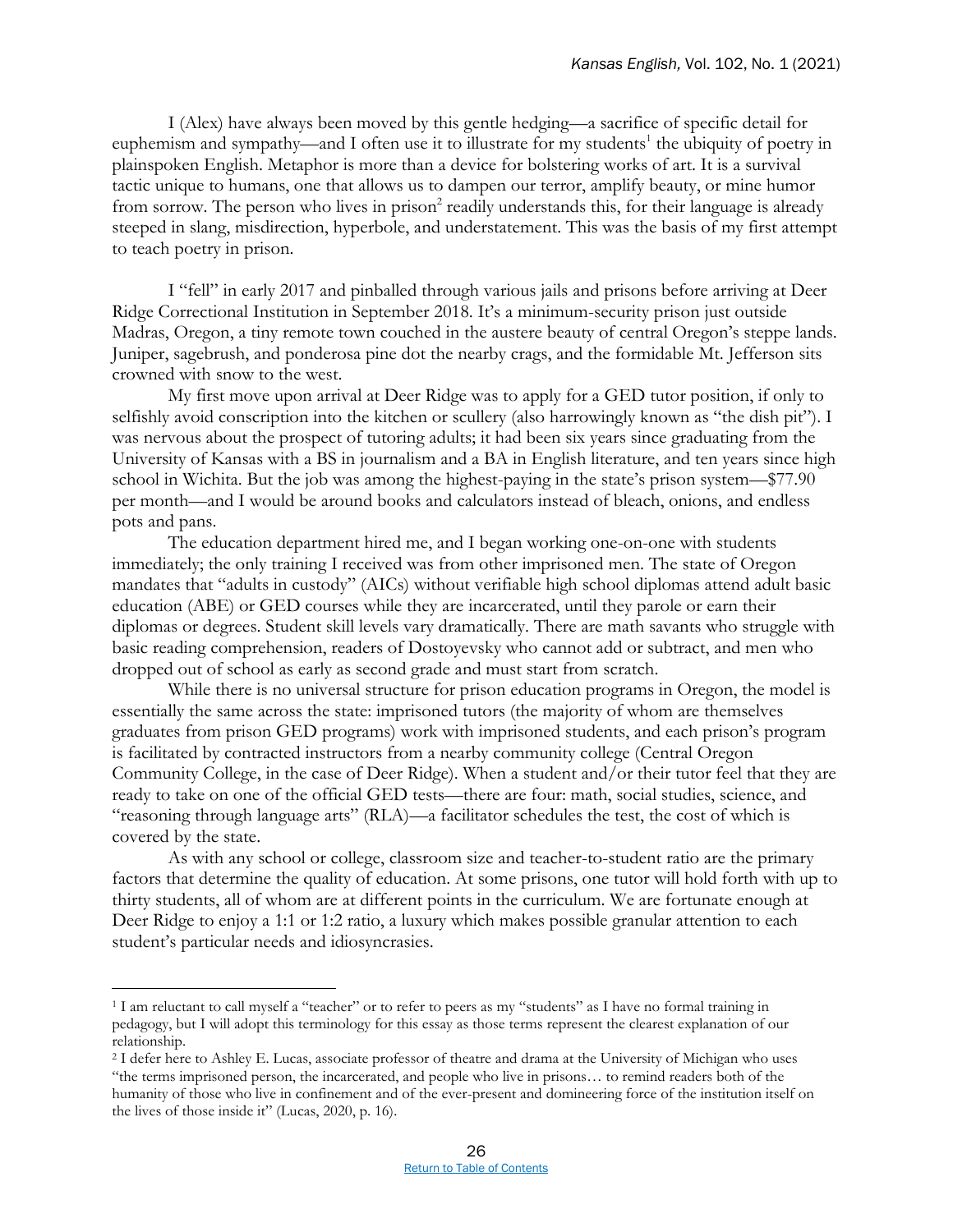What I found disheartening, though, is that poetry and fiction figure very little in the GED's RLA curriculum. Literature seemed an afterthought.

It didn't take long for me to realize that I loved teaching—everything from phonics to quadratic equations. I was still grateful not to be toiling in the kitchen or the dish pit, but I was even more grateful that my privileged college education was being put to good use.

One day during a break between students, I was experimenting with the Oulipian "s+7" writing method wherein each word of a text is replaced by the word seven words ahead of it in the dictionary— "son of Laertes in the line of Zeus" (Homer/Lombardo, n.d./2000, book X, l. 509) becomes "sonata da chiesa of Lafayette in the linear B of Zhengzhou." A fellow tutor, Bill (not his real name), leaned over my shoulder and asked, "What are you working on there?" I showed him how the s+7 worked and invited him to try it out himself on a different line from Homer's *Odyssey*. Bill, a journeyman carpenter with a passion for architecture, was fascinated by this mathematical, mechanical approach to poetry, and we spent the rest of our break discussing the happy intersections of art, science, and math.

I learned that Bill, like many people who haven't read much poetry since adolescence, had a lukewarm disposition towards the art form. It was a classic case of what Ben Lerner describes in *The Hatred of Poetry*, "The fatal problem with poetry: poems" (2016, p. 23). For Bill, poetry was inscrutable, a tangle of knotty syntax and cloying rhyme. He hadn't read poems that spoke to him.

Before meeting with my next student, I fetched a copy of *Leaves of Grass* from our humble, single shelf of poetry in the education library and pointed Bill to Whitman's sprawling catalogs of everyday Americans and their ordinary goings-about. I told him that he might see himself in there.

In April 2018, about six months before I landed at Deer Ridge and began my work as a tutor, I was at Coffee Creek Correctional Facility (CCCF) in Wilsonville, Oregon—the sole women's institution in the state, but also home to what amounts to a kind of Hogwartsian "sorting hat" for men on their way to prison. I had just been sentenced to 80 months (64 with good behavior) after sitting in a county jail for more than a year, and now I was to wait another 30 days at CCCF in a wing of the complex that every imprisoned male in Oregon must pass through after sentencing, while counselors and algorithms convened to determine which of the thirteen men's prisons I would be shipped to. At that time, I ended up in the desert, at the medium-security Eastern Oregon Correctional Institution. I was not allowed to bring to prison any of my books or writing from jail, so I was simply a man with a bedroll, toothbrush, and razor all over again.

A poem I wrote during the time illustrates the stasis, dread, and distance of the final waiting room before prison:

And I saw a flock of butterfly knives cross the ocean overhead, all the while their steel humming with the brittle tenor of shopworn song

That was a joy ago

Now my lips are inches below the water's surface but they may as well be sucking at sand for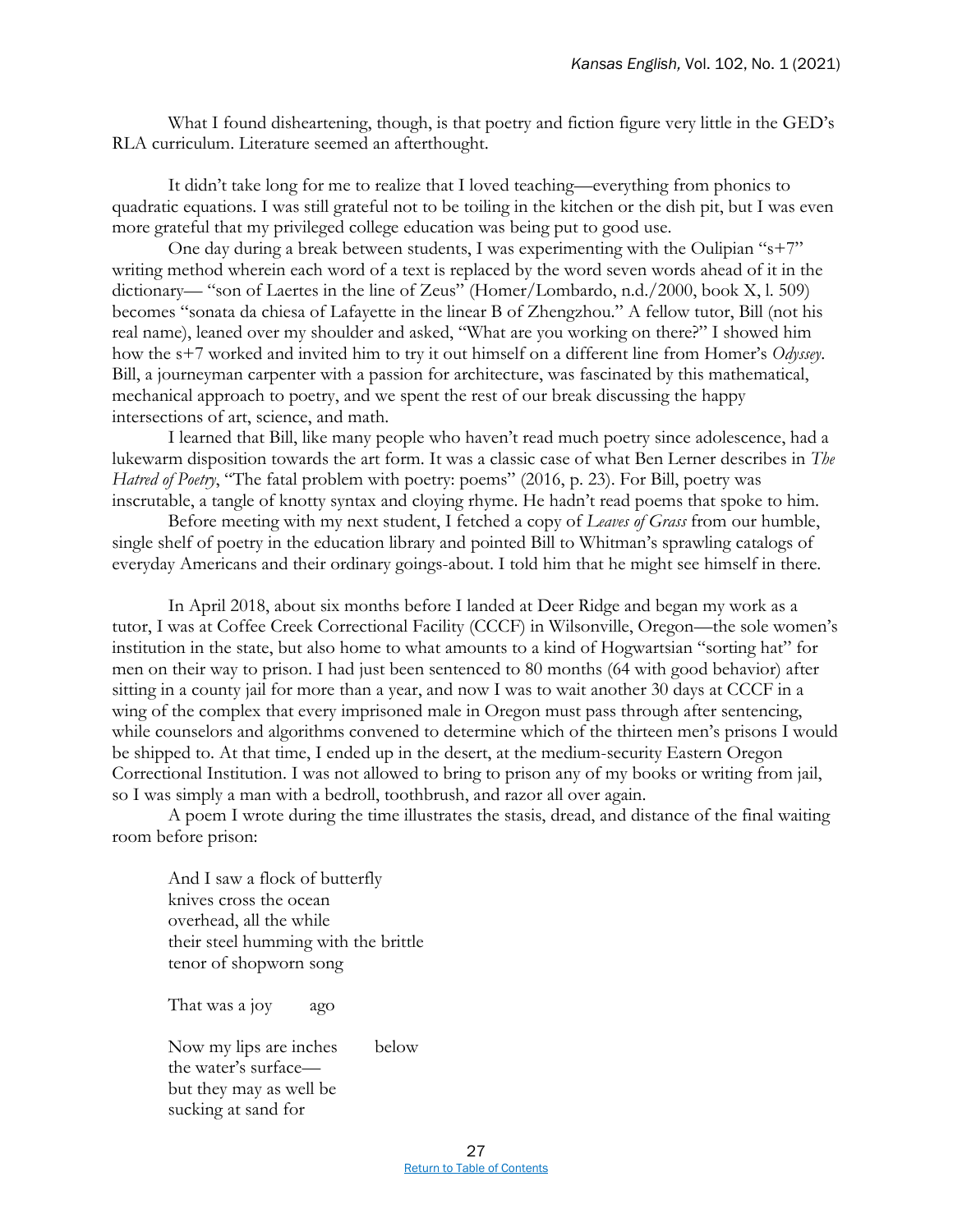all the oxygen they get I try to sing something sideways

but my vocables just bubble & rupture into the low sky

During one of the few times per day I was allowed out of my cell, I found a crusty old poetry anthology on the meager bookshelf in the day room and brought it with me back to my bunk. That night, by the only available light of an eerie blue bulb, I read "The Love Song of J. Alfred Prufrock" for the first time since high school, and it knocked the wind out of me. Tears of affinity bubbled up. Here was a song of solitude and sadness with a significance that had bypassed my consciousness in youth. I felt consoled, heard, and I thought it funny that this time around, the song was doing the hearing.

I gently shook my head in wonder, as I do after every poem that fells me, and I looked at my hands. They resembled "a pair of ragged claws" in the bruised light.

Months later at Deer Ridge, Bill (who did not connect with Whitman as fully as I had hoped but did admit that it was unlike any poetry he had previously read) was the first person to suggest that I teach some sort of class on poetry.

I balked. Bachelor's degrees in journalism and English hardly qualified me to "teach" anything, let alone poetry. I was terrified by the prospect of standing up and delivering the kinds of lectures I had slept through or skipped altogether in high school and college (I was, at best, a mediocre student). But Bill persisted, and after a handful of impromptu one-on-one practice lessons, he pointed out that what I was doing was, in fact, teaching.

Other tutors and friends learned about our sessions, and I would send them off with various writing prompts and specific poems that I thought they might enjoy. I was feeling better about teaching what little I knew and eventually decided to pin down a time each week when all interested parties would be free to meet: Fridays at 11:45am. I set about planning my first lesson.

The structure I settled on for our meetings was simply a close reading of one poem and one short story per week (the story being a lure for guys who were more drawn to fiction). I didn't want to deliver confusing lectures on meter, critical theory, or any other areas of which I had only a dim understanding—at least not at first. Contrary to Hollywood portrayals, people who live in prisons do not sit around twiddling their thumbs, staring at the ceiling, or carving tally marks into the wall to count the days, so I felt fortunate to have five other men willing to spend their meager free time reading selections of my choosing and discussing them for an hour every Friday.

For our first meeting, I selected "Medusa" by Louise Bogan and "The Celebrated Jumping Frog of Calaveras County" by Mark Twain. To be frank, I chose the latter primarily for its brevity and because it was included in an anthology we had a half-dozen copies of, the remnants of some long extinct and forgotten book club. Prison education programs are notoriously strapped for cash, so I did whatever I could to save on copying costs while preparing materials.

In the days leading up to our meeting, I began to fear the possibility that the men would show up unprepared, need new copies of the poem, make "dog ate my homework" type excuses, etc. And I understood then the English teacher's never-ending fear that their students just wouldn't do the damn reading.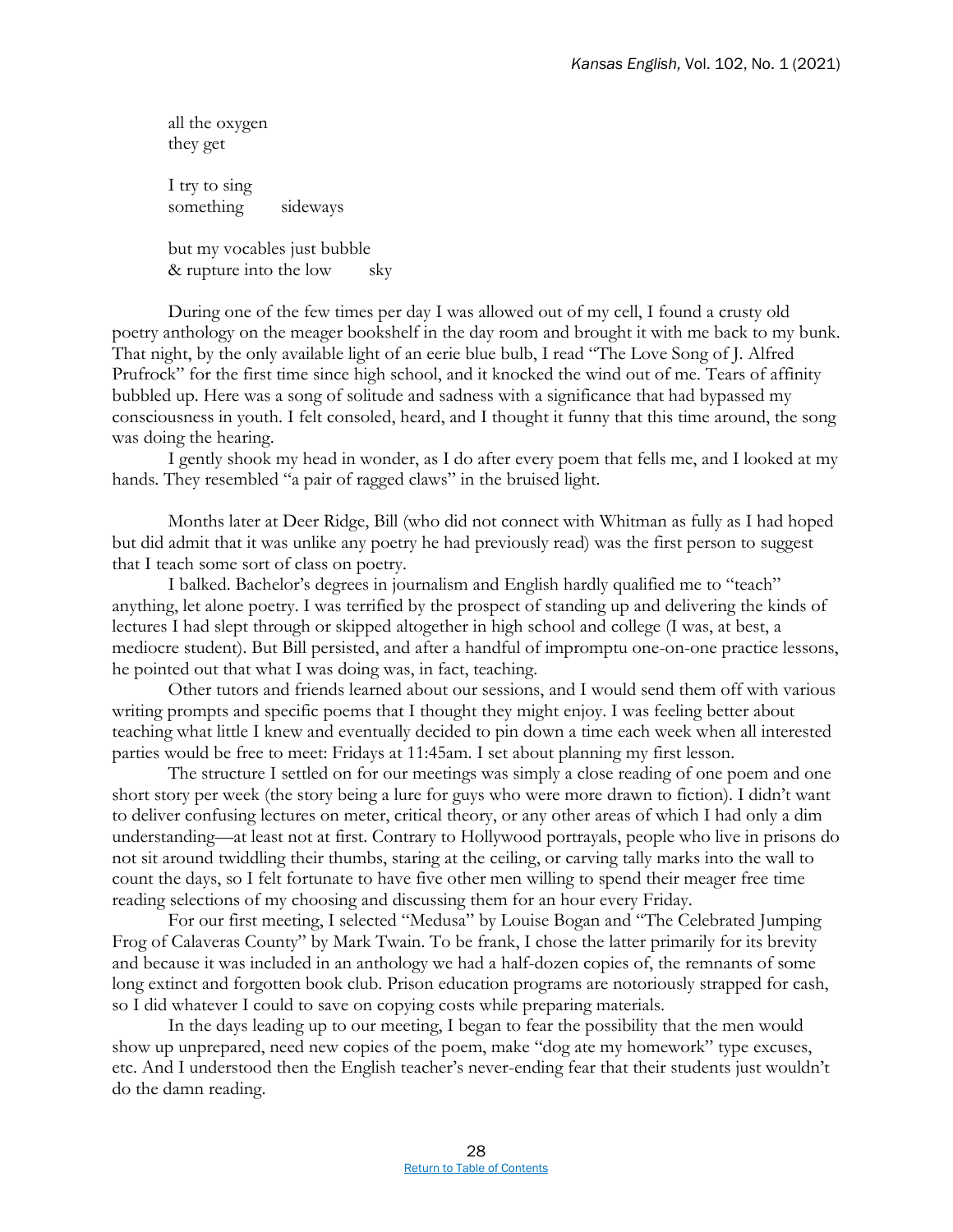So on a crisp Friday morning in mid-May 2019, armed only with what I could recall of Twain from high school and college, and some insights into Bogan's "Medusa" borrowed from an Ellen Bryant Voight essay (1991), I walked the short distance from my cell to the education building, noting along the way, as usual, a lone Pandora pinemoth skewered on a barb of concertina wire.

Although our first meeting was awkward at times, freighted with hesitant silences, I was heartened by the members' observations and their ability to make connections I hadn't noticed on my own. Most important, though, was that *everyone had done the reading*.

Eventually, I decided to share "The Love Song of J. Alfred Prufrock" with the men at Deer Ridge. I wasn't sure how it would play in the poetry group given the somewhat alienating erudition of the references and allusions, but I trusted my instincts and my own visceral reaction to the poem.

As had become customary, I started the meeting by reading the poem aloud, and I was struck all over again by Eliot's musical treatment of desolation. So was the class, and as a result, we spent the beginning of that meeting discussing differences between poetry on the page and poetry in the air. Some of the members admitted that, at first blush, the poem hadn't done much for them, but hearing it read aloud was more immersive. I also improvised an amateur mini-lecture on prosody, scansion, and iambic pentameter, using the infamous line of Eliot's, "I should have been a pair of ragged claws" (1963). For weeks after our session, the line was tossed around, in and out of class, as a kind of wry admission of melancholy, a sigh with a smile.

The poetry group steadily grew to nearly a dozen members (mostly fellow tutors plus the odd GED student), aged from about 25 to 65. At 30, I was the group's second-youngest member. Occasionally, in egregious and potentially disastrous disobedience of prison rules, I brought canteenpurchased candy and cookies to share with the men, both as a token of appreciation and as a bribe to encourage attendance and ensure that they would keep doing the damn reading.

Some assignments were bigger hits than others. Ron Padgett's "Wonderful Things" was received with an especially colorful discussion, while Denise Levertov's "Where is the Angel" and Ernest Hemingway's "The Killers" occasioned my pulling students' teeth to elicit conversation. But one poem in particular stands out in my memory as the most controversial and difficult to navigate as a group.

As I'm sure all teachers eventually discover, a class can slip away from you: the lesson is too dry, the students are bored or excited for the weekend, a discussion veers into unexpected or uncomfortable

In the end we managed to agree that no poem is ever "just a poem."

territory. I learned this first-hand when I assigned (perhaps against my better judgment) an untitled poem from Terrance Hayes's *American Sonnets for My Past and Future Assassin* (2018). The poem, by my general estimation, is a lyrical catalog of the "side effects" of modern life in America. The group members adroitly disentangled the poem but failed to notice what I perceived as numerous allusions to President Trump. I delicately pointed to the lines in question, and within minutes the discussion had crumbled and devolved into tension and division. Members sneered, scoffed, and shook their heads, and no one was able to hold the floor for more than a few seconds. I repeatedly invoked the tired "This is just a poem" cop-out until talk calmed down and turned more generally to the overlap between art and politics. In the end we managed to agree that no poem is ever "just a poem."

Eventually, I had the good fortune to work as a writing tutor in the Writing 65 class offered at Deer Ridge by Central Oregon Community College as part of its welding certification program. The instructor for the writing class was Mike Cooper, who also teaches at Oregon State University– Cascades and is the president of the Central Oregon Writer's Guild, and through him I met the poets Irene Cooper (Mike's wife) and Laura Winberry. All three hold MFA degrees from Oregon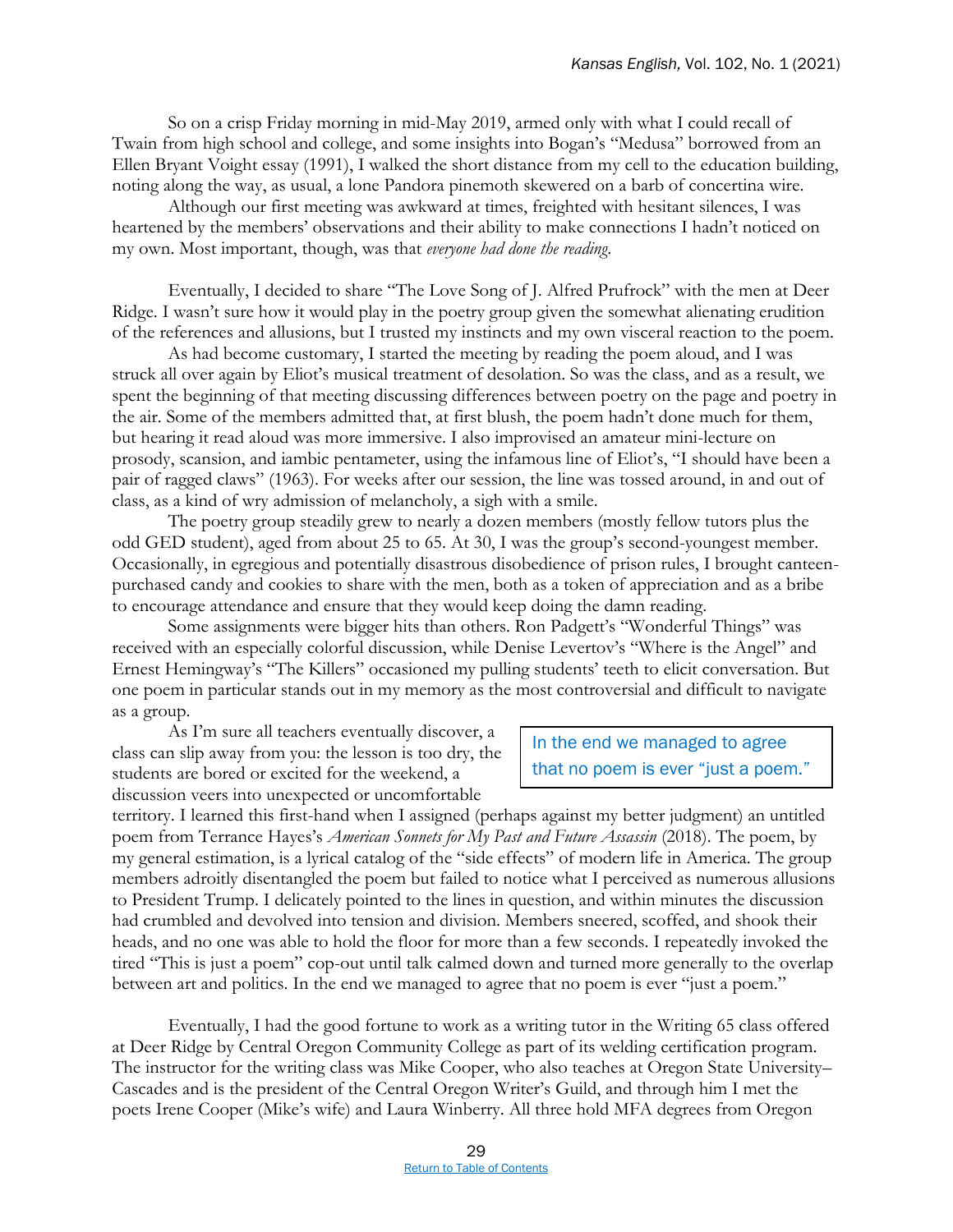State University and volunteered to collaborate with our group. Mike facilitated a fruitful fiction workshop, to which six members contributed original short stories, while Irene and Laura led close readings that surpassed what I had been able to manage with my limited training. I was elated that expertise from outside Deer Ridge might help support and sustain our organically formed fellowship of poetry readers and writers. Volunteers from outside a prison can form the backbone of continuity that drives arts and education programs inside.

The efforts of Mike, Irene, and Laura instilled newfound confidence in our poetry group, and in the weeks before the COVID-19 pandemic finally put a halt to "nonessential" programs at Deer Ridge, I devised a collaborative project to pitch to the men: a 100-verse *renga*, a collaborative form of poetry wherein successive stanzas are linked by multiple poets. I delivered a sketchy lecture on *haiku*, *tanka*, and *renga*, with readings of Bashō and of Ezra Pound's "In a Station of the Metro," and then laid out my idea. Everyone eagerly agreed to contribute between five and ten verses for the project, but I also proposed that we hold an informal contest for choosing the *hokku* (the opening *haiku* of a *renga*); each member would anonymously submit as many *hokku* attempts as they wanted, and then we would put it to a vote. Later that same day, I found six hokku in the file I had designated for the submissions. Here is one of them:

She died I paid the coin for her passage Mist trails its oar pressing

I still don't know who wrote it. The prison could no longer ignore the pandemic, and nonessential programs were canceled the following week.

At the time of this writing, Deer Ridge is currently under full lockdown in response to a widespread internal outbreak of the novel coronavirus, and we are restricted to our cells for 23 hours a day. It will likely be months or even a year before what's left of the poetry group can

Perhaps the existence of our poetry group was itself a kind of poetry: intense and vivid, yet fleeting, like a song from under the ocean, a pinemoth on razor wire, a pair of ragged claws.

formally meet again. I do still communicate, via standard snail mail, with one member who lives just two cell blocks away. Looking back, it seems to me a miracle that we were ever able to meet at all. A tangle of rules and regulations prevents most similarly minded groups from ever getting off the ground.

It's important to note that, in the state of Oregon, people who live in prison are forbidden from personally leading or forming clubs or groups. Such gatherings are

dubbed "unauthorized organizations" if they meet without the physical presence of an approved volunteer or prison official. Notwithstanding the handful of meetings with the volunteers from OSU–Cascades, the poetry group was essentially hiding in plain sight, operating without the blessing of security staff. Corrections officers would occasionally poke their heads into the small computer lab where we held our meetings, shake their heads at the apparent glossolalia, and resume their rounds. Perhaps the existence of our poetry group was itself a kind of poetry: intense and vivid, yet fleeting, like a song from under the ocean, a pinemoth on razor wire, a pair of ragged claws.

The institutional memory of prisons is grievously short, despite the thousands of accumulated years served by its unwitting tenants. As such, few prison arts programs have the legs to last more than a couple years. The incarcerated, if they are lucky, parole. Guards and staff turn over or retire. And time unfolds again without poetry or the space to share it, until the next time a carpenter looks over a writer's shoulder and asks, "What are you working on, there?"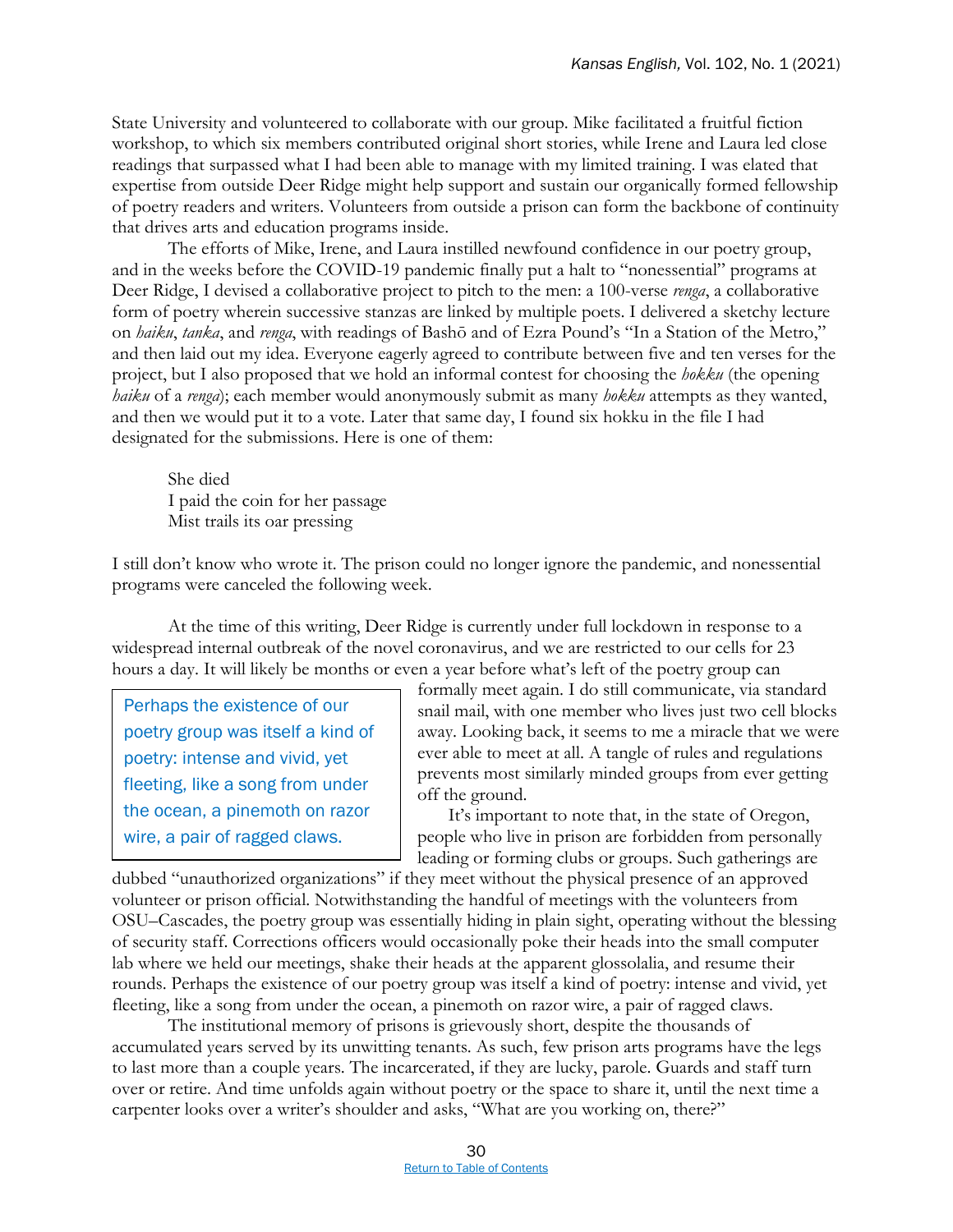### **Afterword**

### Steven Maack

Since Alex wrote this piece, the pandemic lockdown at Deer Ridge has been lifted. Oregon's generous and reasonable consideration of the danger COVID-19 presents in prisons has led to the vaccination of about 77% of Deer Ridge's population, and this keeps those who live in the prison, guards, and staff relatively safe from the novel coronavirus infection. Alex reports that all of Deer Ridge's programs and operations have returned to relative normality.

Alex has started working again, both as a tutor and as the sole librarian in the Deer Ridge education library. The lockdown prevented people from returning books that they're now returning in droves. The library has been neglected over the last year and Alex has a considerable job ahead of him to reorganize it. He approaches this task with the determination of a man with a mission (part of which is still to avoid the dish pit).

Alex can dream of a set of circumstances that might allow for the reformation of a similar poetry group, and he has not entirely lost hope. The volunteers from Oregon State would be more than willing to return, but the bureaucracy of the Oregon Department of Corrections must relent for their continued visits and help. Additionally, Alex no longer has a clear sense of who might want to be involved or how the group might reform.

I continue to be in touch with Alex, and I have already shared with my own students some of the poems and poets that Alex studied with his group, all of us, in our own way, trying to make sense of the disorientation and tragedy of this pandemic year.

### **References**

- Eliot, T. S. (1963). The love song of J. Alfred Prufrock. [https://www.poetryfoundation.org/poetrymagazine/poems/44212/the-love-song-of-j-alfred](https://www.poetryfoundation.org/poetrymagazine/poems/44212/the-love-song-of-j-alfred-prufrock)[prufrock](https://www.poetryfoundation.org/poetrymagazine/poems/44212/the-love-song-of-j-alfred-prufrock)
- Hayes, Terrance. (2018). *American sonnets for my past and future assassin*. Penguin.

Homer (n.d.). *Odyssey*: Translated by Stanley Lombardo. (2000) University of Kansas Press.

Lerner, Ben (2016). *The hatred of poetry*. FSG Originals.

Lucas, Ashley E. (2020). *Prison theatre and the global crisis of incarceration*. Methuen Drama.

Voigt, Ellen Bryant (1991). Image. *New England Review (1990-), 13*(3/4), 254-268. <http://www.jstor.org/stable/40243421>

### **Appendix**

Below is the syllabus for the Deer Ridge Correctional Institute poetry/fiction study group established and led by Alex Tretbar.

- Week 1: "Medusa" by Louise Bogan; "The Celebrated Jumping Frog of Calaveras County" by Mark Twain
- Week 2: "Dream Song #14" by John Berryman; "The Yellow Wallpaper" by Charlotte Perkins Gilman
- Week 3: Three poems by Hieu Minh Nguyen; "The Killers" by Ernest Hemingway
- Week 4: "The Chorus" by Craig Morgan Teicher; "The Sculptor's Funeral" by Willa Cather
- Week 5: "The Love Song of J. Alfred Prufrock" by T. S. Eliot
- Week 6: "Directive" by Robert Frost
- Week 7: "Wonderful Things" by Ron Padgett; "Bulldog" by Arthur Miller

Week 8: "The Magicians at Work" by Nicky Beer; "Along the Frontage Road" by Michael Chabon

Week 9: "Where is the Angel?" by Denise Levertov; "Zilkowski's Theorem" by Karl Iagnemma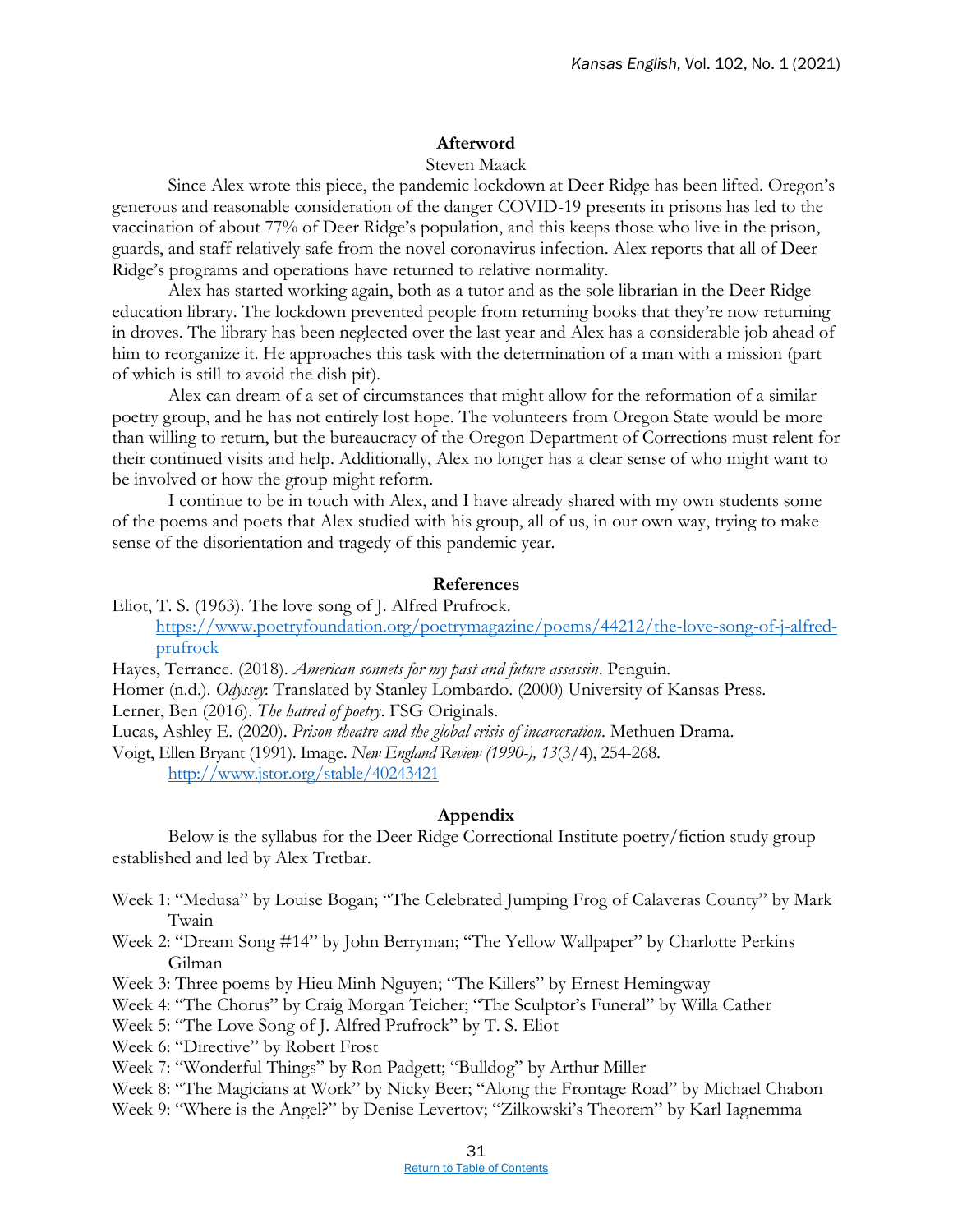Week 10: "Oxyana, West Virginia" by William Brewer; "Not with a Bang" by Howard Fast

- Week 11: "Chicks Dig War" by Drew Gardner; "Billy Goats" by Jill McCorkle
- Week 12: "Howl" (excerpt) by Allen Ginsberg; "Is My Team Ploughing" by A. E. Housman
- Week 13: "Travelling Through the Dark" by William Stafford
- Week 14: "Wild Geese" and "Entering the Kingdom" by Mary Oliver
- Week 15: "Dream On" by James Tate
- Week 16: "You've Changed, Dr. Jekyll" by Jan Richman
- Week 17: "Up-Hill" by Christina Rosetti
- Week 18: "Time Reversal Invariance" by David A. Pickett; "All of Us, In Prison" by Jevon Jackson (winners of the annual PEN America Prison Writing Contest)
- Week 19: excerpt from *The Lichtenberg Figures* by Ben Lerner
- Week 20: "Our Dust" by C. D. Wright; "It Was the Animals" by Natalie Diaz
- Week 21: "The Korean Community Garden in Queens" by Sue Kwock Kim; "Daedalus, After Icarus" by Saeed Jones
- Week 22: "Ghazal" by Reginald Dwayne Betts
- Week 23: "The Fish" by Elizabeth Bishop
- Week 24: "Altered After Too Many Years Under the Mask" by CAConrad
- Week 25: "Stone" by Charles Simic
- Week 26: "Janus" by Ann Beattie
- Week 27: "The Ones Who Walk Away from Omelas" by Ursula K. LeGuin; "Happy Endings" by Margaret Atwood

Week 28: "A Non-Christian on Sunday" by Amy Gerstler

- Weeks 29-30: Creative Writing Workshops (Short Fiction)
- Week 31: "Sonny's Blues" by James Baldwin
- Week 32: "American Sonnet for my Past and Future Assassin" by Terrance Hayes; "The Processional" by Joanna Klink
- Week 33: *Haiku* by Bashō; "In a Station of the Metro" by Ezra Pound

### **Author Biographies**

Alex Tretbar is a librarian and GED tutor at Deer Ridge Correctional Institution in Madras, Oregon. He graduated from the University of Kansas with degrees in journalism and English and is currently at work on a book-length poem about tic-tac-toe. Alex can be reached at [alex.james.tretbar@gmail.com.](mailto:alex.james.tretbar@gmail.com)

Steven Maack is a National Board Certified Teacher and English department co-chair at Wichita High School East. He is a past president of the Kansas Association of Teachers of English and just completed his thirtieth year teaching in the Wichita Public Schools. He did manage to write a new poem for the senior class of 2021. Steve can be reached at [steve.maack@gmail.com.](mailto:steve.maack@gmail.com)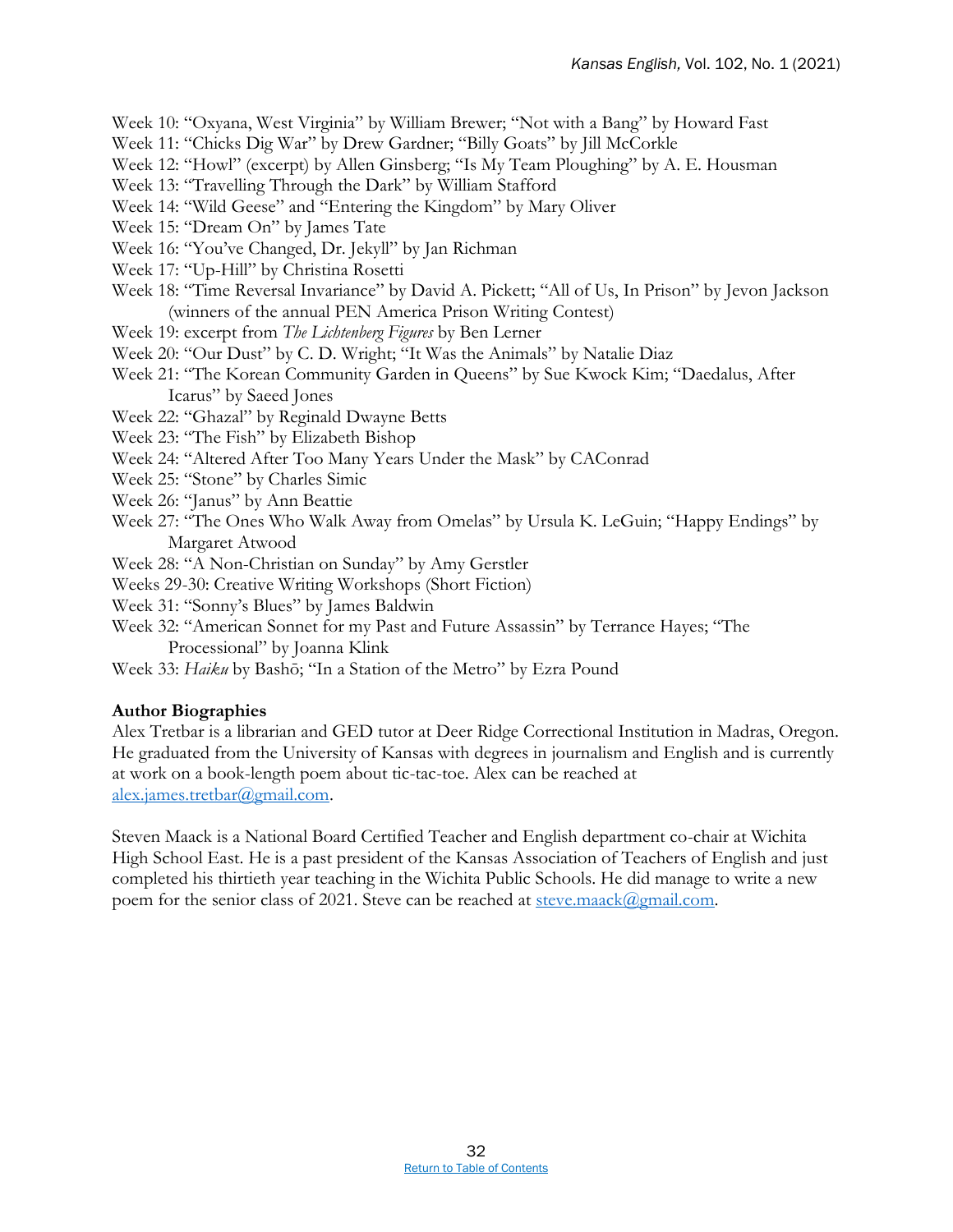### <span id="page-37-0"></span>NAVIGATING LIFE'S "FUN AND GAMES": PAIRING *DOWNRIVER* WITH *LORD OF THE FLIES*

### **William Sewell**

Dakota State University

### **Abstract**

Since pairing the classics with young adult literature can increase reading comprehension and spark interest amongst our students, this essay explores a unit plan for connecting Will Hobbs's *Downriver*  (1991) with William Golding's *Lord of the Flies* (1954). Both works espouse significant and timely themes: the importance of working together; the harms of mob rule; the importance of law and order for maintaining civilization; the value of controlling one's emotions such as fears and desires; and the causes for individuals and groups waging war against each other. Additionally, the essay provides a brief summary of the novels and outlines activities for before, during, and after reading them.

### **Keywords**

young adult literature, YAL, YA literature, classic literature, canon, canonical literature, reading engagement, reading interest, William Golding, Will Hobbs

### **Introduction**

When I was an early-career teacher in East-Central Kansas, I learned a hard lesson about the importance of building prior knowledge when teaching Poe's "The Pit and the Pendulum." I erroneously assumed that my tenth graders would be able to tackle the story's style, diction, historical context, and plot. Initially, students read the text out loud, but because they had problems with pronunciation and comprehension, I stepped in and read for them, stopping to explain words and concepts. Unfortunately, the farther we got into the text, the more their eyes glazed over; it was unclear who was suffering more: Poe's protagonist or my students.

Stover (2003) argued that in order to avoid such teaching disasters, we need to mind the numerous "gaps" occurring "between students' interests, reading abilities, levels of life experience, and the worlds of the texts they are asked to read" (p. 79). Bushman and Haas (2006) explained that these gaps occur for a variety of reasons: classics were not written for teenagers; they were not written for today's audiences; teens have not experienced the same situations as the stories' characters; and the style, syntax, and delivery are alien to young readers (pp. 175-176). Subsequently,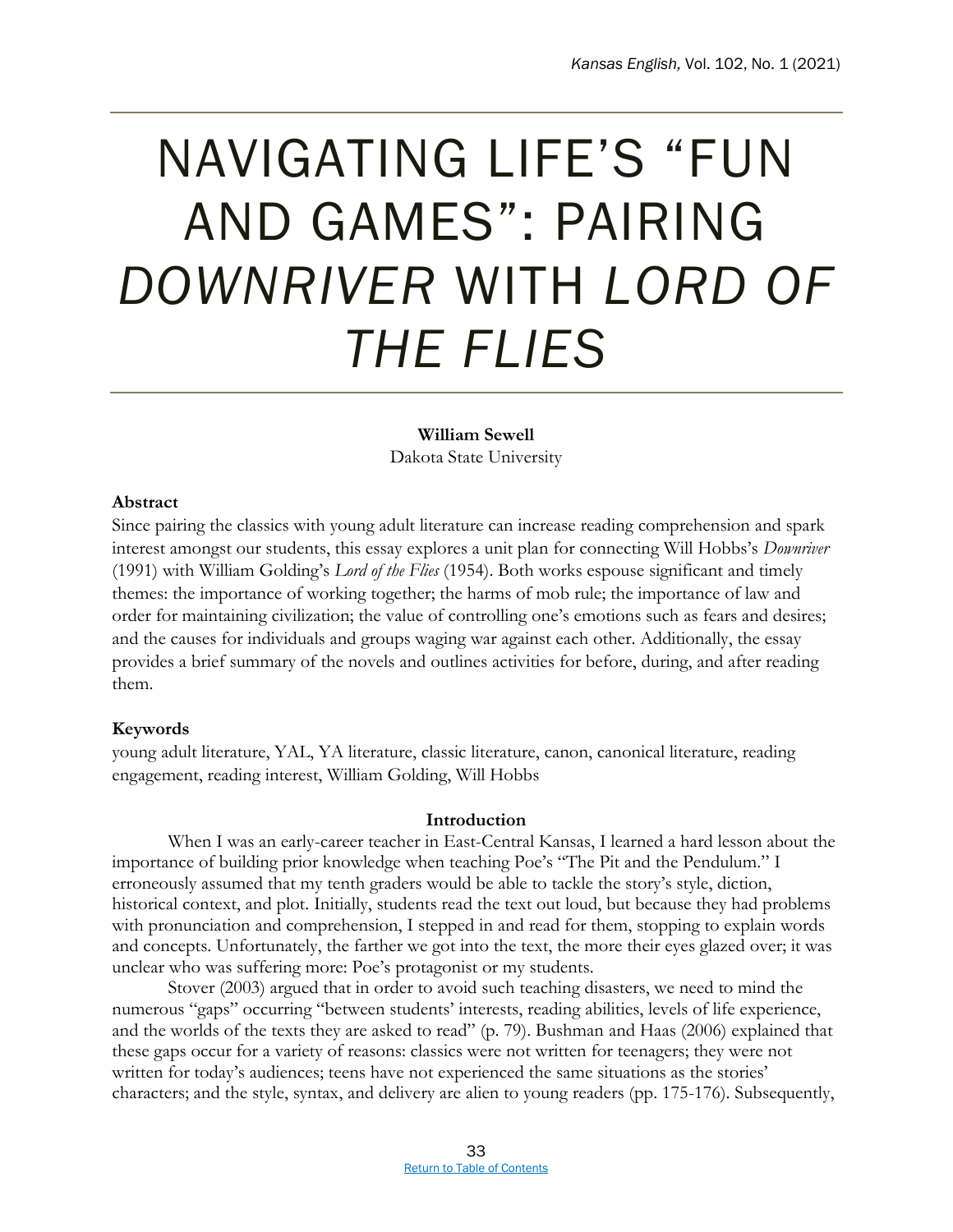while some students sufficiently master literary techniques to "leap gracefully," other students "trip" *hard*, and fall into that gap" (Stover, 2003, p. 77, emphasis in original).

To rectify this problem, scholars such as Kaywell (1993) promoted pairing young adult (YA) novels with classics because the more accessible YA novels can bridge gaps. Likewise, Bushman and Haas (2006) asserted that YA novels can help students "hone their thinking skills" since students enjoy and have an easier time comprehending YA books, thus providing "a common core of knowledge" for more complex reading (p. 177).

When selecting texts for pairing, teachers might opt for William Golding's *Lord of the Flies* (*LOTF*), the "uber-canonical" novel that has been frequently taught in classrooms for decades (Applebee, 1990, 1992; Stotsky, Goering, & Jolliffe, 2010). Published in 1954, this classic "robinsonade" or castaway narrative depicts schoolboys, ages six to twelve, stranded on an uninhabited tropical island after their plane is shot down. *LOTF* is widely used to teach text structure, character development, and symbolism (Samuels, 1993, p.195).

Perhaps the reason that this "staple of most high school curricula" (Porteus, 2009, p.16) meshes so well with other texts is that it was conceived as a direct (and in Golding's mind, more believable) response to another text: R.M. Ballantyne's *The Coral Island* (1857). In this tale, the boys encounter numerous enemies from sharks to cannibals and stay united against their opponents while "having a jolly good adventure" (Presley, 2017, para. 2).

Golding, in contrast, portrayed a group of children who are their own enemy and are constantly undermined by their own physical deficiencies and moral flaws. At first, life is peaceful for the boys: they elect Ralph, a conscientious leader, to create a constructive, stable social order; they start building shelters, and they light a bonfire to alert potential rescuers. Resentful of not being elected "chief," Jack shatters the tranquility; he systematically foils Ralph's authority and entices the children to play and hunt rather than perform daily chores like maintaining the signal fire. Jack's actions push the cooperative civilization into savage anarchy: the fire rages out of control, burning one of the "litteluns" to death and destroying some of the huts; Simon and Piggy are viciously murdered; and Ralph becomes hunted by Jack's newly formed tribe. At the end of the novel, Ralph stumbles upon a naval officer who has come ashore to determine the cause of the fire. Shocked and embarrassed by the uncivilized, disheveled, and sobbing "pack of British boys," the officer turns his back on them until they can "pull themselves together" (Golding, 2001, p. 182).

Over the years, a number of scholars have demonstrated *LOTF*'s suitability for pairing with YA texts. For instance, Herz and Gallo (1996) made thematic connections to Cormier's *The Chocolate War* (1974), Duncan's *Killing Mr. Griffin* (1978), Peck's *Princess Ashley* (1987)*,* Myers' *Scorpions* (1989), and Hobbs' *Downriver* (1991). Additionally, Samuels (1993) paired *LOTF* with *The Chocolate War* in order to focus on the novel's messages about control, power, order, evil, identity, and mob rule. She observed, "A unit of this kind offers a variety of different ways to look at how power is abused and leadership grabbed by unscrupulous power-hungry individuals, while offering some examples of people who dared to fight back" (p. 213). In addition to pre, during,

Both novels espouse timely themes of working together; the harms of mob rule; the importance of law and order for maintaining civilization; the value of controlling one's emotions such as fears and desires; and the causes for individuals and groups waging war against each other.

and after-reading activities for the unit plan, Samuels noted potential *LOTF* connections with poetry, short stories, and YA novels such as Swarthout's *Bless the Beasts* & *Children* (1970) and *Downriver*.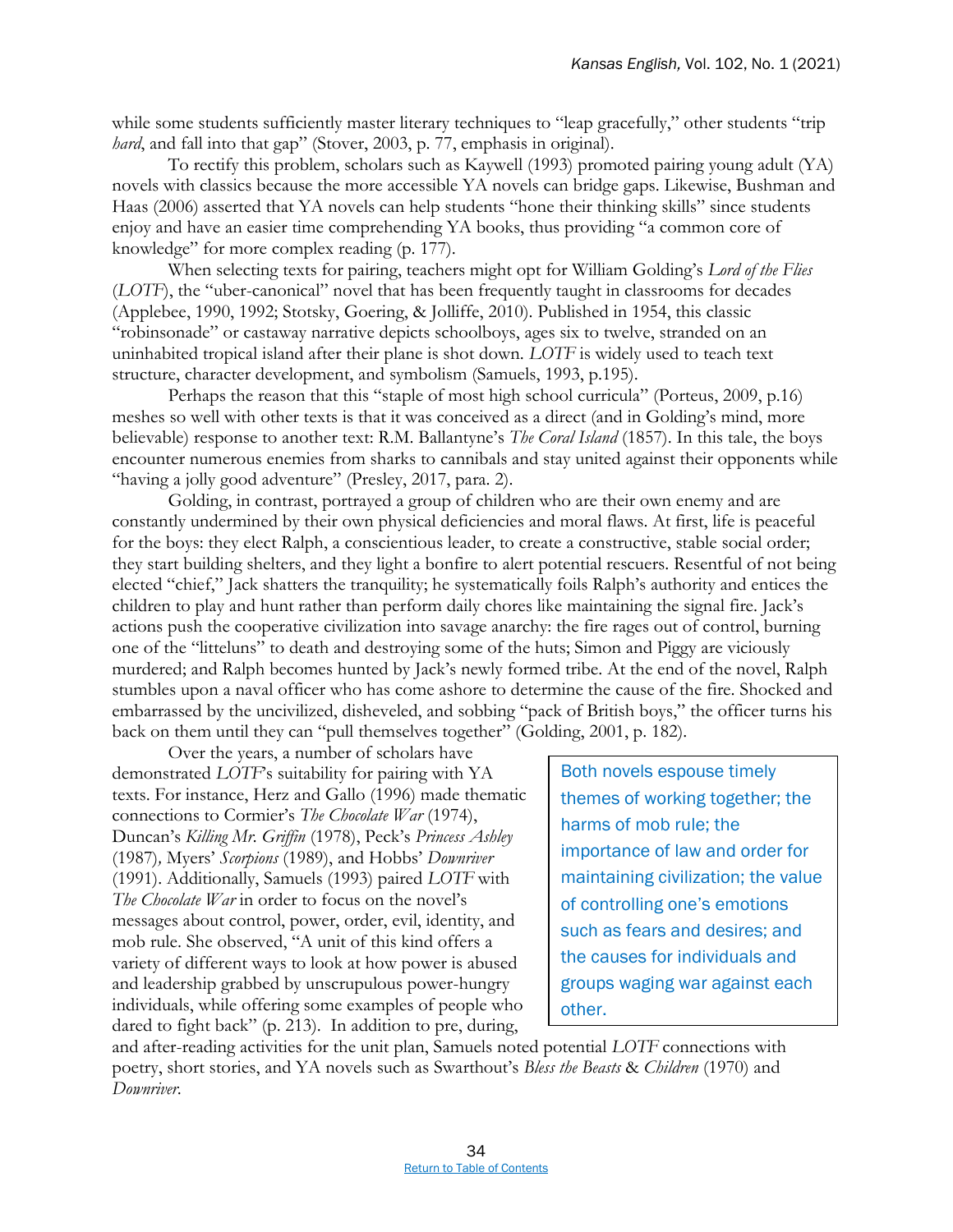In this essay, I take up Herz, Gallo, and Samuels' suggestion to pair *LOTF* with *Downriver*. Both novels espouse timely themes of working together; the harms of mob rule; the importance of law and order for maintaining civilization; the value of controlling one's emotions such as fears and desires; and the causes for individuals and groups waging war against each other. While many of the more "universal" themes might be better suited for adults, the novels' examination of a character's struggles against self and society, are highly relevant to teenagers navigating life's "fun and games" (Golding, 2001, p. 181) and discovering themselves and their place in the world.

*Downriver* depicts seven teenagers attending Discovery Unlimited, an outdoor school for troubled adolescents. Feeling constrained by the program's rules, these "Hoods in the Woods" (p. 1) ditch Al, their counselor, and attempt to navigate the Colorado River without adult supervision, a permit, adequate supplies, or even a river map. Much like *LOTF*, conflict between rivaling factions emerges over group leadership. The charismatic but flawed Troy is eventually usurped by the narrator, Jessie, a young teen who is at war with herself and her parents. Early in the novel, she reflects, "I could see nothing but the frightening dark tunnel that was my future" (p. 2). Initially smitten by Troy's natural leadership and handsome eyes, Jessie gradually gains confidence in herself and her crew to navigate her fears, perilous rapids, newfound enemies, and the authorities pursuing them.

One of the reasons why I selected *Downriver* is because of my fondness for its author, who I have had the opportunity to meet: first, at the Writing Conference's literature festival in Lawrence; then, later at one of the KATE Fall Conferences in Wichita. Hobbs is an engaging speaker and uses numerous photographs he took on his many rafting trips to illustrate how he devised plot, character, and key passages. Hobbs once remarked that *Downriver* was:

set in a place I very much wanted to share with my readers. I've rowed my own whitewater raft down the Colorado River through the Grand Canyon 10 times so far, and enjoyed enormously the chance to bring it all to life on the pages of these books—the feel of moving water, the song of the canyon wren, the quiet beauty as well as the roaring, heart-pounding excitement of being there. It's a joy to write about the places you love. (as cited in Lesesne, Buckman, & Beers, 1997, p. 237)

Hobbs has profoundly affected the way I approach young adult literature in the classroom. When I read *Downriver*, scenes of climbing Storm King Peak, relaxing at the River Blue, and navigating Lava Falls come to life as a multimodal experience, a blending of the author's voice, photos, and text. Consequently, when designing lesson plans, I like to appeal to the senses the way Hobbs does. To guide teachers in implementing a unit plan pairing these two novels, the next sections will provide speaking, listening, writing, and thinking activities for before, during, and after reading.

### **Before Reading**

### **Using Media to Build Background**

Media can activate or create prior knowledge in addition to sparking interest; this strategy can be especially effective for our students who may not have a background in mountain climbing, river rafting, or being stranded on a deserted island. Although I generally use shorter clips to maintain students' attention spans and keep the lesson "flowing," there are three fascinating longer videos about the Colorado River that I highly recommend. The first video, "John Wesley Powell" (2013), is a thirty-minute National Geographic documentary about the first person to float the Colorado River. Another National Geographic video, "Chasing Rivers" (2014), describes the river's beauty and emerging environmental problems. Finally, television station Denver 7 (2017) produced a twenty-one-minute documentary illustrating the river's numerous benefits: generating electricity, providing water for people, crops, and livestock, and supporting a range of recreational activities.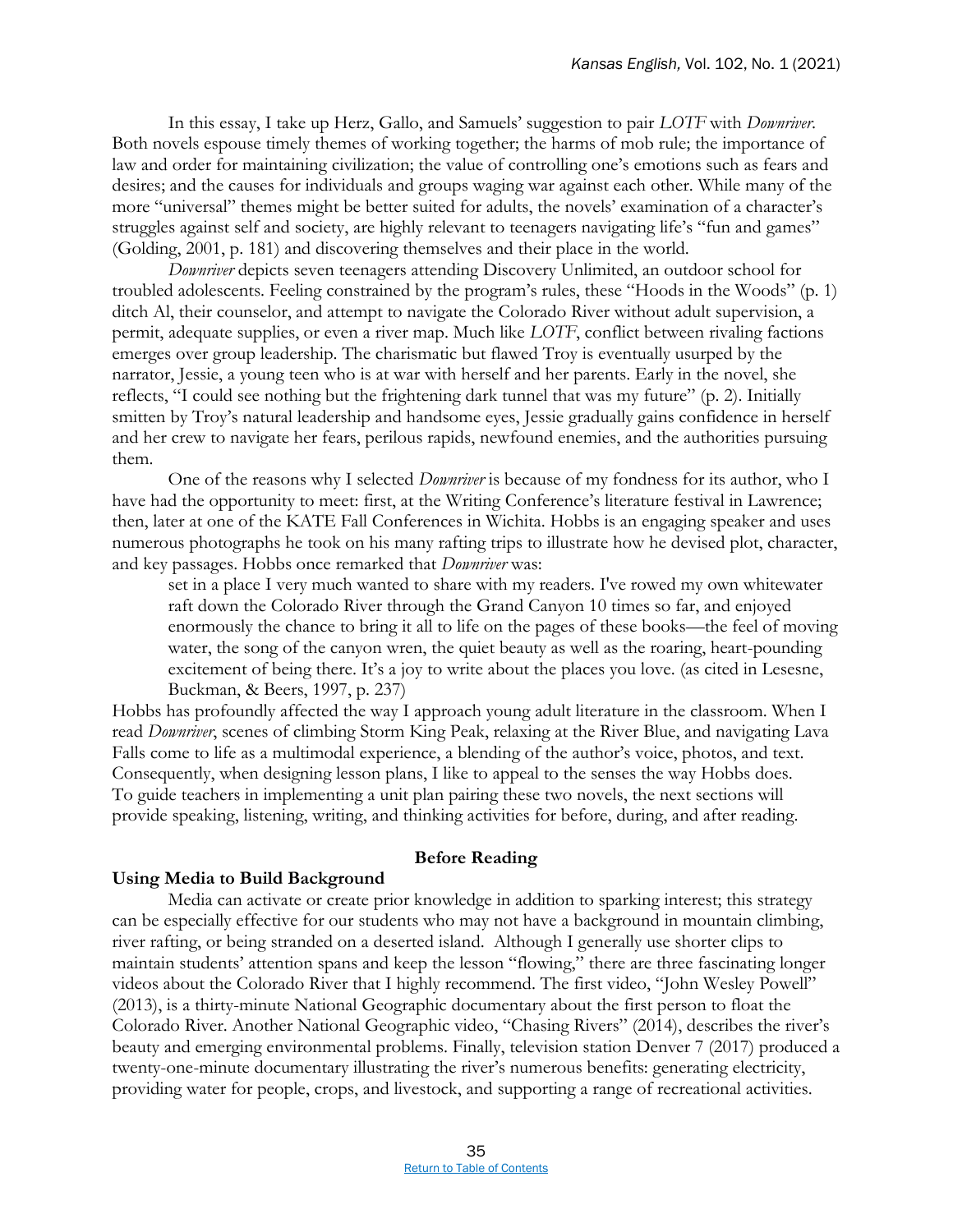In terms of movies, *Cast Away* would be incredibly effective for inciting interest and generating schema. In particular, teachers might show the terrifying scene where protagonist Chuck Noland (played by Tom Hanks) survives a violent plane crash and washes onto an uninhabited island. In order to illustrate the difficulty of survival, teachers might play scenes where Noland learns how to make fire and how to fish.

### **Role-Playing Activities**

There are a range of role-playing activities that can be employed to spark interest, exercise critical thinking skills, practice group problem-solving, and set up reading of the novels. To introduce *LOTF*, teachers might employ "Stranded at Sea" games. These are an excellent means for learning survival strategies and facilitating discussion of leadership qualities necessary for surviving, a critical theme connecting the two novels. A U.S. Coast Guard version of this activity is readily available on the internet. The game asks students to rank in order of utility 15 items that would be beneficial for survival such as a case of rations and a can of shark repellent. Then, students share their rankings in small groups to generate a consensus score. Finally, students compare their scores with the official Coast Guard answers. In order to make computation simpler, Mind Tools (2015) offers a free chart that automatically tabulates results; one column indicates individual scores while another displays team scores.

Other role-playing activities could be done as writing assignments or class discussions. For instance, students could compose a journal about what they would need or want to have with them if they were a castaway. Also, the class could deliberate on what makes a good leader and then generate a list of those qualities on poster board or butcher paper to display in the classroom. Throughout the unit, the class can revisit the list to consider how characters represent or violate good leadership principles. This will be especially helpful after both books are read because students can compare and contrast how rivaling factions emerge and how subsequent conflicts are resolved.

### **During Reading**

### **Literature Circles**

To carry group interaction into the reading phase of the unit, teachers might divide the class into literature circles (Daniels, 1994), groups of 4-6 students who read and discuss the text with each other. Each member is assigned a particular role such as the "discussion director," who develops questions for group conversation; the "literary luminary," who selects important or intriguing passages and reads them aloud to the group; the "illustrator," who renders key moments in the passage and then shares it with the group; the "summarizer," who provides a brief overview of the assigned reading; the "vocabulary enricher," who picks, defines, and shares new or difficult words.

Ironically, I have experienced "Lord of the Flies" moments when using lit circles because students did not want to participate or had not done the required reading. My daughter has even complained about lit circles: she felt like the teacher always placed her with students who would not do the work. To overcome such problems and provide a means for evaluation, teachers should have students submit their work in writing either on paper or electronically via shared Google or Word documents, blogs, or wikis. Furthermore, students could be rotated into different groups as they read the novel so they are not "stuck" working with the same people for the duration of the unit.

### **Graphic Organizers**

Graphic organizers are one of my favorite strategies for scaffolding reading skills because they help identify, organize, and display students' learning as we read. Additionally, they may be employed to foster discourse by having students share their findings and chronicle their conversations. Miller and Buffen (2015) stated that graphic organizers are beneficial since they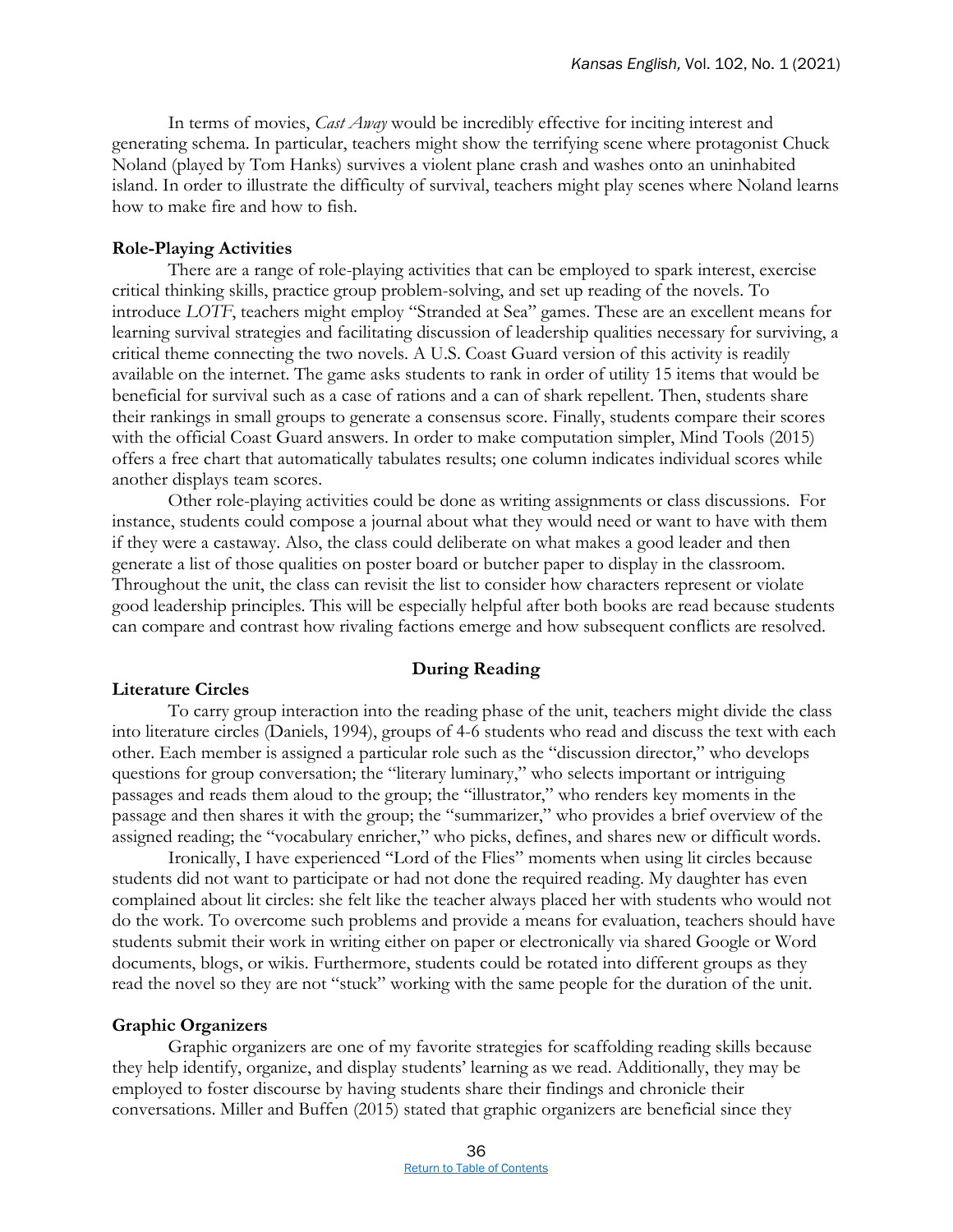provide opportunities for finding evidence to support ideas, reflect on learning, and raise new questions; make inferences based upon dialogue or themes generated in the text; pose questions to the class based upon puzzling, startling, or intriguing evidence; form dialogue by selecting passages that incite reactions; make personal connections; and analyze across texts by contrasting or comparing evidence from previous reading activities or earlier chapters (para. 7-12). In addition to connecting new information with prior knowledge, graphic organizers reduce students' cognitive load (Wei et al., 2019, p. 628).

One of my favorite types of graphic organizers are multi-column entry journals. These are simply tables easily created on one's favorite word processing application; two or more columns and rows provide space for students to log and reflect on their learning (Herman & Wardrip, 2012, p. 50). For this unit, let us explore two graphic organizers for vocabulary development and reading response journaling.

### **Vocabulary Development**

While *Downriver* may not be as linguistically complex as *LOTF*, there are numerous words like *cascade*, *eddy*, *writhing*, *deluge*, *mystique*, and *rogue* that may impede comprehension. *LOTF* can be especially challenging to American readers due to the many British colloquialisms expressed in the novel such as *pills*, *batty*, *nuts*, *queer*, *precentor*, *sucks to your auntie*, *wizard* or *wacco*, and *sod you*. Consequently, a four-column graphic organizer could be employed to record newly encountered words or assigned literary terms; list brief definitions; cite relevant passages and page numbers from the text; and apply the term in a complete sentence (see Figure 1).

| Term      | Definition          | Passage/Page $#$              | Use in Sentence        |
|-----------|---------------------|-------------------------------|------------------------|
| precentor | person who helps    | "He's always throwing a       | The precentor told the |
|           | facilitate worship; | faint," said Merridew. "He    | choir to sing          |
|           | music director      | did in Gib; and Addis; and at | "Amazing Grace."       |
|           |                     | matins over the precentor."   |                        |
|           |                     | p. 13                         |                        |

### **Figure 1. Four-Column Vocabulary Graphic Organizer**

### **Reading Response Journaling**

Reading response journals promote active reading because they have students summarize chapters, record personal reactions, make predictions, and raise questions. Since *Downriver* contains numerous settings, graphic organizers track plot development as it flows from point to point. Students could create character-focused organizers to record internal and external conflicts as they arise; predict how they will be resolved; indicate what the conflicts say about the characters; and then note when those resolutions happen (See Figure 2). Conflict organizers may be used to chart and display the rise and fall of social order in *LOTF*. Also, organizers could manage theme analysis and assess characters' leadership qualities. Finally, another benefit of graphic organizers is that they can help students retrieve information quickly, which will be very especially helpful later in the unit when students compare and contrast the two novels.

| The the 2010 Continued Character Organizer |                                                     |            |                      |
|--------------------------------------------|-----------------------------------------------------|------------|----------------------|
| Character                                  | <b>Internal Conflict</b>                            | Prediction | Resolution           |
| Star                                       | Struggles with feelings of   Will fall in love with |            | Lives with Jesse and |
|                                            | abandonment.                                        | Adam.      | her family.          |

### **Figure 2. Four-Column Character Organizer**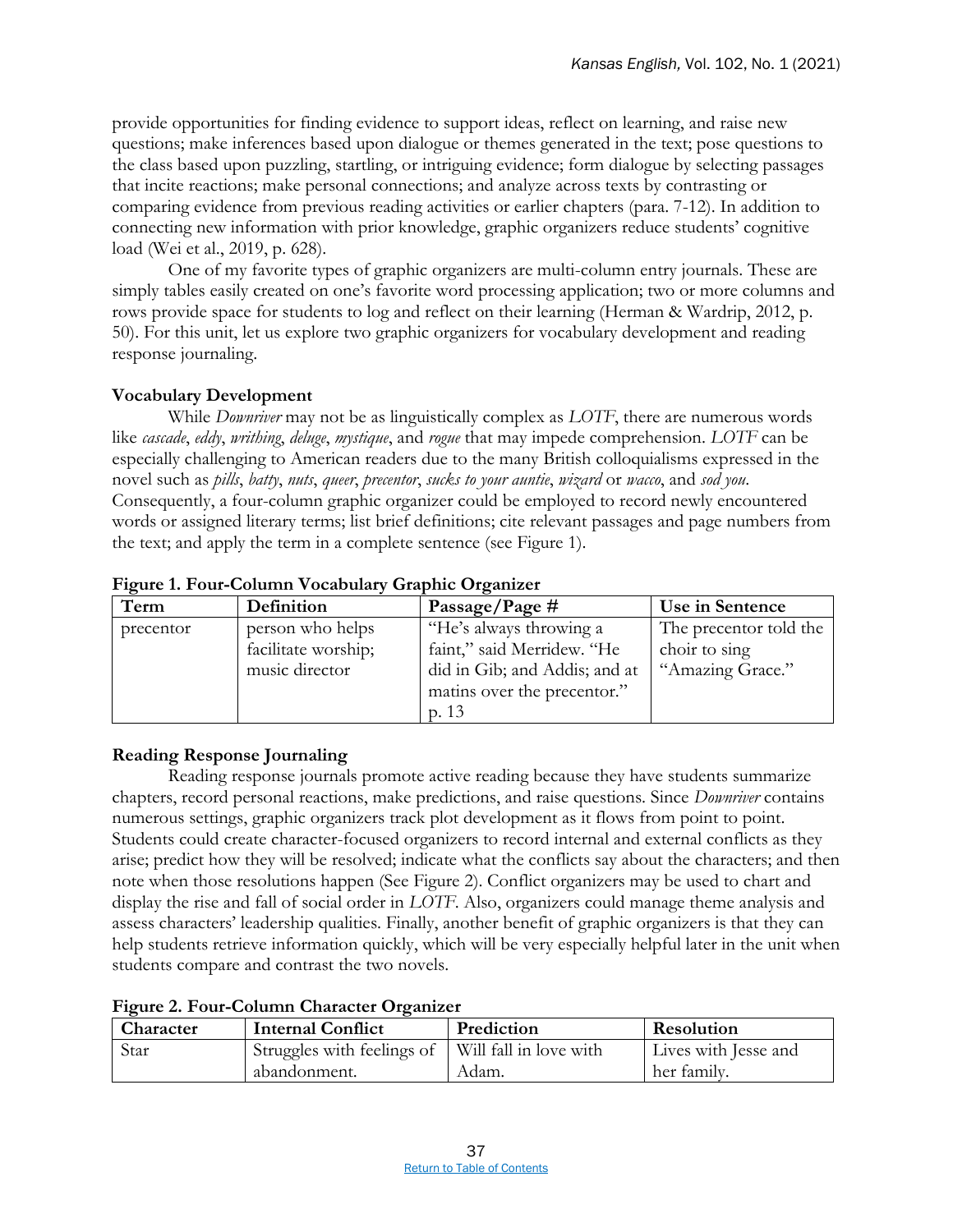### **After Reading**

After-reading activities stimulate a deeper understanding of each novel as well as guide students through a comparison and contrast of both books. The post-reading activities outlined below are designed to foster critical inquiry with a range of listening, speaking, reading, and writing skills.

### **Stations**

Stations (also called "Gallery Walks") are discussion-based activities that are set up around the classroom as posters on walls or handouts on desks. Students move from place to place, read the information, and discuss their observations. Later, small groups share their answers to the entire class (Francek, 2006, p. 27). I first implemented stations in my university courses because they promote active learning and give students an opportunity to get to know one another while they process their learning. Still, I wished that I had used them back when I taught high school English because they can be very effective in fostering class discussion and they provide desk-bound students an opportunity to move around.

When devising the activities for each station, I favor open-ended, critical thinking questions: why does Troy dislike Al; why does Star believe in Tarot cards and crystals; what does Crystal Rapids symbolize; what are some important foreshadows; and why does Adam not take things seriously? For *LOTF*, students could reflect on the symbolism of the officer turning his back on the kids; discuss the significance of chapter titles; consider what the novel would be like if the characters were teenagers, adults, or females; and ponder how particular emotions such as fear, desire, jealousy, hunger, and sorrow pervade the text while happy emotions—even at the end of the novel—do not. Other stations could focus on key quotations, asking students to identify the character who stated them and explain their meaning. Finally, students could address specific events in the novels, explain what went wrong, and proffer solutions for preventing or resolving conflicts. To synthesize learning, I have students write a group journal containing a list of their names to provide a record of group membership and a team reaction to what other groups wrote on the stations; reviewing other teams' responses encourages students to consider alternate perspectives.

### **Mock Trials**

At the end of *Downriver*, Al tells the kids that they will have to face a judge who will determine what will happen to them, and this sets up an opportunity to use mock trials as a postreading activity to highlight the importance of law and order for maintaining civilization as well as exercise persuasion, character analysis, and listening and speaking skills. At ReadWriteThink, Podolski (2010) provides a great starting point for conducting trials of literary characters, offering step-by-step instructions, terminology, and evaluation rubrics for a unit consisting of eight class sessions per fifty-minute period.

Teachers might also draw upon the many resources available at The Classroom Law Project (2019) for "how-to" instructions to teachers and students; handouts for preparing eyewitness affidavits; summons, forms for witness and exhibit analysis; and guides for preparing and crossexamining witnesses. The site also models literary applications of mock trials with a unit on Vonnegut's "Harrison Bergeron."

There are numerous options for mock trials for *Downriver* and *LOTF*. For instance, student district attorneys could prosecute Troy and Pug for the attempted murder of Freddy; or they could try the whole group for stealing Al's equipment and rafting without a permit. Furthermore, student defense attorneys could represent Jack and Roger who face charges for murdering Piggy; or they could try Jack and his hunters for the attempted murder of Ralph.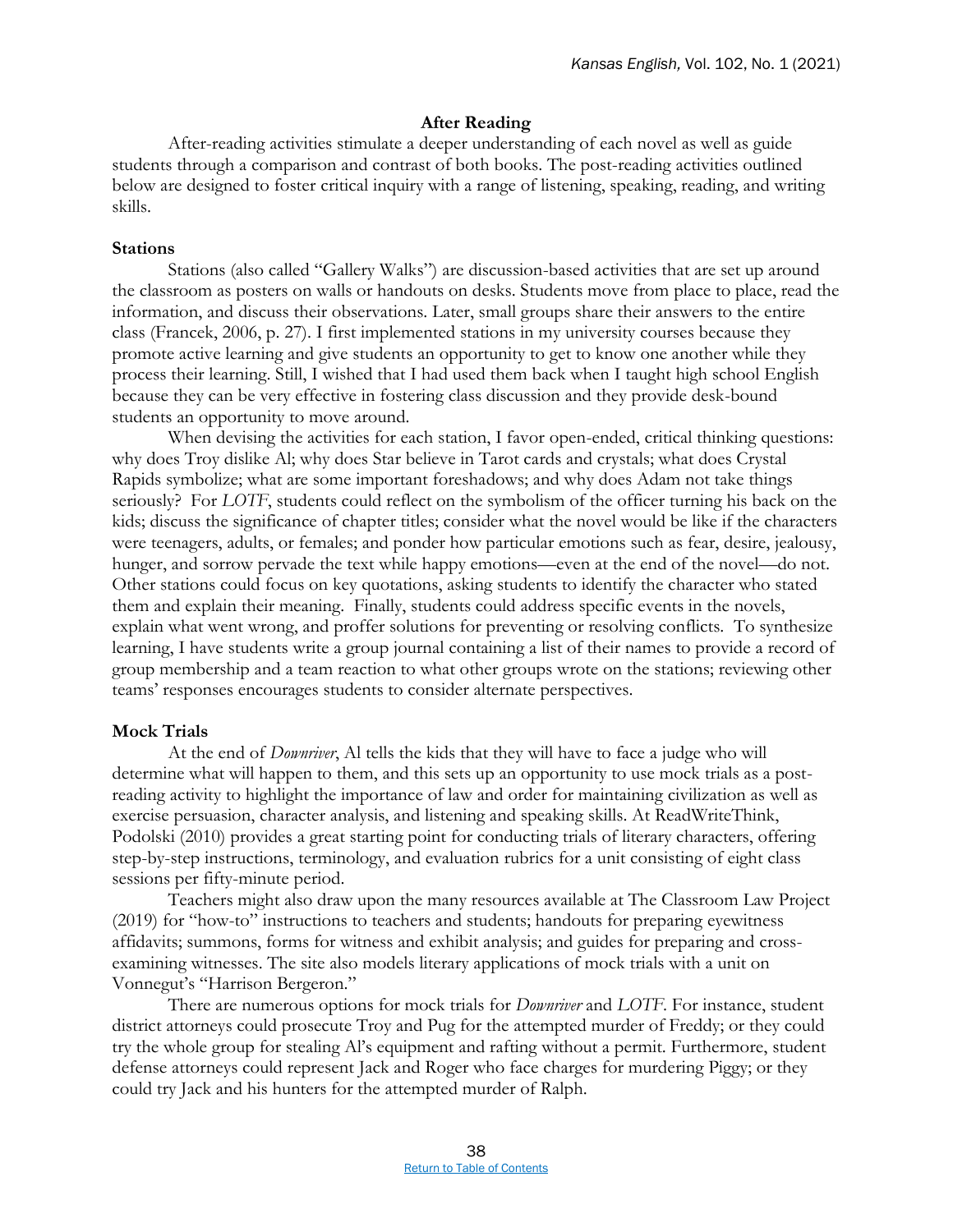As the public speaking component might scare some of the shyer students, teachers might have reluctant students play jury members so while they are still role-playing, they do not have to worry about giving speeches. Mock trials also exercise critical reading and writing skills. For instance, the prosecution and defense teams gather, create, and present evidence from the novels and other resources to support their case. Also, the judge and jury have to deliberate on the evidence; they could also provide a spoken or written justification for their decisions.

### **Writing Activities**

Instead of the traditional literary analysis essay, there are a number of fantastic post-reading writing activities that may be employed as summative assessments for *Downriver* and *LOTF*. One such activity is creating annotated maps of the river or the island. When my students do this assignment, I have groups of three or four students draw on large sheets of butcher paper with crayons and markers. The sketching process allows students an opportunity to discuss events in the novels and then compare their notes with the other groups' projects. One of the things that amazes me when doing this assignment is how the class climate shifts: some of my very boisterous classes have fallen into a kind of trance—they are so caught up in sketching and coloring their maps, they are eerily silent. Even when they discuss the maps, they tend to do so calmly and softly.

"RAFT," an acronym which stands for "Role, Audience, Format, and Topic," (DiBenedetto & Willis, 2017, p. 358) is also a perfectly suited writing assignment for both novels. In this strategy, students role-play a particular author who crafts a message to a specific audience. This strategy was introduced to me during a professional development workshop in Topeka conducted by a physical education/health teacher, and one of her examples came from a student who explained how the digestive system worked by chronicling the journey of an M&M. Overall, my students enjoy this project, but they sometimes need assistance getting started. Consequently, we will brainstorm types of writing formats such as interviews, police reports, songs, poems, letters, editorials, cartoons, and instruction manuals. I also provide examples of RAFTs from other topics. Once completed, RAFTs are shared with the rest of the class.

RAFTs in *Downriver* might include selecting Al who is writing a brochure intended for parents looking for educational opportunities for their troubled teens. In *LOTF*, students could pretend to be one of the "littluns" and write a letter home to his "mum and dad." One of the creative aspects of this activity is that it does not necessarily have to be print-based. The assignment could be achieved through a PowerPoint, Sway, Prezi, vlog, podcast, or other new media format.

Another engaging writing activity involves composing alternate endings that ask students to consider character arcs and plot development and then speculate as to what might happen next. For instance, what if the teens in *Downriver* continued on to Lake Mead? What would have happened if one of the characters died? Furthermore, what would happen if the schoolboys in *LOTF* were not rescued; would the hunters have killed Ralph? What happens to the boys once they leave the island? Students could also hypothesize more about the war—who is fighting, is it over, how bad was the planet damaged by nuclear war? Furthermore, where will the boys go? Has Britain survived? Students might also flesh out the character of the naval officer by role-playing him and writing a letter to the survivors' parents. What would the officer say occurred? On a related note, how should the boys be cared for after their experiences?

In addition to alternate endings, writing assignments could explore alternate points of view. As *Downriver* is written from Jessie's perspective, students could write a travelogue chronicling the events from another character's perspective. For instance, how does Troy feel about what transpires in the story? Is he a purely bad character, or can students find ways to make his character and struggles more complicated? Since *LOTF* is conveyed in an omniscient perspective, recontextualizing the novel from the vantage of a single character compels readers to consider more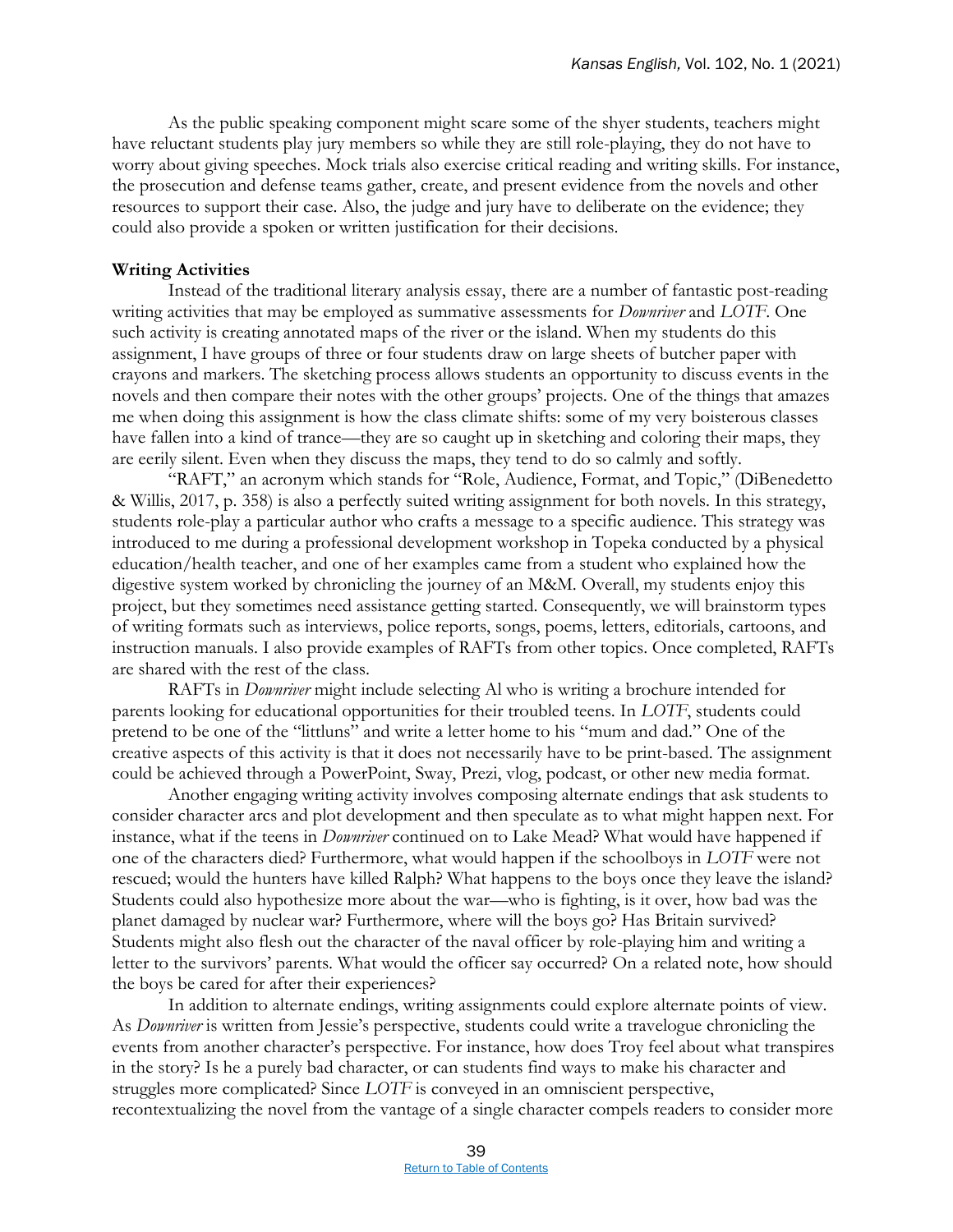deeply an individual character's feelings, biases, and development. For instance, what would students learn about bullying, the need for working together, and how civilization can descend into chaos if they were to tell the story (or selected scenes) from Ralph's, Jack's, or one of the littluns' point of view? Furthermore, as students compare their writings with one another, they may discover that these answers will differ due to each character's perspective.

### **Multimedia Projects**

In addition to writing activities, there are a number of multimedia projects for encouraging a deeper analysis of the novels. For instance, students could stage a live or recorded television interview with one student playing the host and other students playing characters from the novels. Much like a *Jerry Springer*-like tabloid talk show, the program could have protagonists and antagonists face each other; in such a format, both novels' characters could interact with one another. The talk show activity also develops reading, writing, speaking, and listening skills since the host (perhaps assisted by classmates) creates thought- and emotion-provoking questions while the characters consider responses which would be true to their nature; characters could also wear costumes to make the scenario more authentic.

In the pre-reading section, we discussed using videos for introducing novels; however, rather than merely consuming media, students could make their own. Using the commercial videos as templates, students could adapt during-reading graphic organizers to make scripts. These videos also have students consider the rhetorical effect of visuals, dialogue, and soundtracks. Examples of such projects are readily available on YouTube, and one of my favorites is GCubes' (2015) stop-motion depiction of Piggy's death using LEGO sets and figures.

In addition to summary and analysis types of videos, students could create "teasers" which spark interest in the novels much like Hobbs did with his *Downriver* presentation. Finally, students could make video responses to other videos using applications like Flipgrid. For instance, they could answer Dash's video about why *LOTF* should (or should not) be read. Also, they could react to Golding's (2019) contention that the novel is actually optimistic rather than pessimistic by analyzing his argument and then providing evidence to support or disprove his assertion.

Along with video projects, I have had tremendous success with "soundtracks" which permit students to connect a reading to their favorite music. As an example, students could compile a playlist of songs that they would want to take with them while running the rapids; then, they would explain why they chose the songs and how the songs are suitable for the journey. Students could also make an ideal playlist for being "stranded on a deserted island" and explain how the songs might relate or help them cope while marooned. Finally, they could generate and explicate a playlist that sums up particular characters or themes in the novels.

Having used these soundtracks as summative activities for a number of years now for a range of reading assignments, I have discovered that students place a great deal of care and consideration in the production of their playlists because they are very passionate about music. When my first groups of students did the assignment, they actually ripped compact discs, created album covers, and wrote their analyses in the form of liner notes. Today, that work is submitted digitally, but their creations are still inventive and fun to share with the rest of the class.

Students could also complete the trading card assignment to emphasize artwork. Based on the idea of baseball cards, this activity focuses on each novels' characters by having students illustrate details such as character descriptions and mannerisms, provide memorable quotes, determine whether or not the character is static or dynamic, and explain the character's relationship with others. The trading card assignment helps them synthesize the information they collect from the novel and re-present it into their own words and images. Students have a range of options to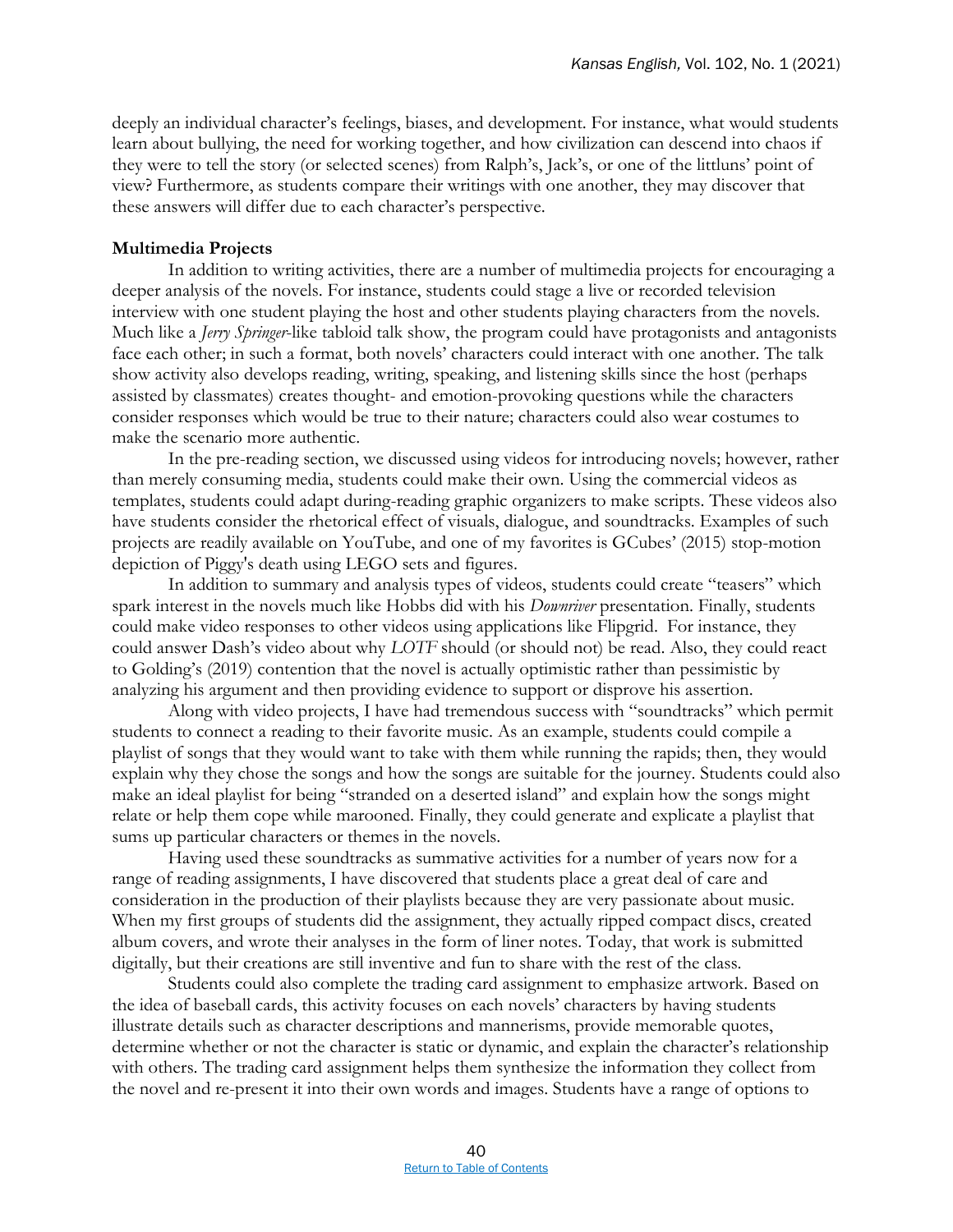complete this activity such as with index cards or blank paper or with the interactive trading card creator at ReadWriteThink.

### **Extended Readings**

While *Downriver* is a wonderful addition to the English language arts classroom, we may also take note of several other YA novels could be used as additional readings to extend learning. First, teachers might select Hobbs' *River Thunder* (1999); this sequel to *Downriver* takes Jessie and the gang back to the Colorado River where they encounter former nemesis Troy who is eager to prove that he has reformed. One intriguing way to connect the sequel to *LOTF* is by having students speculate what Jack might be like if he changed his ways.

Among the many contemporary YA novels inspired by *LOTF,* Prasad's *Damselfly* (2018) serves as a wonderful option for classroom use. Prasad modernizes Golding's tale by marooning a fencing team from an elite American boarding school on a Pacific island in order to explore how teens grapple with difficult issues such as race and class. In this pairing, students could trace changes between each text or they could examine how social issues affect themselves and their peers. Another intriguing work, Power's *Wilder Girls* (2019), proved highly prescient, having been published just prior to the COVID pandemic. Located on an idyllic island, Raxter School has devolved into a prison for its students when a mysterious disease kills their teachers and cuts them off from the rest of the world. Now after eighteen months of struggle, the survivors face food shortages plus the possibility that the disease is spreading to the remaining students.

### **Conclusion**

Hobbs (2004) once commented, "I've always thought that novels are a great way for kids to learn content. Novels engage the emotions, and the brain remembers what the heart cares about" (2004, p. 63). Likewise, young adult novels can stimulate our students' interests and enrich their backgrounds thus providing an essential bridge to the classics. For teenagers navigating life's "fun and games" and discovering themselves and their place within society, a unit pairing Hobbs' *Downriver* with Golding's *LOTF* is a wonderful opportunity to learn the value of working together while running the perilous rapids of mob rule, lawlessness, and unbridled emotions.

#### **References**

- Applebee, A. N. (1992). Stability and change in the high-school canon. *English Journal, 81*(5), 27-32. Classroom Law Project (2019, April 16). *Mock trial in the classroom: Kurt Vonnegut's "Harrison Bergeron."* <https://classroomlaw.org/resources/harrison-bergeron/>
- Daniels, H. (1994). *Literature circles: Voice and choice in the student-centered classroom*. Stenhouse Publishers.
- Denver 7. (2015, Aug. 5). *Take a 1,450 mile journey along the Colorado River*. [Video]. YouTube. [https://www.youtube.com/watch?v=rU\\_IcjdLEFI](https://www.youtube.com/watch?v=rU_IcjdLEFI)
- DiBenedetto, C. A., & Willis, V. (2017). Using the RAFT as a collaborative teaching technique. *NACTA Journal, 61*(4), 358-359.
- Francek, M. (2006). Promoting discussion in the science classroom using gallery walks. *Journal of College Science Teaching, 36*(1), 27-31.
- GCubes. (2015, Feb. 9). *Lord of the Flies: Piggy's death*. [Video]. YouTube. <https://www.youtube.com/watch?v=4CQT2f8hH5s>
- Golding, W. (2001). *Lord of the flies: a novel* [eBook edition]. Penguin.
- Golding, W. (2019, Sept. 12). *William Golding on the surprising optimism of Lord of the Flies.* [Video]. YouTube. <https://www.youtube.com/watch?v=6SOdsDQO-gE>
- Herman, P., & Wardrip, P. (2012). Reading to learn. *The Science Teacher, 79*(1), 48-51.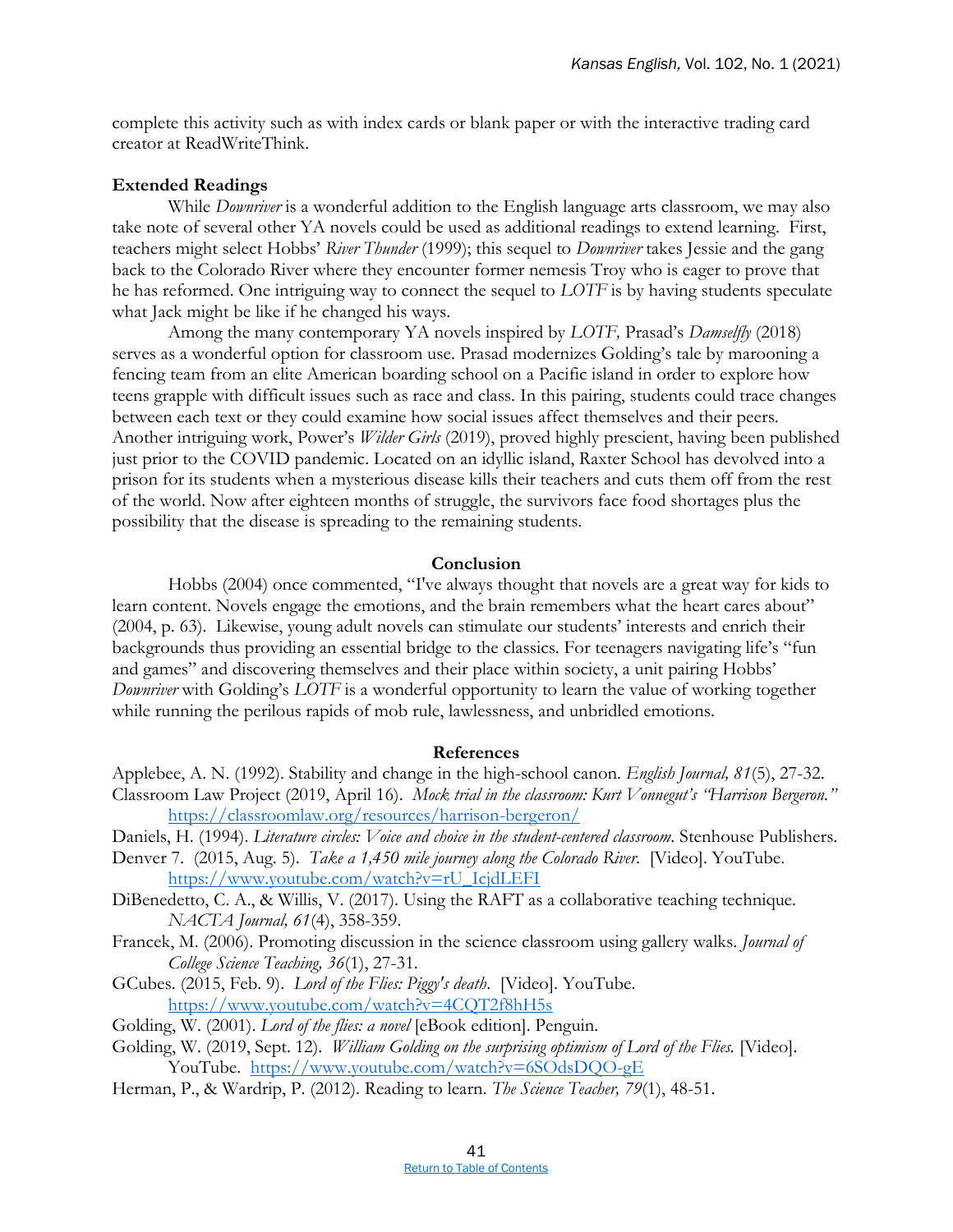- Herz, S. K., & Gallo, D. R. (1996). *From Hinton to Hamlet: Building bridges between young adult literature and the classics*. Greenwood Press.
- Hobbs, W. (2004). On the trail with Jack London: My journey to *Jason's Gold* and *Down the Yukon*. *The ALAN Review*, *31*(2), 60-65.

<https://scholar.lib.vt.edu/ejournals/ALAN/v31n2/hobbs.html>

- Hobbs, W. (2012). *Downriver*. Atheneum. (Original work published 1991)
- Kaywell, J. F. (1993). *Adolescent literature as a complement to the classics*. Christopher-Gordon Publishers.
- Lesesne, T. S., Buckman, L., & Beers, K. (1997). Books for adolescents. Writing with the senses and knowing the geography of your heart: An interview with Will Hobbs. *Journal of Adolescent & Adult Literacy, 41*(3), 236-240.
- Miller, C., & Buffen, L. (2015, November 10). Double entry journals: Flexible scaffolds. *Literacy Design Collaborative*. [https://staging.ldc.org/blog/posts/double-entry-journals-flexible](https://staging.ldc.org/blog/posts/double-entry-journals-flexible-scaffolds)[scaffolds](https://staging.ldc.org/blog/posts/double-entry-journals-flexible-scaffolds)
- Mind Tools. (2015). Team building exercises-problem solving and decision-making: Fun ways to turn problems into opportunities. [https://www.mindtools.com/pages/article/team](https://www.mindtools.com/pages/article/team-building-problem-solving.htm)[building-problem-solving.htm](https://www.mindtools.com/pages/article/team-building-problem-solving.htm)
- National Geographic. (2013, April 29). *John Wesley Powell: From the depths of the Grand Canyon*. [Video]. YouTube. <https://www.youtube.com/watch?v=ldcSQbeUOiE>
- National Geographic. (2014, Nov. 10). *Chasing rivers, part 1: The Colorado*. [Video]. YouTube. <https://www.youtube.com/watch?v=xt5uJrWW1gE>
- Podolski, J. (2010). Literary characters on trial: Combining persuasion and literary analysis. ReadWriteThink. [http://www.readwritethink.org/classroom-resources/lesson](http://www.readwritethink.org/classroom-resources/lesson-plans/literary-characters-trial-combining-799.html?tab=4#tabs)[plans/literary-characters-trial-combining-799.html?tab=4#tabs](http://www.readwritethink.org/classroom-resources/lesson-plans/literary-characters-trial-combining-799.html?tab=4#tabs)
- Porteus, K. (2009). Easing the pain of the classics. *Young Adult Library Services, 7*(4), 16-18.
- ReadWriteThink. (n.d.). Trading card creator. [http://www.readwritethink.org/classroom](http://www.readwritethink.org/classroom-resources/student-interactives/trading-card-creator-30056.html)[resources/student-interactives/trading-card-creator-30056.html](http://www.readwritethink.org/classroom-resources/student-interactives/trading-card-creator-30056.html)
- Samuels, B.G. (1993). The beast within: Using and abusing power in *The Lord of the Flies, The Chocolate War,* and other readings*.* In J. F., Kaywell (Ed.), *Adolescent literature as a complement to the classics*. (pp. 195-214). Christopher-Gordon Publishers.
- Stotsky, S., Goering, C.Z., & Jolliffe, D.A. (n.d.). Literary Study in Arkansas, Grades 9, 10, and 11. [https://cied.uark.edu/\\_resources/pdf/literary-study-czg.pdf](https://cied.uark.edu/_resources/pdf/literary-study-czg.pdf)
- Wei, L., Firetto, C. M., Murphy, P. K., Li, M., Greene, J. A., & Croninger, R. M. V. (2019). Facilitating fourth-grade students' written argumentation: The use of an argumentation graphic organizer. *Journal of Educational Research, 112*(5), 627-639. doi:10.1080/00220671.2019.1654428

### **Author Biography**

Dr. William Sewell (Ph.D., University of Kansas) taught English and theatre in Kansas secondary schools for twelve years. Will is currently an associate professor of English Education and Composition at Dakota State University. His research interests include multimodal intertextuality, active learning, young adult literature, and English education. His hobbies include reading, woodworking, and walking his dog, Penny. He may be reached at [william.sewell@dsu.edu.](mailto:william.sewell@dsu.edu)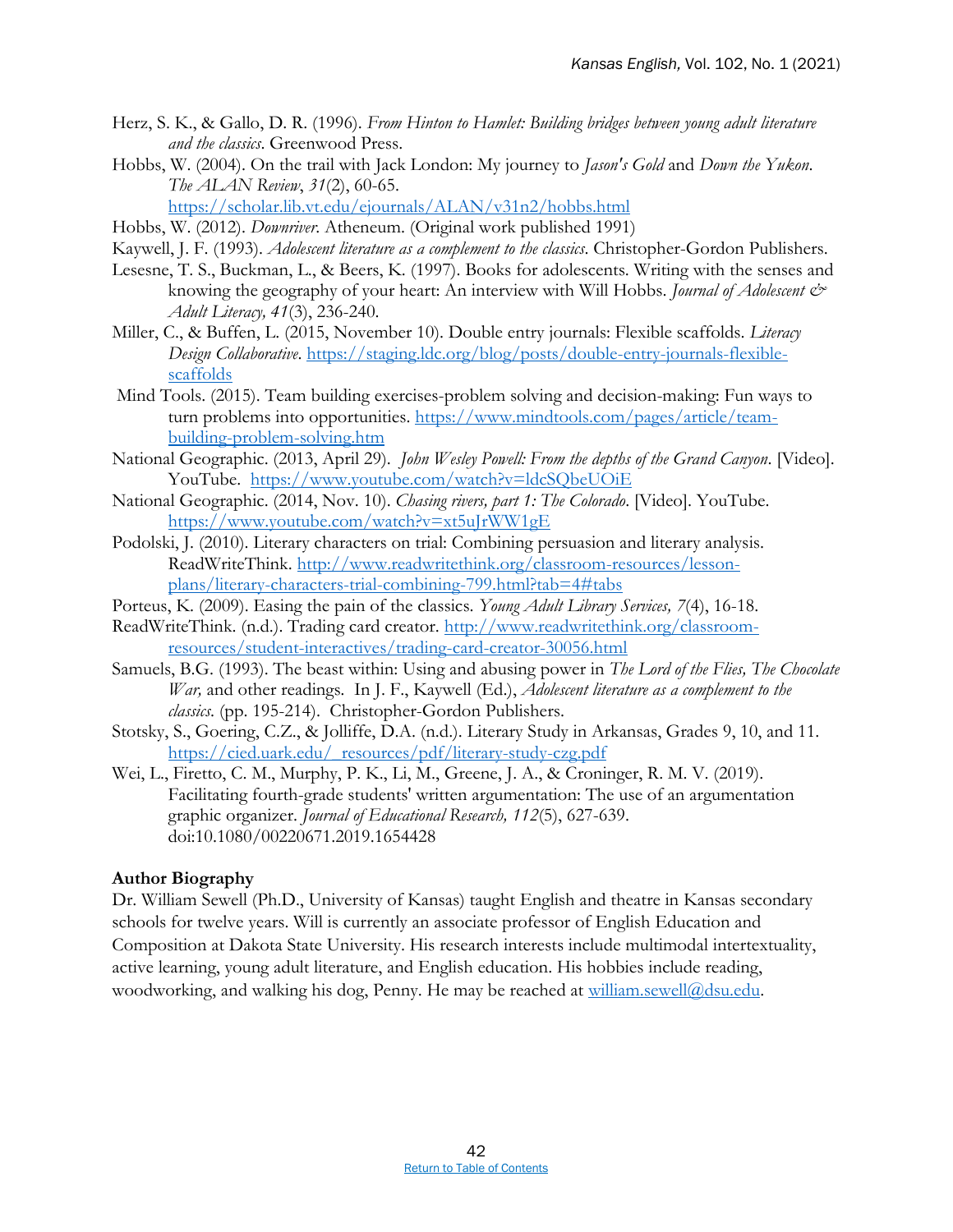### **YA Book Review**

### <span id="page-47-0"></span>THE ULTIMATE YOUNG ADULT CHRISTMAS ROMANCE: *WHAT LIGHT* BY JAY ASHER

### **Sydney Nesvold**

Pittsburg State University

*What Light* (2016) is a young adult novel that follows Sierra and the drama that accompanies her changing life. Jay Asher creates a romantic and idyllic setting full of corny, heart-warming holiday traditions and exciting young love. If you're searching for a light-hearted and easy read during the Christmas season, look no further. I cannot imagine that anyone would challenge its presence in your classroom library, no more than they would challenge *It's A Wonderful Life* or *A Christmas Story*.

Sierra's family makes a living by raising and selling Christmas trees. They spend the majority of their year on their farm in Oregon, but they make the move to the California coast each year to sell their trees. So, Sierra lives two lives. She goes to school in Oregon and works on the farm in her free time. She has two best friends, Elizabeth and Rachel, and loves her life with them. But Sierra also loves her life in California. She loves the Christmas season and all of her family's traditions. She spends each holiday season with her best friend from California, Heather.

Everything in Sierra's life is going according to plan, that is until she learns that this year could be the last time she spends Christmas in California. Sierra's parents won't be able to keep the lot open on the coast next year. They will have to shift their business in order to keep making a living.

With this being her last year, Sierra is determined to make it memorable. She continues her traditions with Heather, but she is quickly snagged by a distraction: Caleb. He is the cute boy who frequents the tree lot. He buys trees for families who can't afford them, and that is how Sierra meets him. They are instantly drawn to each other, but Caleb has a messy past. Previous conflict with his sister has tarnished his reputation, causing loads of drama in their blooming relationship. She has to convince everyone around her, including her reluctant parents, that Caleb isn't anything like the rumors claim. Caleb and Sierra have to fight against the odds to make their relationship work, and of course, love prevails in the end.

One of the things that I like best about this novel is the main characters, Sierra and Caleb. Sierra is a confident young lady, sure of herself and what she expects out of the people around her. We learn early in the novel that she has high expectations when it comes to dating relationships, and she tends to avoid boys because they never meet these expectations. She has no problem denying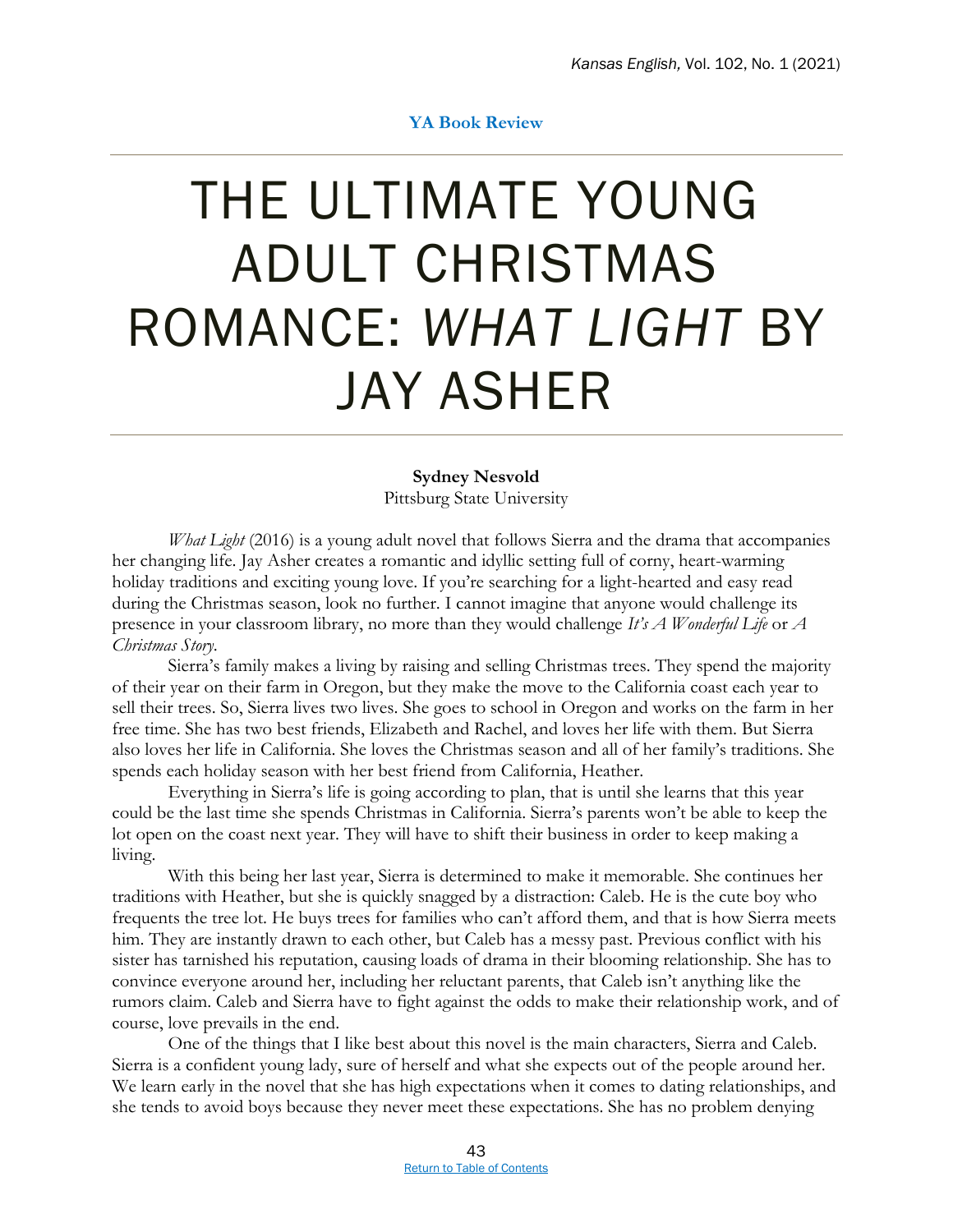any advances made by the boys around her, especially those boys who work for the family's Christmas tree lot.

She is also extremely strong-willed. She is not one to back down from confrontation, especially when it concerns the people she loves. When a local family treats Caleb terribly in the grocery store, she is quick to jump to his rescue. She attempts to defuse the situation with civility, but when that fails, she does not hesitate to defend Caleb and putt a judgmental woman in her place.

In contrast, Caleb is much more soft-spoken and willing to accept whatever life throws at him. He is an extremely kind young man who spends all of his tip money buying Christmas trees for families who can't afford them. He personally delivers each tree, expecting nothing in return. When he encounters prickly people and families who don't show much gratitude, he brushes their attitude off without a care. I have a soft spot for Caleb and his selfless acts of holiday cheer.

The main issue I have with this book is how corny and cheesy it is. The drama and conflict are typical of stories in this genre and tend to be just as cheesy as the love-y scenes. As a hard-edged realist, I can't help but think that all of the issues in the story would never happen in real life, and if they did, then they could be easily resolved with minimal communication and drama.

However, I understand that not all books are meant to be full of deep, life-altering realizations and world-changing statements. Reading is also about pleasure and escaping the real world for a little while. *What Light* could be the perfect book for that category. If someone is reading to escape and to find enjoyment in a cute story, this book is a great option for them. They will fall in love with the characters, the setting, and the cheesy moments sprinkled throughout. The story is an easy read, perfect for hopeless romantics of all ages. It lacks any inappropriate scenes and showcases a healthy, innocent relationship that can be admired.

I appreciate everything that Jay Asher creates in his novel *What Light.* This book is a great one to recommend to those students who are looking for a light read around the holidays. They will enjoy the beautiful setting and the lively characters. Sierra and Caleb are great role models in the modern age. I imagine that it would be suitable and entertaining for those independent reading moments during class days before Christmas Break.

### **Author Biography**

Sydney Nesvold is a Missouri native and Pitt State senior who loves reading, clouds, journaling, long drives, listening to music, dogs, and looking at the sky. After graduation, she plans to begin teaching English at a high school in the four-states region with the goal of sharing her love of language and literature with her students. She can be reached at **snesvold@gus.pittstate.edu**.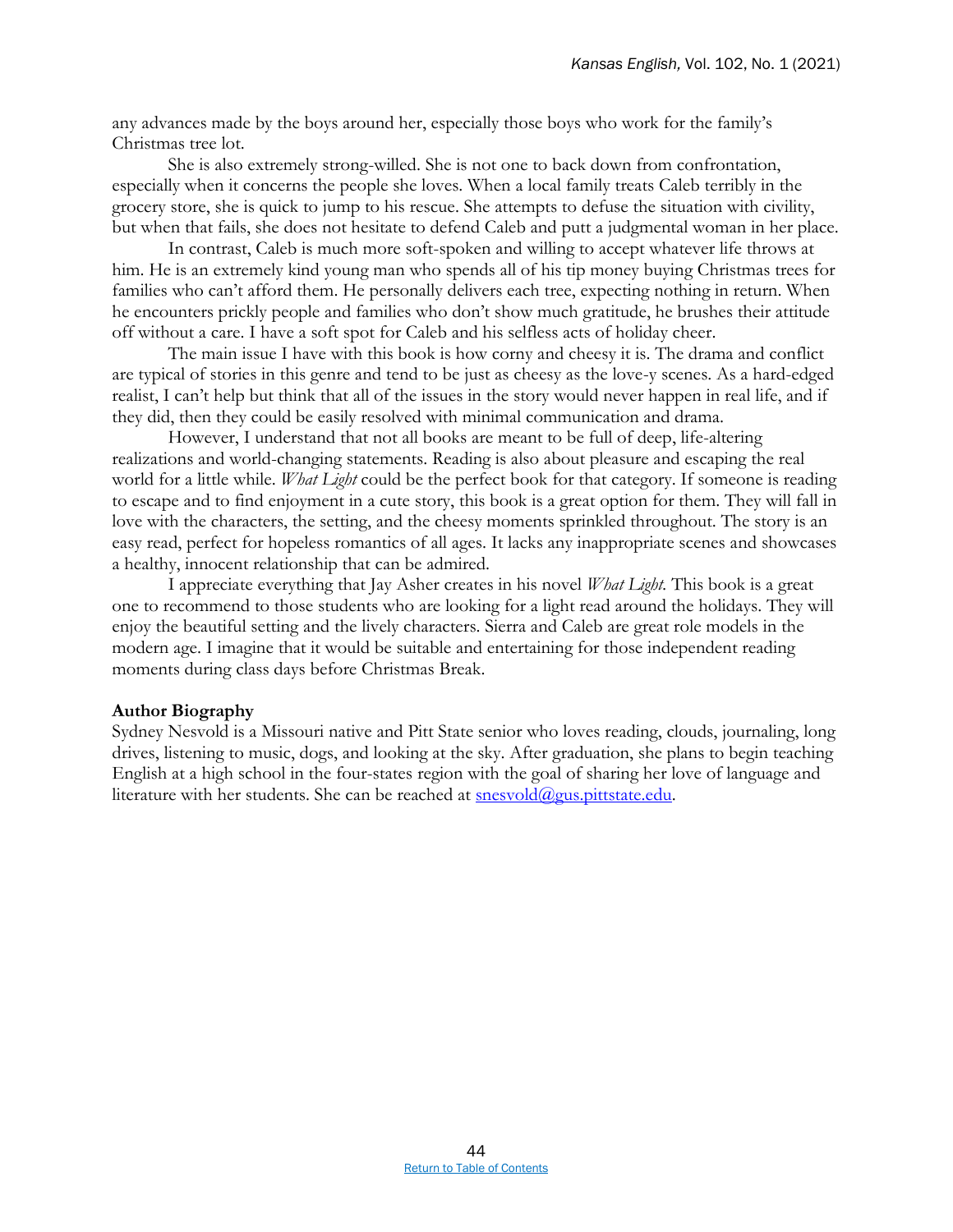### <span id="page-49-0"></span>CREATING A LEARNING SPACE FOR AUTHENTICITY AND EMPATHY: BOOK-BY-BOOK

**Melissa D. Reed** Emporia State University

**Heather C. Caswell** Emporia State University

### **Abstract**

If educators want to create a learning environment that promotes authenticity, empathy must be embedded into instruction. This requires students to understand intersectionality and acknowledge discrimination, condescension or oppression—open or hidden, macro or micro—that people experience day-to-day. In this article, the authors define empathy, present a foundational ideology, and provide examples of children's and young adult literature that promotes student interaction, learning empathy skills, and awareness of intersectionality and authentic identity. Additionally, the authors discuss two common approaches to empathy, shared emotional response and perspectivetaking.

### **Keywords**

empathy, intersectionality, children's and YA literature, values, social and emotional

If educators want to create a learning environment that promotes authenticity, empathy needs to be embedded into instruction. By understanding another's feelings, we learn empathy skills to communicate cross-culturally. Teaching empathy should be grounded in an understanding of intersectionality and should acknowledge discrimination, condescension or oppression—open or hidden, macro or micro—that people experience day-to-day due to their age, ability, ethnicity, faith, gender identity, sexual orientation, socio-economic assigned status, etc. This is a lens that enhances awareness and strengthens empathy. Teaching empathy cannot be accomplished through one lesson or unit plan. It needs to be practiced time and again in order to become an internalized response. Creating a culture of empathy is part of building a classroom culture. When educators incorporate empathy into instruction, it can have positive results. Empathy can build a positive culture that strengthens the heart of a diverse classroom. Through empathy, learners understand each other and begin to build friendships based on positive relationships of trust. Empathy and compassion are meaningful when learners know, understand, and trust themselves, as well as when they know who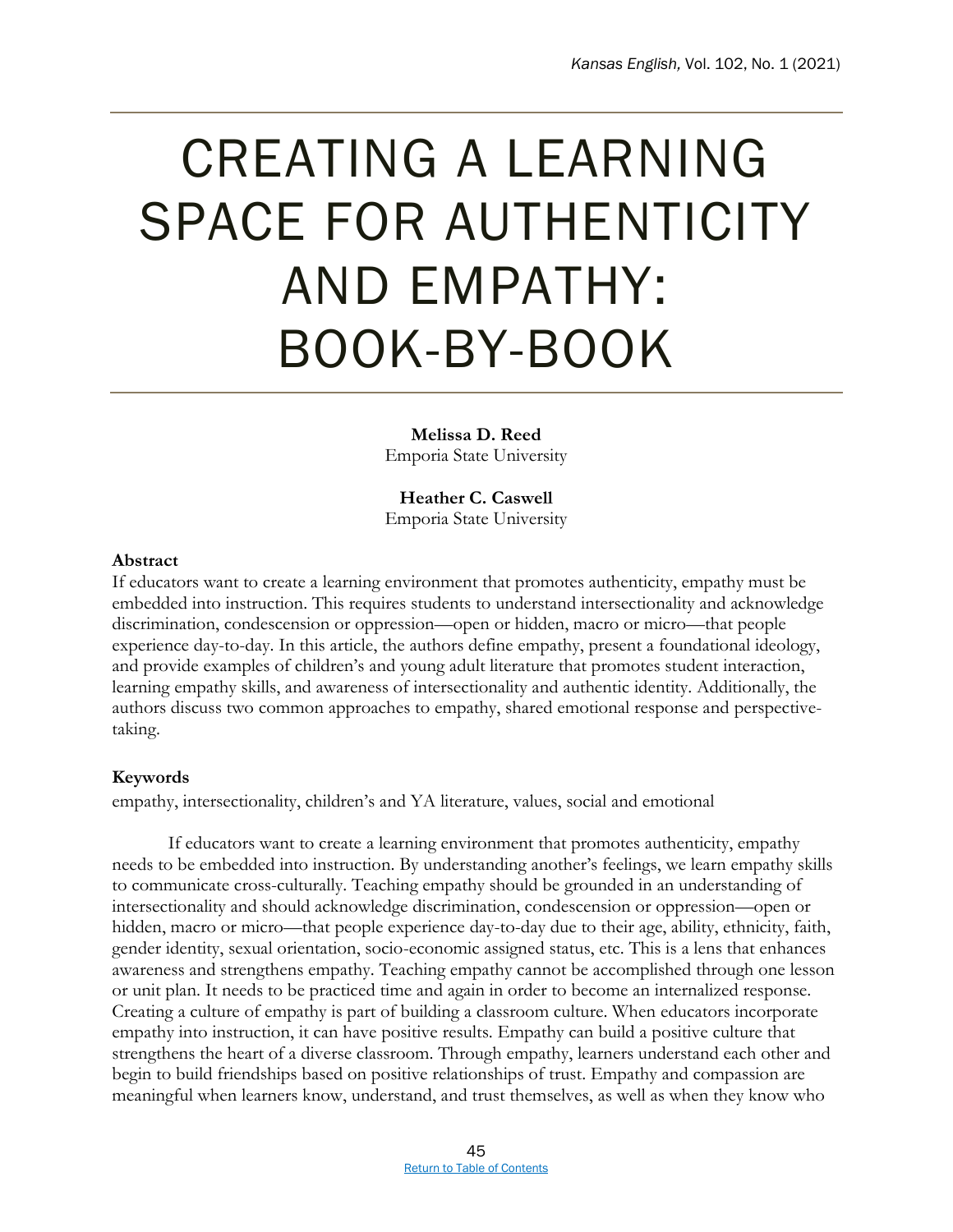they are, what they have in common with others, and what sets them apart. Researcher Brené Brown  $(2010)$  suggests ...

Belonging is the innate human desire to be part of something larger than us. Because this yearning is so primal, we often try to acquire it by fitting in and by seeking approval, which are not only hollow substitutes for belonging, but often barriers to it. Because true belonging only happens when we present our authentic, imperfect selves to the world, our sense of belonging can never be greater than our level of self-acceptance. (p. 26)

We need to teach children to be aware of emotions and self-regulate impulses, so they are able to focus on how others feel without dismissing their own feelings or letting those feelings get in the way. Only then will empathy and compassion build true connectedness.

These skills will transfer to students' lives in their community and allow them to lead and demonstrate a caring attitude to build trust and value for humanity. This broader skill set will help them think critically about the conditions that perpetuate injustice; think creatively about what they can do, today or in the future, to change those conditions; make a realistic plan that informs their choices and inspires their personal journey, short and long-term; and pursue those goals with resolve and purpose. Educators must equip learners to be the future leaders of our communities and beyond.

### **Defining Empathy**

Within the research literature there is no consensus to how empathy is defined. Dohrenwend (2018) writes that "empathy has been conceptualized as emotional and spontaneous, cognitive and deliberate, or some combination of the two" (p. 1754) and argues that empathy and sympathy are not interchangeable. Sympathy is the disclosure of feelings. Empathy is the process of identifying feelings. Furthermore, Dohrenwend (2018) contends that …

. . . empathy is not "putting oneself in another's shoes." If I put my feet in your shoes, I will not understand you better. What is tight on me may be loose on you. What I consider worn you might find comfortably broken in. My feet distract me from understanding you. (p. 1755)

Decety (2015) suggests, "empathy reflects the natural ability to perceive and be sensitive to the emotional states of others, coupled with a motivation to care for their well-being" (p. 1). According to Brown (2015), empathy and sympathy are often grouped together but are very different. Empathy is a skill that can bring people together, while sympathy creates an imbalance in the power dynamic, which leads to more isolation and disconnection.

Therefore, educators must create ongoing learning experiences that allow learners to navigate emotions, hear how others navigate emotions, and consider appropriate responses to these interactions. Conversation around literature allows for a shared experience and practice in navigating these interactions with literary characters as well as hearing peers' reactions and different perspectives.

The absence of empathy and kindness in our society are clearly illustrated in the daily news headlines. Unfortunately, many learners lack social-emotional competencies and become less connected to school as they progress from elementary to middle to high school, and this lack of connection negatively affects their academic performance, behavior, and health (Blum & Libbey, 2004).

Empathy is the ability to understand and share the feelings of another. It has the capacity to transform individual lives for the better while helping to bring about positive social change in schools and communities worldwide. Empathy is hardwired in us from birth through what is known as the mirror-neuron system, and we intuitively feel what others feel (Harding, 2019).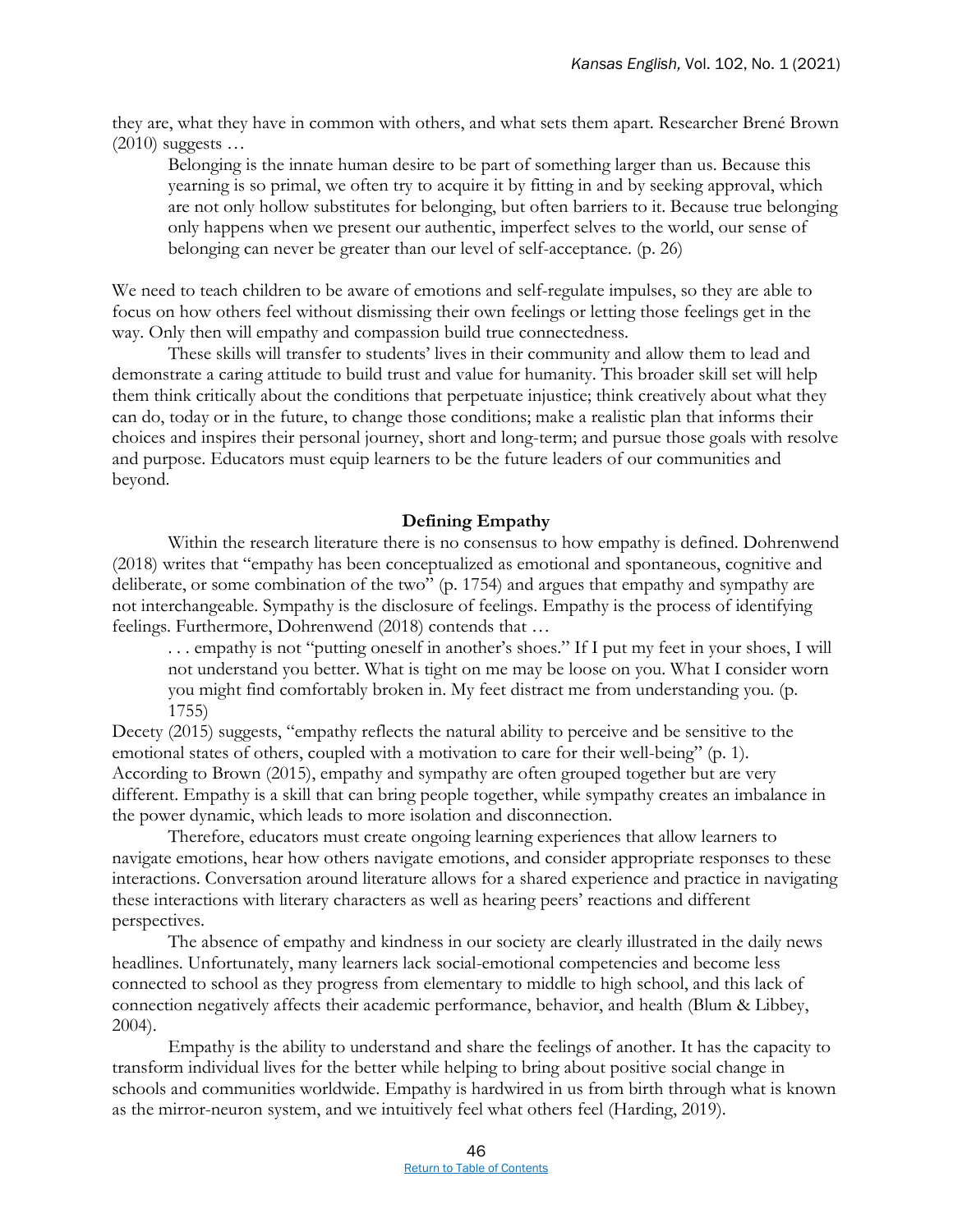### **Foundational Understanding and Research**

In the field of education, there is comfort in teaching academic content in the classroom but less comfort in dialogue about cultural competence, which is how we honor identity. This is why it is essential for educators to take time to develop and internalize a strong foundational ideology. Having a strong understanding of why educators implement instructional strategies will allow for consistent, authentic, and purposeful application. Using children's literature and young adult literature is a powerful foundation for this work. We must be aware of the construct of social identities and how these identities impact who we are and how our society identifies us. Being aware of the construct of social identity will allow us to be aware of our biases and different perspectives. This can impact our application of empathy. According to W.E.B. DuBois, intersectionality is an analytic framework which attempts to identify how interlocking systems of power impact those who are most marginalized in society (as cited in Cooper, 2016). Originally established by Kimberlé Crenshaw (1989) to help better understand being female and Black, Collins (2016) defines intersectionality as

… a way of understanding and analyzing the complexity in the world, in people, and in human experiences. The events and conditions of social and political life and the self can seldom be understood as shaped by one factor. They are generally shaped by many factors in diverse and mutually influencing ways. When it comes to social inequality, people's lives and the organization of power in a given society are better understood as being shaped not by a single axis of social division, be it race or gender or class, but by many axes that work together and influence each other. Intersectionality as an analytic tool gives people better access to the complexity of the world and of themselves. (p. 2)

To understand and visualize intersectionality, Romero (2018) provides a Rubik's Cube<sup>TM</sup> analogy: The visual of six sold colors . . . arranged in various combinations in which each face turns individually to mix up the colors, helps in conceptualizing the rotating mix of intersections. The Rubik's Cube does not capture the fluidity of systems of domination but it may be useful in visualizing multiple layers of domination and the intersections of systems of oppression. (pp. 10-11)

Developing cultural competence is also an evolving, dynamic process that takes time and occurs along a continuum (Substance Abuse and Mental Health Services Administration (SAMHSA), 2014) If we consider, every human has a blind spot—educators grow cultural competency by embracing their awareness of intersectionality and the privileges and oppressions that are hidden in their blind spots. According to Snow (2000), in order for one to have empathy, the individual must first have experience or understanding of the emotion experienced by the individual who is to be empathized. Literature allows educators and learners to engage in human experiences through different perspectives.

### **Common Approaches to Empathy**

Teaching empathy must be embedded in the learning environment. This can be accomplished through modeled experiences and conversation. These models can be seen in any interaction between adults and students who are part of the learning community. Empathy can also be explicitly taught through literature, media, and lived experiences. According to The Collaborative for Academic, Social, and Emotional Learning (CASEL) (2005), a randomized control trial supported the effectiveness of empathy curriculums such as *Kindness in the Classroom®* social emotional learning. This study found that elementary school students who,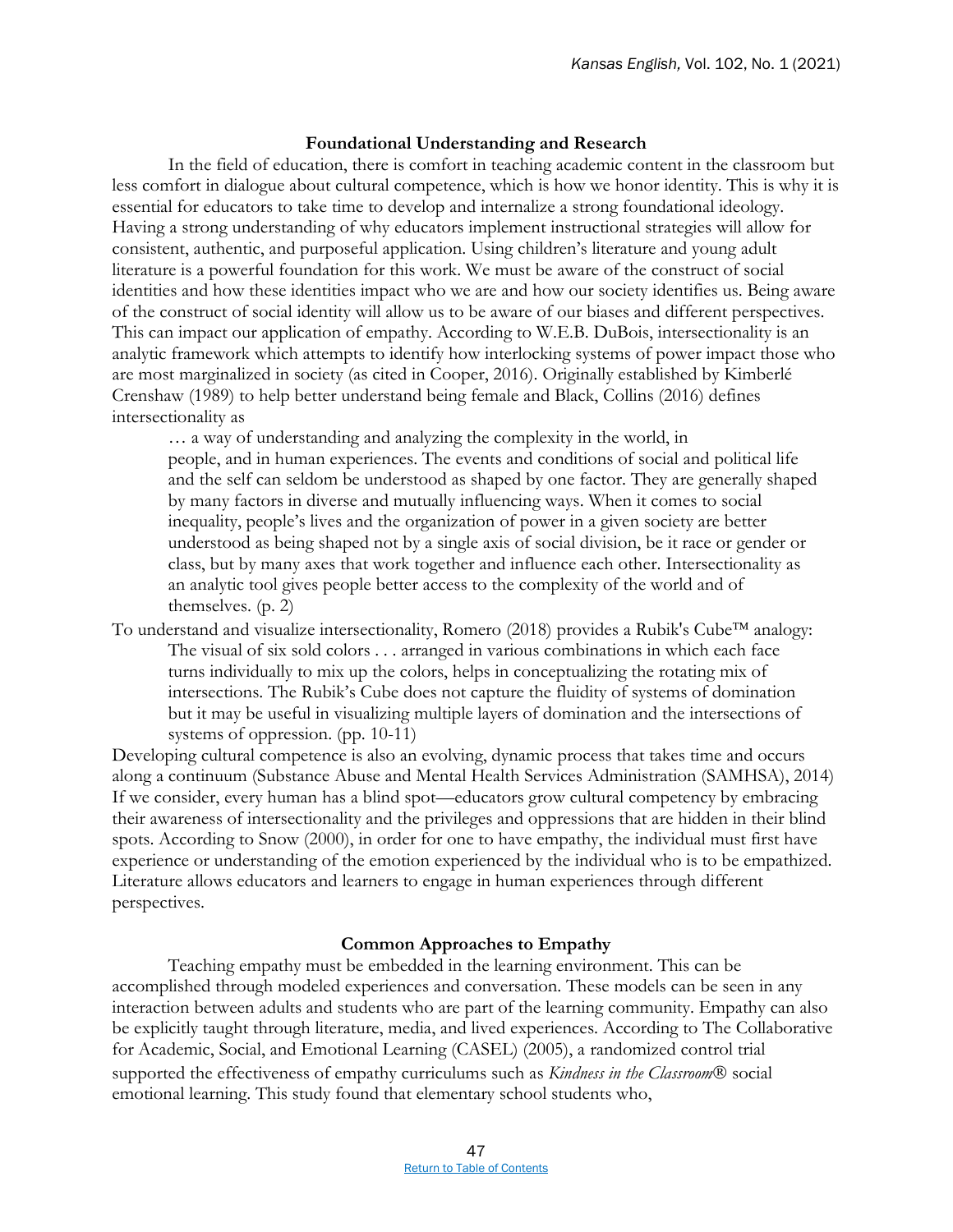participated in the program had higher teacher and peer ratings of prosocial behaviors (i.e., teacher ratings = perspective-taking, gratitude, perseverance, intrinsic prosocial motivation, altruism, empathy, peer acceptance, & closeness; peer ratings = takes views), and engaged in less anti-social behaviors compared to students in the control group (as cited in Schonert-Reichl et al, 2018).

Children's literature and young adult literature can allow teachers to promote a brave learning environment by interacting with the text and learning empathy skills as well as awareness of intersectionality and authentic identity. CASEL (2005) states that "instruction should support student learning through multiple modalities, including: role-plays, visual clips, discussions, games, and cooperative learning activities" (as cited in Schonert-Reichl et al, 2018). Extending the reading experience with art, music, games, role-play, and mindfulness activities allows for individual reflection, interpretation, and internalizing. These experiences can extend the work of empathy into ongoing practice and engagement. In psychology, there are currently two common approaches to empathy: shared emotional response and perspective taking.

### **Shared Emotional Response**

When there is a balanced practice of emotional empathy, educators are able to allow space for sharing an emotional experience with another person while not letting their own emotional responses get in the way. When an educator's vicarious emotional arousal becomes too great, it can actually get in the way of being compassionate and empathizing.

**Identify Emotions**. A child or teen who shows empathy is able to understand and appreciate the thoughts, feelings, and experience of someone else. Children and teens may need extra help learning to recognize and respond to other people's emotions. A simple way to foster emotional literacy begins by teaching children and teens to identify their own emotions. Use emotional language with children and teens that recognizes when they are frustrated, angry, or sad. Before a child can identify and empathize with other people's feelings, they need to understand how to identify and process their own feelings. When watching TV, streaming video, or reading together, take advantage of opportunities to cultivate empathy. Discuss instances when characters are being kind and empathetic. Discuss when characters are being hurtful and mean. Recognize how characters feel and how the situations are dealt with and how they may have been handled differently.

**Modeling**. In addition to teaching empathy, educators must also model it. Teaching and learning in schools have strong social, emotional, and academic components (Zins, Weissberg, Wang, & Walberg, 2004). It is also necessary for adults to recognize and respect children's emotions. This does not mean they are given everything they want; instead try to recognize and understand how individuals feel in a given situation. Recognize and praise children and teens when they are kind or demonstrate acts of empathy. If adults make a mistake and behave rudely toward someone, acknowledge that mistake to children and teens. Educators can own up to moments that they choose to be kinder to the people around them. Acknowledging and talking about lapses in empathy when students are there to witness them makes an impression.

These competencies, in turn, should provide a foundation for better adjustment and academic performance as reflected in more positive social behaviors, fewer conduct problems, less emotional distress, and improved test scores and grades (Greenberg et al., 2003).

### **Perspective Taking**

Educators often don't realize how much their experiences and own beliefs influence how they perceive people and situations. Slowing down to put those things aside can help focus on the other person and help tune in better to what the other person is experiencing. Skills of empathy can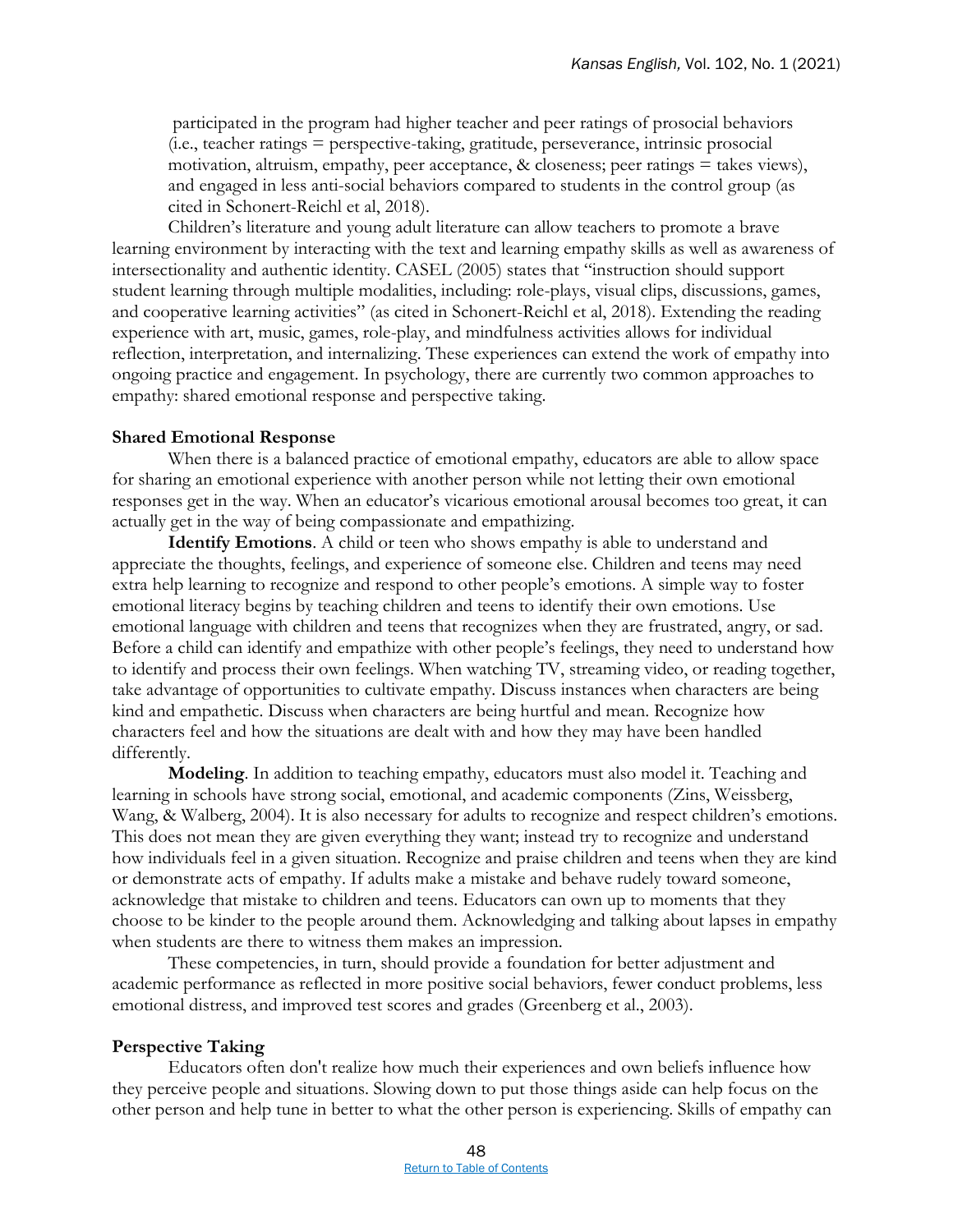be learned. There are many ways educators and learners can practice empathy. It has been posited that universal school-based efforts to promote learners' social and emotional learning (SEL) represent a promising approach to enhance children's and teen's success in school and life (Elias et al., 1997; Zins & Elias, 2006).

**Teaching Point of View.** Diversity, inclusion and equity are key to creating a culture of belonging. The words are often grouped together, but each have a different meaning. Diversity relates to people who may be different from each other and who do not all come from the same background. The differences may be those of age, education, gender identity, national origin, physical appearance, religion, or sexual orientation. Inclusion, while closely related, is a separate concept from diversity. Inclusion is an environment in which all individuals are treated fairly and respectfully, and have equitable access to opportunities and resources. Equity means everyone receives fair treatment. There's transparency to cause and effect, and everyone knows what to expect in terms of consequences and rewards. When equity exists, people have equal access to opportunities. It sets up an advantageous environment for all learners.

### **Teaching Empathy through Literature**

There are many ways to expose children and teens to the diversity of the world—like reading books, watching certain movies and TV shows, eating at restaurants with different cuisines, visiting museums, volunteering in communities, and attending events hosted by various religious, ethnic, or cultural groups.

The proximal goals of SEL programs are to foster the development of five interrelated sets of cognitive, affective, and behavioral competencies: self-awareness, self-management, social awareness, relationship skills, and responsible decision-making (Collaborative for Academic, Social, and Emotional Learning, 2005). Characters in a book are a good way to analyze these interactions and have a conversation around the choices to provide explicit instruction in the key skills. Sims Bishop (1990) suggests,

Books are sometimes windows, offering views of worlds that may be real or imagined, familiar or strange. These windows are also sliding glass doors, and readers have only to walk through in imagination to become part of whatever world has been created and recreated by the author. When lighting conditions are just right, however, a window can also be a mirror. Literature transforms human experience and reflects it back to us, and in that reflection we can see our own lives and experiences as part of the larger human experience. Reading, then,

becomes a means of self-affirmation, and readers often seek their mirrors in books. (p. ix) Schools have an important role to play in raising healthy children and teens by fostering not only their cognitive development, but also their social and emotional development.

### **Empathy Themes Book-by-Book**

Understanding the motivations and perspectives of characters in books can be a key element in teaching empathy. Books with characters who represent social identities that are different from the reader's provide opportunities to see different perspectives. Using books to engage learners in emotions or experiences they relate to is a beneficial way to promote empathetic thinking. The following children's and young adult literature are authentic teaching tools that have the potential to support understanding of empathy through an intersectional lens. The books have been categorized to reflect the core kindness concepts in the *Kindness in the Classroom*® (1995-2001) social emotional learning curriculum which contribute to empathy. An asterisk has been placed in front of the titles that are also categorized as picture books.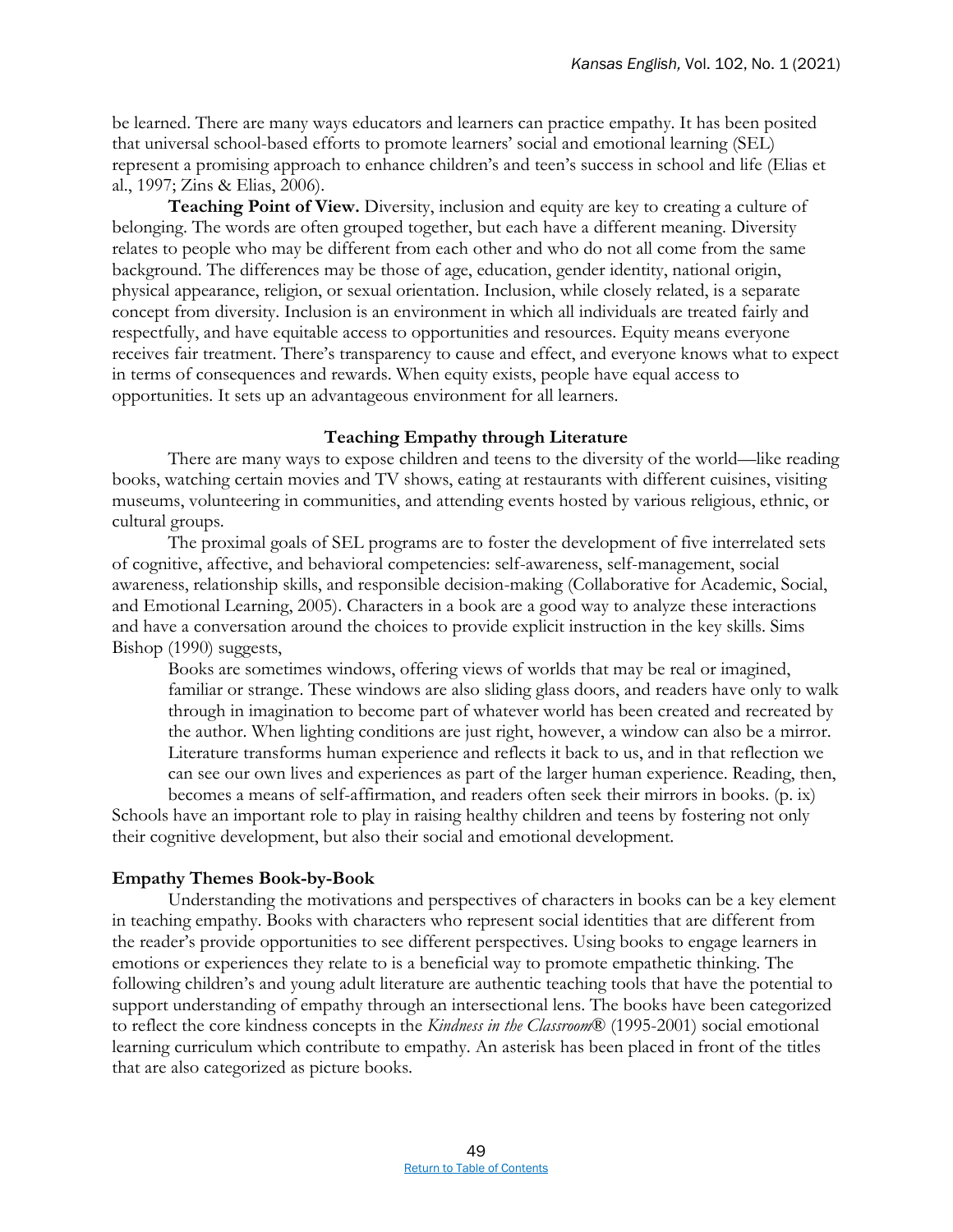**Caring –** showing concern for yourself and others *A List of Cages* by Robin Roe *\*A Sick Day for Amos McGee* by Philip C. Stead *\*My Friend Maggie* by Hannah E. Harrison *Nowhere Boy* by Katherine Marsh

**<u>Courage –** being brave when facing new or difficult circumstances</u>

*\*The Adventure of Beekle: The Unimaginary Friend* by Dan Santat *Bob* by Wendy Mass and Rebecca Stead *How to Make Friends with the Dark* by Kathleen Glasgow *I Am not your Perfect Mexican Daughter* by Erika L. Sánchez *Maybe He Just Likes You* by Barbara Dee *Same Sun Here* by Silas House *Tristan Strong Punches a Hole in the Sky* by Kwame Mbalia *Wringer* by Jerry Spinelli

**Inclusiveness –** including, inviting, and welcoming others.

*#Not your Princess* by Charleyboy and Leatherdale *Amal Unbound* by Aisha Saeed *Before I Had the Words: On Being a Transgender Young Adult* by Skylar Kergil *Black Brother, Black Brother* by Jewell Parker Rhodes *Blended* by Sharon M. Draper *\*Can I Touch your Hair?; Poems of Race, Mistakes, and Friendship* by Charles Waters and Irene Latham *Efrén Divided* by Ernesto Cisneros *El Deafo* by Cece Bell *\*Eyes that Kiss the Corners* by Joanna Ho *Fish in a Tree* by Lynda Mullaly Hung *Free Lunch* by Rex Ogle *\*How my Parents Learned to Eat* by Ina R. Friedman *I Am the Night Sky and Other Reflections* by Muslim American Youth *\*I Love my Colorful Nails* by Alicia Acosta *Insignificant Events in the Life of a Cactus* by Dusti Bowling *\*I Talk Like a River* by Jordan Scott *Ivy Aberdeen's Letter to the World* by Ashley Herring Blake *\*Jingle Dancer* by Cynthia Leitich Smith *Marcus Vega Doesn't Speak Spanish* by Pablo Cartaya *\*My Princess Boy* by Cheryl Kilodavis *\*My Rainbow* by Trinity Neal *Planet Earth Is Blue* by Nicole Panteleakos *\*Red: A Crayon's Story* by Michael Hall *Roll with It* by Jamie Sumner *Stamped: Racism, Antiracism, and You: A Remix of the National Book Award-winning Stamped from the Beginning* by Jason Reynolds and Ibram X. Kendi *\*Suki's Kimono* by Chieri Uegaki *The 57 Bus* by Dashka Slater *They Called Us Enemy* by George Takei *\*What Color Is my Hijab* by Hudda Ibrahim *\*When Aidan Became a Brother* by Kyle Lukoff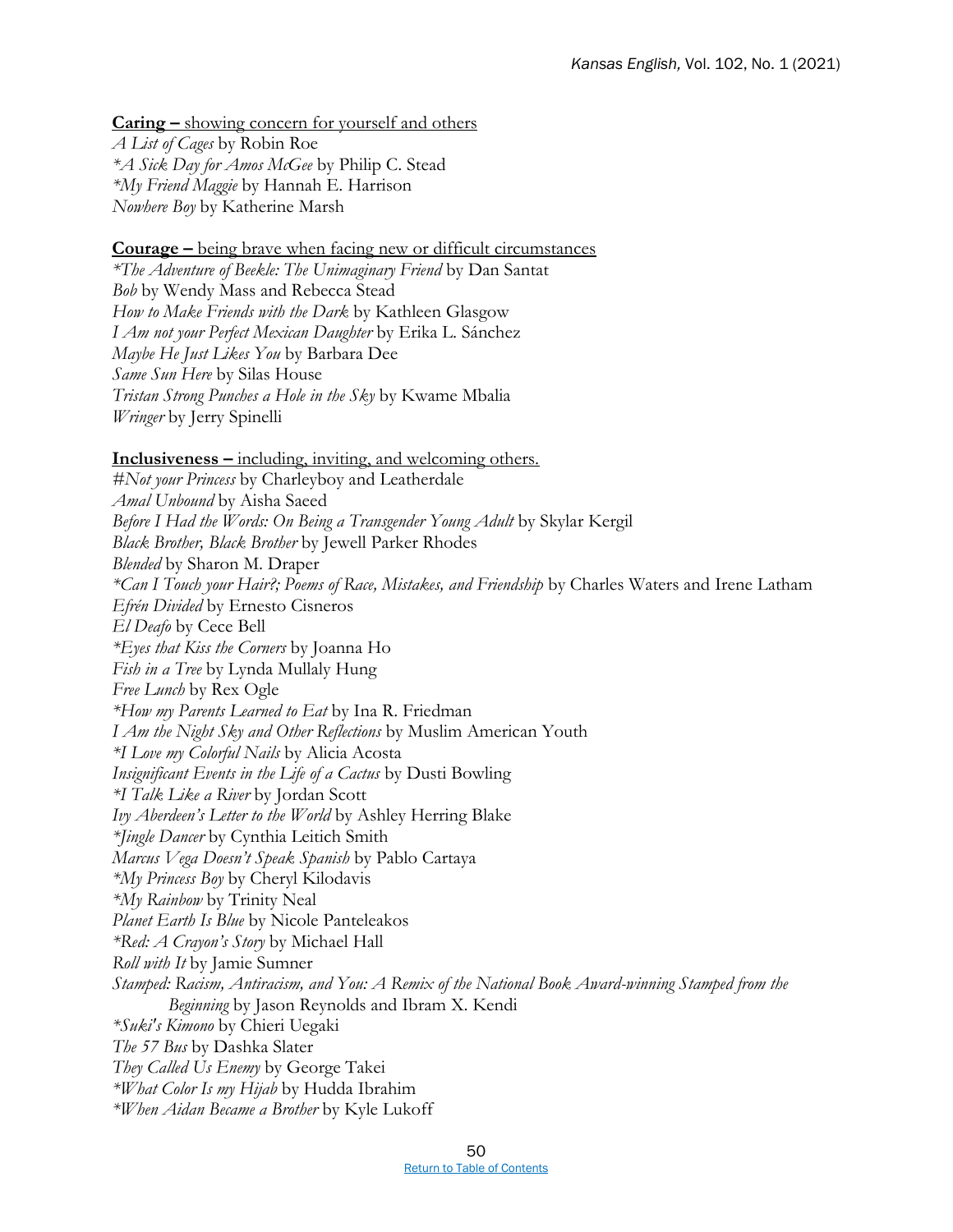**Integrity –** acting in a way that you know to be right in all situations *\*One* by Kathryn Otoshi *\*The Bad Seed* by Jory John *\*The Cloud Spinner* by Michael Catchpool *\*The Empty Pot* by Demi *The Girl Who Drank the Moon* by Kelly Barnhill *I Hadn't Meant to Tell You This* by Jacqueline Woodson

### **Respect** – treating people, places, and things with kindness

*\*Chrysanthemum* by Kevin Henkes *\*The Day the Crayons Quit* by Drew Daywalt *The Miscalculations of Lightening Girl* by Stacy McAnulty *Posted* by John David Anderson

### **Responsibility –** being reliable to do the things that are expected or required of you.

*\*But It's not my Fault* by Julia Cook *\*Chicken Sunday* by Patricia Polacco *Granted* by John David Anderson *On My Honor* by Marion Dane *Seedfolks* by Paul Fleischman *\*Someday* by Eileen Spinelli

### **Gratitude –** showing appreciation or thankfulness towards others.

*Crenshaw* by Jan Carr *\*Grateful: A Song of Giving Thanks* by John Bucchino *\*Last Stop on Market Street* by Patricia Tauzer *\*Those Shoes* by Maribeth Boelts *\*We Are Grateful: Otsaliheliga* by Traci Sorell

Literature allows for empathy instruction to be explored while promoting academic literacy growth and development. When engaging learners in reading books like the ones listed above, educators should consider utilizing shared emotional response and perspective taking strategies.

### **Beyond the School and into the Community**

Ultimately, interventions are unlikely to have much practical utility or gain widespread acceptance unless they are effective under real-world conditions. Educators can prioritize empathy with small routines like taking time to share two kind things they did or writing down simple ways to be caring that they can all discuss together. Organizing volunteer opportunities and other ways to give back to the community will also teach and model empathy. Elias et al. (1997) defined SEL as the process of acquiring core competencies to recognize and manage emotions, set and achieve positive goals, appreciate the perspectives of others, establish and maintain positive relationships, make responsible decisions, and handle interpersonal situations constructively. Teaching empathy goes beyond recognizing emotions. It involves both cognitive and emotional response with the intent to use this response to interact with others. When educators have a strong foundational understanding of empathy and adopt an intersectional lens, learners feel compassion, understanding, and patience for people whose lives are different from their own. Educators can facilitate growth in children and teens towards being responsible citizens who make a difference in the world.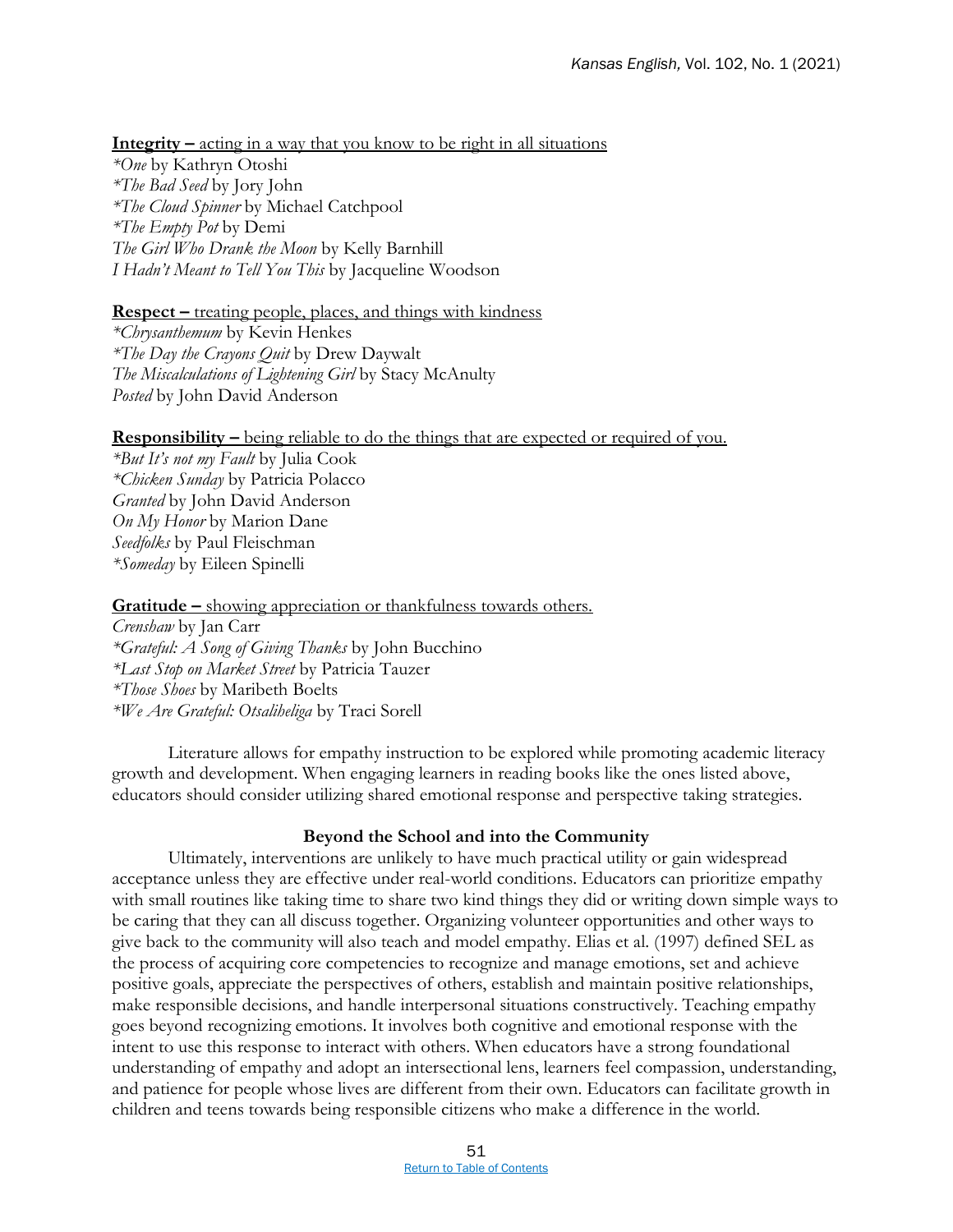### **References**

- Blum, R. W., & Libbey, H. P. (2004). School connectedness: Strengthening the health and education outcomes for teenagers. *Journal of School Health, 74*(4), 229-299.
- Brown, B. (2010). *The gift of imperfection: Let go of who you think you're supposed to be and embrace who you are.*  Hazelden Publishing.
- Brown, B. (2015). *Daring greatly: How the courage to be vulnerable transforms the way we live, love, parent, and lead.* Avery.
- Crenshaw, K. (1989). Demarginalizing the intersection of a race and sex: Black feminist critique of antidiscrimination, doctrine, feminist theory and antiracist politics. *University of Chicago Legal Forum:* 140:139-167.
- Collaborative for Academic, Social, and Emotional Learning (CASEL). (2005). *Safe and sound: An educational leader's guide to evidence-based social and emotional learning programs.* Collaborative for Academic, Social, and Emotional Learning.
- Collins, P. H., & Bilge, S. (2016). *Intersectionality*. Polity.
- Cooper, B. (1 February 2016). Intersectionality. doi:10.1093/oxfordhb/9780199328581.013.20.
- Decety, J., Bartal, IN-A., Uzefovsky, F., & Knafo-Noam, A. (2015). Empathy as a driver of prosocial behavior: Highly conserved neurobehavioral mechanisms across species. *Philosophy*
- *Transactions of the Royal Society B.* 371: 2015007. [http://dx.doi.org/10.1098/rstb.2015.0077.](http://dx.doi.org/10.1098/rstb.2015.0077)
- Dohrenwend, A. (2018). Defining empathy to better teach, measure, and understand its impact. *Academic Medicine, 93*(12).
- DuBois, W. E. B. (1899). *The Philadelphia negro: A social study*. University of Pennsylvania.
- Elias, M. J., Zins, J. E., Weissberg, R. P., Frey, K. S., Greenberg, M. T., Haynes, N. M., Kessler, R., Schwab-Stone, M. E., & Shriver, T. P. (1997). *Promoting social and emotional learning: Guidelines for educators*. Association for Supervision and Curriculum Development.
- Greenberg, M.T., Weissberg, R.P., O'Brien, M.U., Zins, J.E., Fredericks, L., Resnik, H., & Elias, M.J. (2003). Enhancing school-based prevention and youth development through coordinated social, emotional, and academic learning. American Psychologist, 58, 466–474.
- Harding, K. (2019). *The rabbit effect: Live longer, happier, and healthier with the groundbreaking science of kindness.* Atria Books.
- Kindness in the Classroom. (1995-2021). *The Random Acts of Kindness Foundation.* [www.randomactsofkindness.org.](http://www.randomactsofkindness.org/)
- Romero, M. (2018). *Introducing Intersectionality*. Wiley. Substance Abuse and Mental Health Services Administration (SAMHSA). (2014). *Improving Cultural Competence.* U.S. Department of Health and Human Services, HHS Publication.
- Schonert-Reichl, K. A., Whitehead, J., Maloney, J., Binfet, J. T., & Roeser, R. W. (2018). Effectiveness of the Kindness in the Classroom curriculum in elementary school children: A randomized controlled trial. Unpublished manuscript, University of British Columbia-Vancouver.
- Sims Bishop, R. (1990). Mirror, windows, and sliding glass doors. *Perspectives, 1*(3), ix-xi.
- Snow, N. (2000). Empathy. *American Philosophical Quarterly, 37*(1), 65-78.
- Zins, J. E., & Elias, M. J. (2006). Social and emotional learning. In G.G. Bear & K.M. Minke (eds.), *Children's needs III: Development, prevention, and intervention* (pp. 1-13). National Association of School Psychologists.
- Zins, J. E., Weissberg, R. P., Wang, M. C., & Walberg. H. J. (Eds.). (2004)*. Building academic success on social and emotional learning: What does the research say?* Teachers College Press.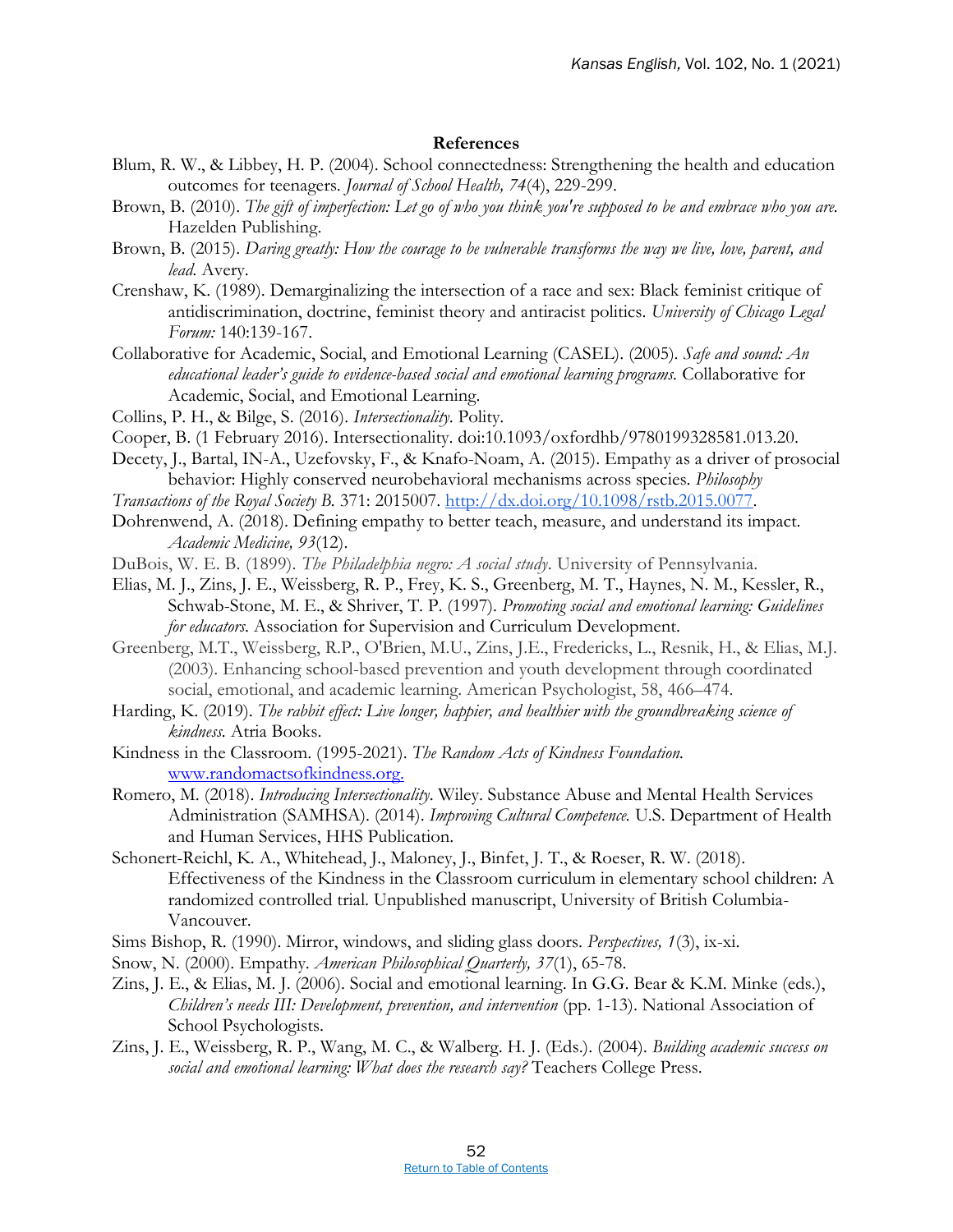### **Author Biographies**

Melissa Reed, Ph.D., is an associate professor in the Department of Elementary/Early Childhood/Special Education in The Teachers College at Emporia State University, Emporia Kansas. She has 20 years' teaching experience in K-9 classrooms. She also served as an instructional coach. The past 14 years have been spent teaching literacy courses at Emporia State University to prepare teacher candidates. She has presented at state, national, and international conferences. Her research interest focuses on literacy learning environments, learning styles, technology integration, brain-based learning, adolescent literacy, mindfulness of the whole child, multicultural education, diversity and inclusion. Dr. Reed (she/her) can be reached at  $\text{mreed}(\theta)$ emporia.edu.

Heather Caswell, Ph.D., NBCT, an associate professor in the Department of Elementary/Early Childhood/Special Education in The Teachers College at Emporia State University, has teaching experience in early childhood/elementary education, supervising preservice teachers and graduate course work. As a National Writing Project Teacher Consultant and Co-Site Director of the Flint Hills Writing Project, she has presented at the international, national, state, and district levels focusing on visual culture of learning environments, intersectionality, diversity and inclusion, teacher identity, teacher self-care, writing workshop, children's literature, literacy, and family literacy. Dr. Caswell (she/her) can be reached at [hcaswell@emporia.edu.](mailto:hcaswell@emporia.edu)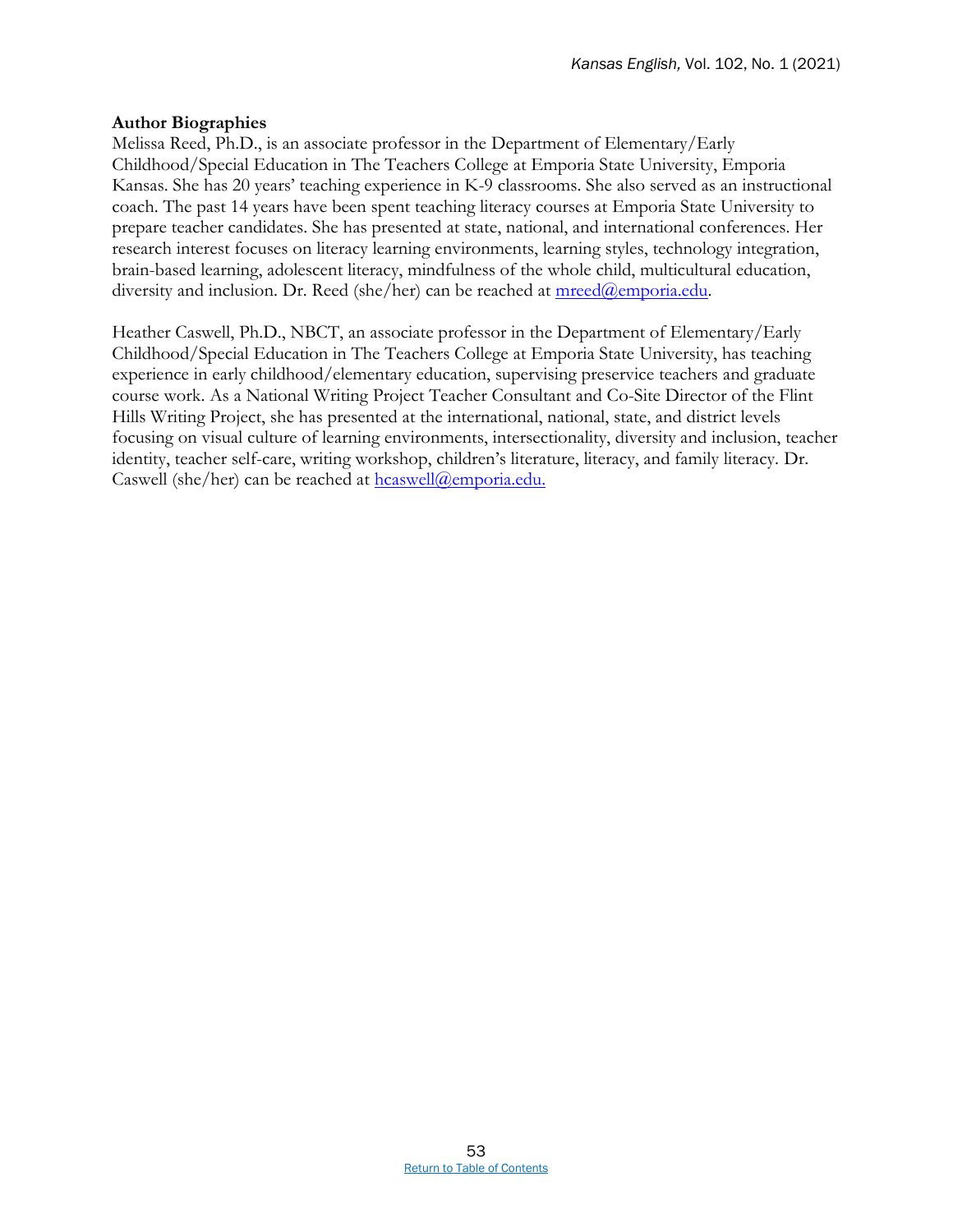### **YA Book Review**

### <span id="page-58-0"></span>GIRL ON A QUEST: MEDIEVAL SCOTTISH LASS DECONSTRUCTS GENDER ROLES IN *THE MAD WOLF'S DAUGHTER*

**John Franklin** Pittsburg State University

Motherless—though not without family—twelve-year-old Drest has been trained alongside her warband brothers by their warrior father, the Mad Wolf.

Attacked and captured in a nighttime raid, the male members of the clan are bound to be hanged at Faintree Castle to the South.

Uneasily allied with Emerick, a sixteen-year-old grievously wounded knight from among the raiders, Drest sets off on a quest to save her brothers and their "da." A handy map helps readers plot their course.

Soon the mismatched travelers are joined by a boy Drest rescues from bullies. Trig by name, he announces to his foster family—the village millers—that he is meant to serve the sword-wielding lass on a quest and joins the rescuer and her injured companion. As they travel through the Scottish countryside, the three trekkers personify different classes in medieval society; and, they encounter and illuminate other economic and social classes.

Teachers who use Foster's *How to Read Like a Professor, for Kids*, will be delighted at how easily the novel provides answers for the five parts of a quest:

- 1. A quester: Drest;
- 2. A place to go: Faintree Castle;
- 3. A stated reason to go: to rescue her brothers and da;
- 4. Challenges and trials: these are plot points that are easily found within each day; and,
- 5. A real reason to go: to disobey her da and create unity among former enemies.

Those who desire to engage in gender studies can take advantage of the Author's Note on Women, for Magras emphasizes Drest's inclusion within warrior society. This warrior's child handles a sword to good effect, providing an epiphany for a pair of village girls:

"Are you a girl?" one of them said.

"Aye, just like you."

"You're allowed to have a sword?"